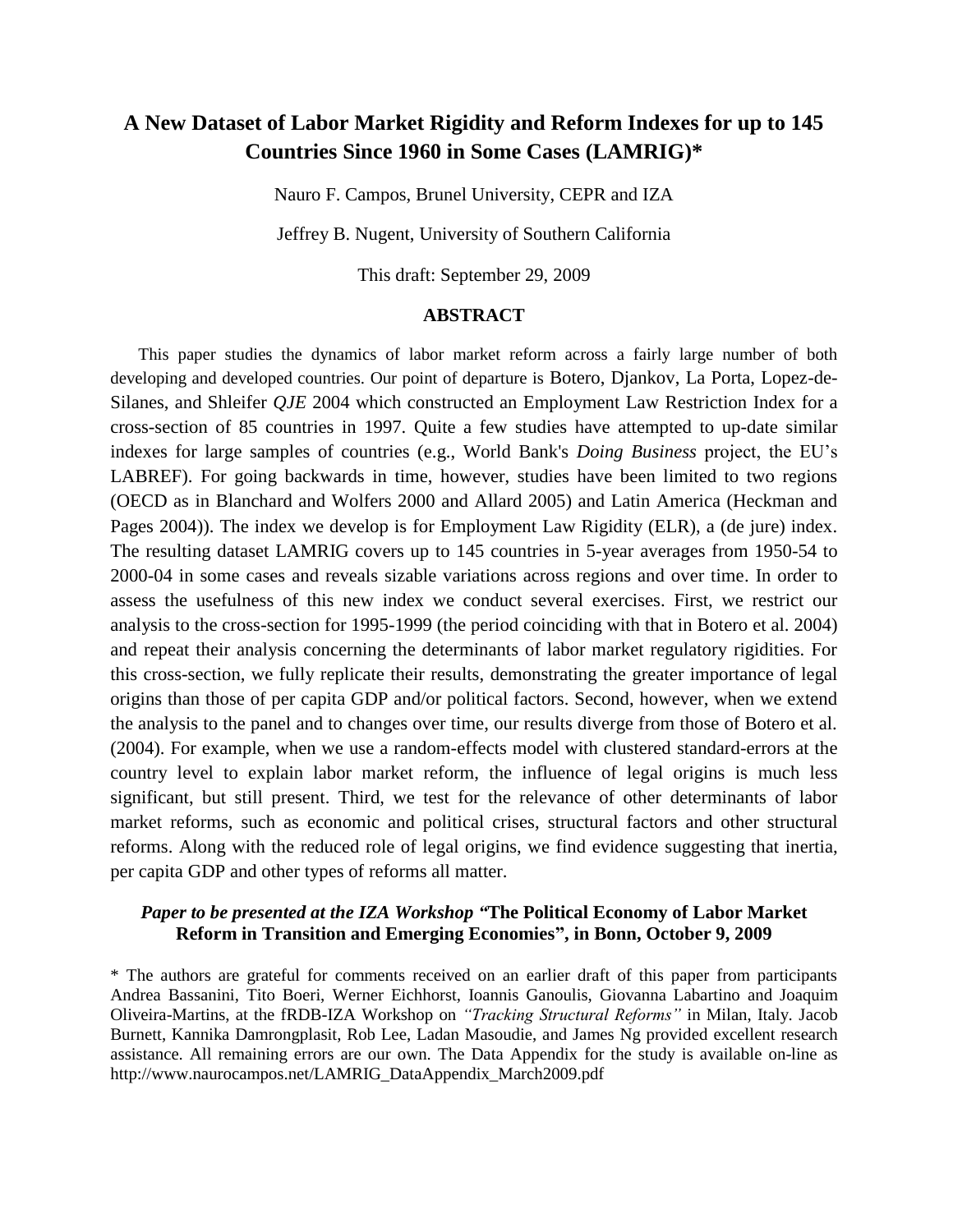## **I. Introduction**

In recent years, an enormous literature has arisen concerning the construction of various alternative indicators of labor market characteristics, most often concerning rigidity or flexibility. These indexes have been based on various different kinds of measures: (1) measures of actual activity, such as the extent of labor turnover, the number of strikes, labor force participation rates, unemployment rates, (2) subjective opinion surveys of employers, workers or other parties concerning job satisfaction, the rigidity of labor markets, the competiveness of labor markets, and discrimination in labor markets, and (3) codified characterizations of what the labor laws and other labor market regulations say with respect to different kinds of constraints on employers, workers or intermediaries in the market. Each approach has advantages and disadvantages.

The present paper attempts to extend the third approach in several respects, namely, by adding countries and more importantly extending it backwards in time from the late 1990s for some countries to the early 1950s. Specifically, it does do for a single relatively comprehensive measure of labor market rigidity based on comparisons of labor laws across countries and over time. This index is an Employment Laws Rigidity index (ELR) intentionally designed to be consistent with the seminal study of Botero et al (2004) for 85 countries in 1997. Our extension increases the number of countries to 145 for at least one time period and to approximately 100 countries for our panel data analysis. The resulting dataset is referred to as the Labor Market Rigidities (LAMRIG) dataset.

The largest part of the paper is Section II which describes how these indexes are constructed, which varies somewhat by region and country but always in a way consistent with the Botero et al study. In Section III we make use of LAMRIG to describe the changes over time in the ELR indexes for specific regions and countries. We use four cases of country-level ELR changes over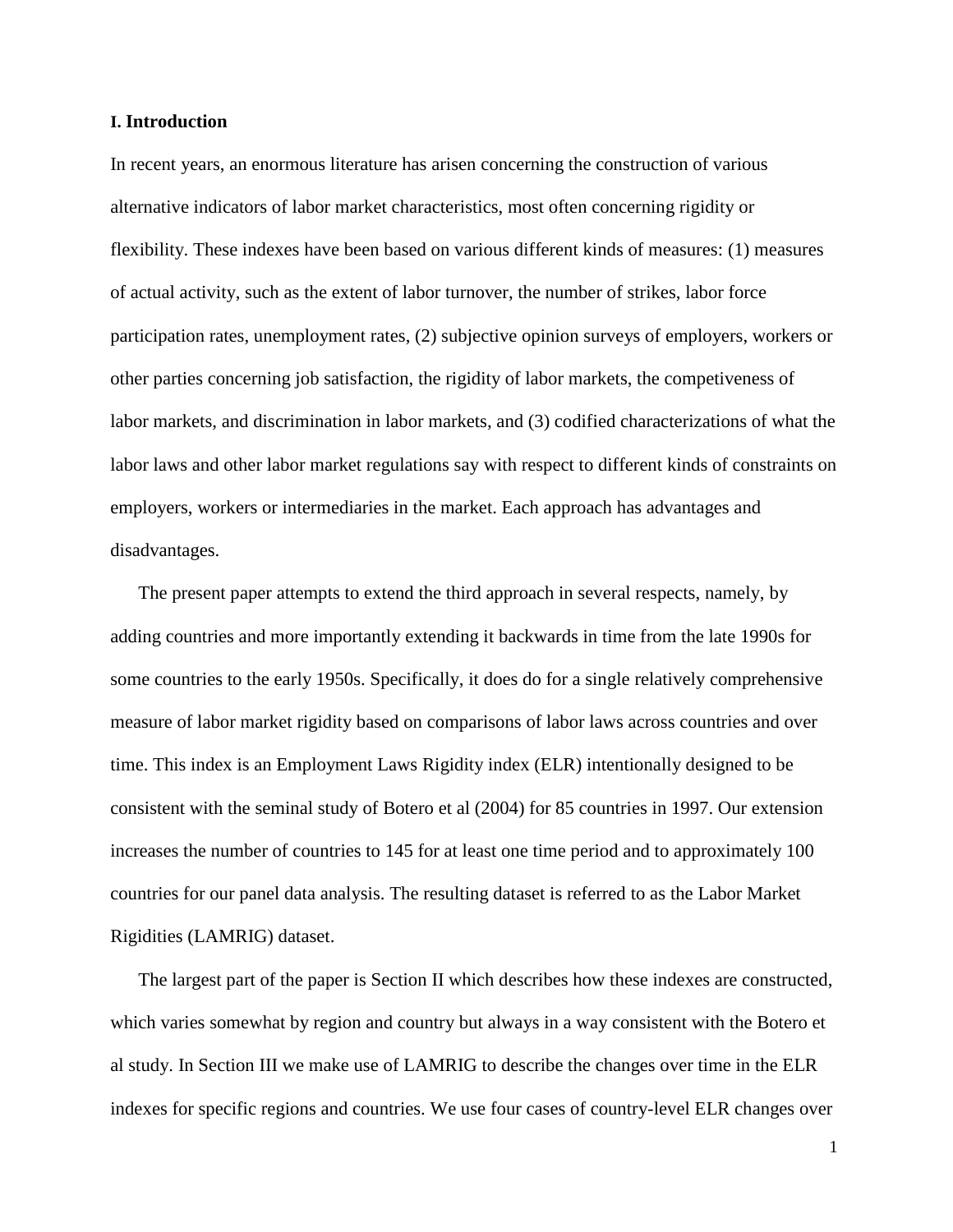time to illustrate both how the changes in the ELR indexes have been calculated and to identify possible political economy determinants of these changes.

Section IV is devoted to several exercises aimed at assessing the applicability of the index. First, we attempt to replicate the results from Botero et al (2004) concerning the effects of differences in legal traditions (socialist, common law and various variants of civil law) and political and economic variables on the levels of ELR. This is done not only with cross-sectional data for 1997 (the year analyzed by Botero et al) but also with the full panel data. We also make use of various estimation techniques.

Second, we do the same for the changes in the ELR indexes. Defining reforms as negative changes in the ELRs, we are thus able to examine the determinants of labor market reforms. Third, to the aforementioned models of ELRs and reforms in ELRs that included the legal tradition measures, income and political variables, we add some measures of factors suggested by our country case studies. These include measures of economic structure, such as the share of agriculture in GDP, the share of natural resource exports in GDP and income inequality, various measures of other types of economic reform and market development, and finally both economic and political crises.

The paper is concluded with Section V which contains our conclusions and suggestions for future research. A detailed appendix of data sources and further details on the construction of the ELR indexes contained in LAMREG is available upon request as well as on-line.

#### **II. Constructing the ELR Indexes Across Countries and over Time**

The purpose of this section is to describe the methods used in constructing the Labor Market Rigidities (LAMRIG) dataset. To that end it identifies the data sources for constructing an index of rigidities "Employment Law Restriction (ELR) Index" that is consistent across countries and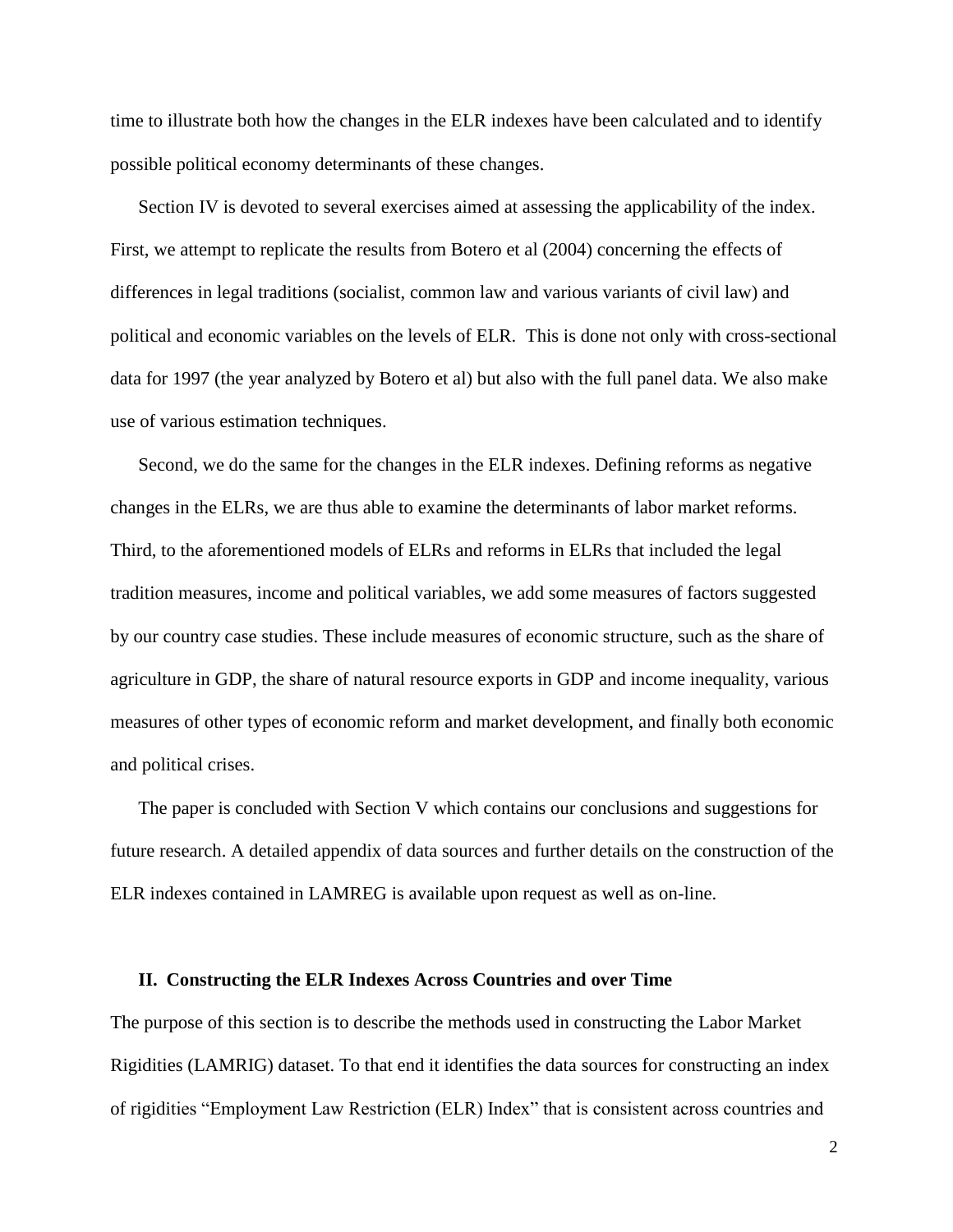over time. We begin with a brief overview and then go on to provide more detail for the OECD and Latin American regions which take advantage of existing studies. This is followed by a less precise but illustrative discussion of how the ELR indexes are constructed for countries outside these regions.

## *A. Overview*

To study labor market reforms, either determinants or effects, one needs time series data on some kind of a labor market index that one thinks is relevant to the issues in which one is interested, such as unemployment (duration or level), labor turnover, dualism, growth, structural change). Yet, because there is no single data set of any kind that covers the more than 100 countries studied here on a consistent basis for anything more than a few years<sup>1</sup>, the present study makes use of data from several different major sources and many other country-specific special sources for countries and years not covered by the major sources.

To our knowledge, there are only a very few data sets relevant to unemployment, the size of the informal sector and related phenomena that have reasonable cross-country and over time coverage going back from the present to the late 1980s or beyond. Aside from the Forteza and Rama index if ILO Conventions, almost all of these, e.g., Blanchard and Wolfers (2001), OECD (2004), Allard (2005a) do so only for developed countries. Indeed, these studies built upon a

<sup>&</sup>lt;sup>1</sup> The closest labor index to what one might want in this respect is the one by Forteza and Rama (2006) and Rama and Artecona (2002) based on ILO conventions signed by each country. This has good coverage (more than one hundred countries and over time. But, since this index bases much on country's having approved of various ILO conventions on such social issues as non-discrimination in employment that are often not adhered to in practice, few seem to have been persuaded that this is a useful index for examining unemployment and other issues. It also has the disadvantage of having almost no variation over time once these conventions had been signed by the individual country (which in many cases was quite early). Beginning in 2001 another source for measuring the degree of regulation of labor markets arose, namely, Canada's Fraser Institute. Since 1975, this institute had been scoring countries on a number of sub-indicators of economic freedom, such as strength of property rights, freedom prom price and wage controls, restrictions on trade, financial transactions and product markets. These were then aggregated into an overall index of Economic Freedom. But in 2001 the Institute began to include scores on six additional subcomponents all relevant to measuring the freedom of labor markets. At the same time these components began to be integrated into the overall Index of Economic Freedom. They did this at first for 58 countries, though the country coverage has grown somewhat over time since then.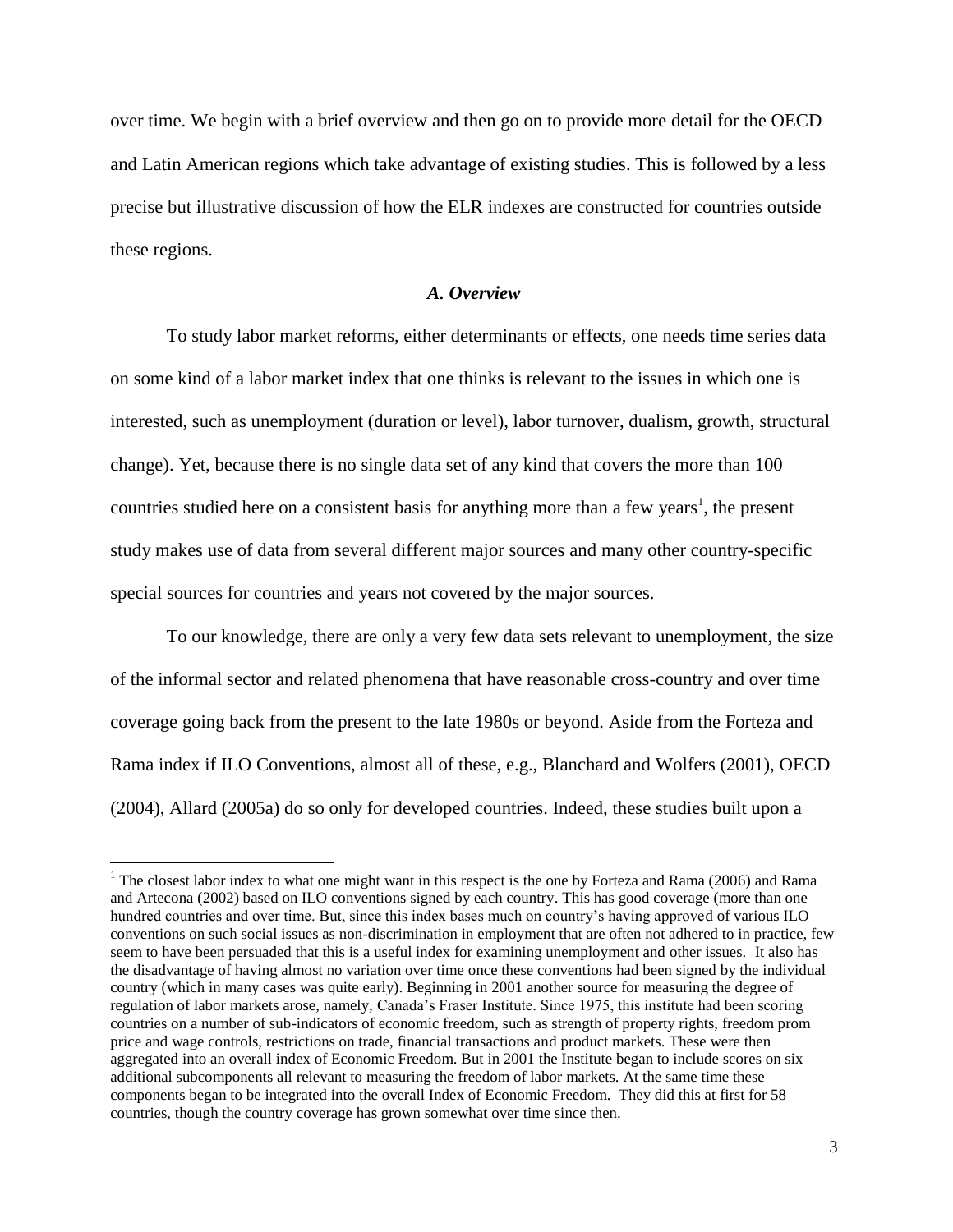whole series of earlier attempts (e.g., Lazear 1990, Grubb and Wells 1993, Addison and Gosso 1996, Nickell 1997, Layard and Nickell 1998 and OECD 1999) to construct such an index for developed countries. The Blanchard and Wolfers (2001) study constructs a series "NEWEP" for 26 OECD countries going back from the 1995-99 period (more exactly about 1996) to the 1960s in five year intervals.<sup>2</sup> We have used that one in the past but since it has been criticized for lack of consistency over time, wherever possible we have now switched to the estimates of Employment Protection Legislation (EPL) of Allard (2005a) for the 21 countries she has studied. Allard's series have several advantages relative to those of Blanchard and Wolfers: (1), that they are more consistent over time, (2) that they are annual, and (3) that they go back in time an extra decade (to 1950). They are in principle comparable to those of OECD (2004) but exclude two minor subcomponents, namely, delay to start a notice, and compensation for unfair dismissal, for which information could rarely be found in the legislation. For the remaining five OECD countries not covered by Allard but covered by Blanchard and Wolfers, namely, Iceland, Korea, Luxemburg, Mexico and Turkey, we have used Blanchard and Wolfers (2001).

The other multi-country source with some time coverage as well is Heckman and Pages (2000 and 2004) which cover most countries of the Latin America and Caribbean (LAC) region, going back from the late 1990s only to the late 1980s. For the most part, the LAC indexes are available primarily only at intervals a decade apart, not annually. For this reason, it was realized that the best we could do in putting together a comprehensive set of employment law indexes for periods prior to the late 1980s for LAC countries was to make use of use of Heckman and Pages

 $2$  Nickell et al (2003) have annualized the Blanchard and Wolfers series. More recently, the European Union (EU) has constructed a somewhat similar set of indexes called the Labor Market Reform Database (LABREF) with somewhat more detail on certain policy-related aspects of labor legislation, but only for each year between 2000 and 2006 for each EU member. These labor market reform indexes include pension, labor taxation and other aspects. Both Arpaia et al (2007) and Bassanini and Venn (2007) describe the indexes and relate them to different effects on labor. Arpaia (2007) focuses on the effects of the indexes on labor market participation (of all workers but especially of older ones) while Bassanini and Venn (2007) examine the effects of the indexes on labor productivity.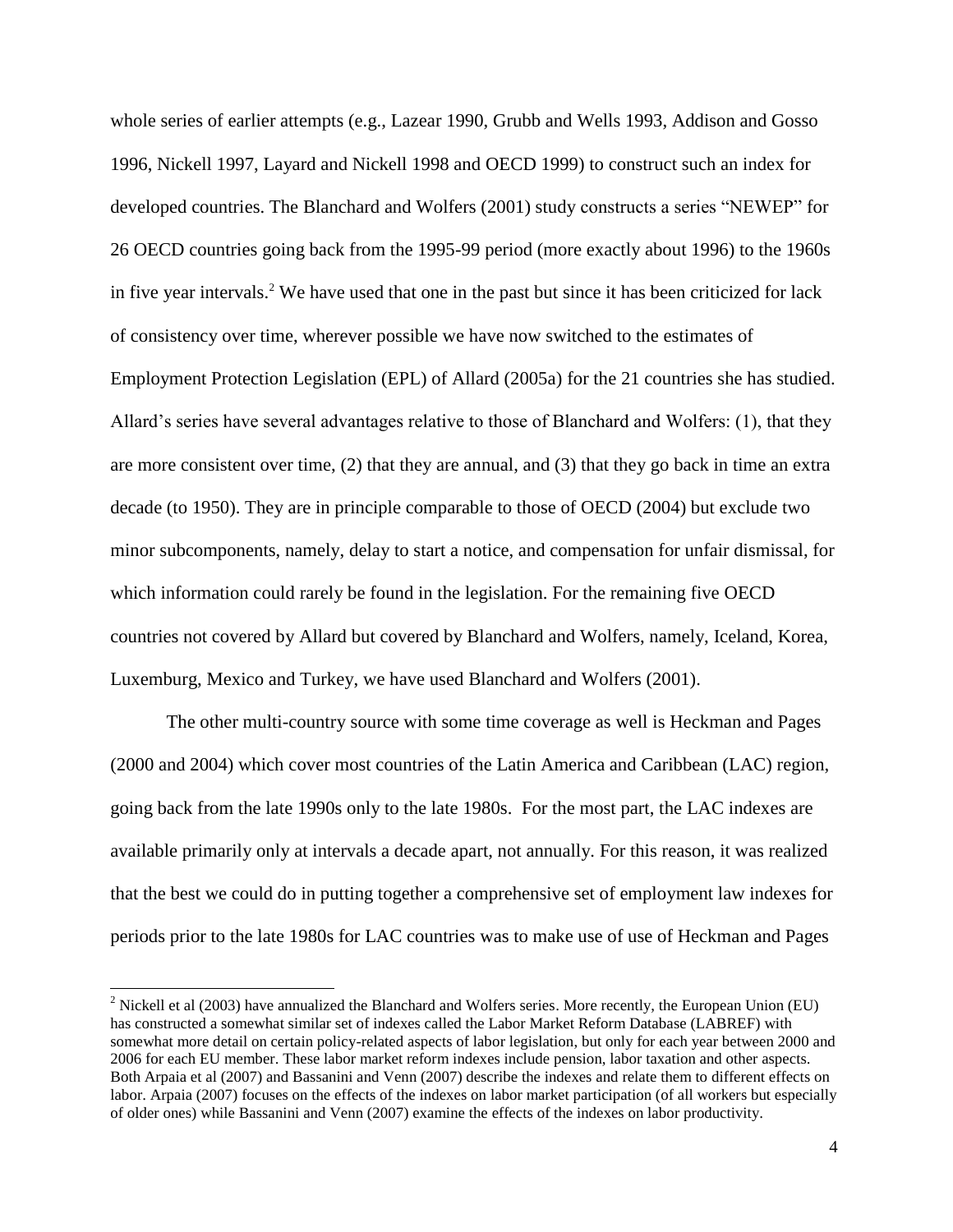but to extend the series both forward in time and back as far as possible with use of information on the labor laws and other studies where available.

As has been noted in many surveys, e.g., Bertola (2008), Freeman (2008), Djankov and Ramalho (2008), the data on countries outside of these two regions is much more limited in time coverage. Indeed, for them we had to use a wide variety of sources but with methods designed to be as consistent as possible with those used for the OECD and LAC regions. We will come to these regions after describing how the OECD and LAC regions are dealt with in greater detail.

Even for the OECD and LAC data sets, their comparability is made more difficult by the fact that, although similar in spirit, the Heckman and Pages (2000 and 2004) Job Security Index and Allard (EPL) are built up from sources, methods and index aggregation procedures that are by no means identical.

The Heckman and Pages Job Security Index (JS) is defined as the discounted value of dismissing a worker at an expected date in the future based on the likelihood and costs of dismissal implied by the labor laws and regulations (but excluding the costs of court actions). It makes use of a common discount rate of 8 percent, an assumed turnover rate of 12 percent and the country and period-specific cost (inclusive of those related to seniority) of dismissing a worker for either justified or unjustified reasons.

As indicated above, Allard (2005a) made use of 16 of the original 18 aspects of EPL used in OECD (2004) but obtained the data, not from questionnaires cross-checked with the individual countries as in the OECD study, but rather from direct examination of the laws themselves based on ILO's NATLEX supplemented with OECD sources. The 16 indicators were aggregated first into three separate indicators (laws protecting workers with regular contracts, those affecting workers with fixed term (temporary) and regulations applying to dismissals), and then into a single EPL index. Both the scoring of the sub-components and their weighting into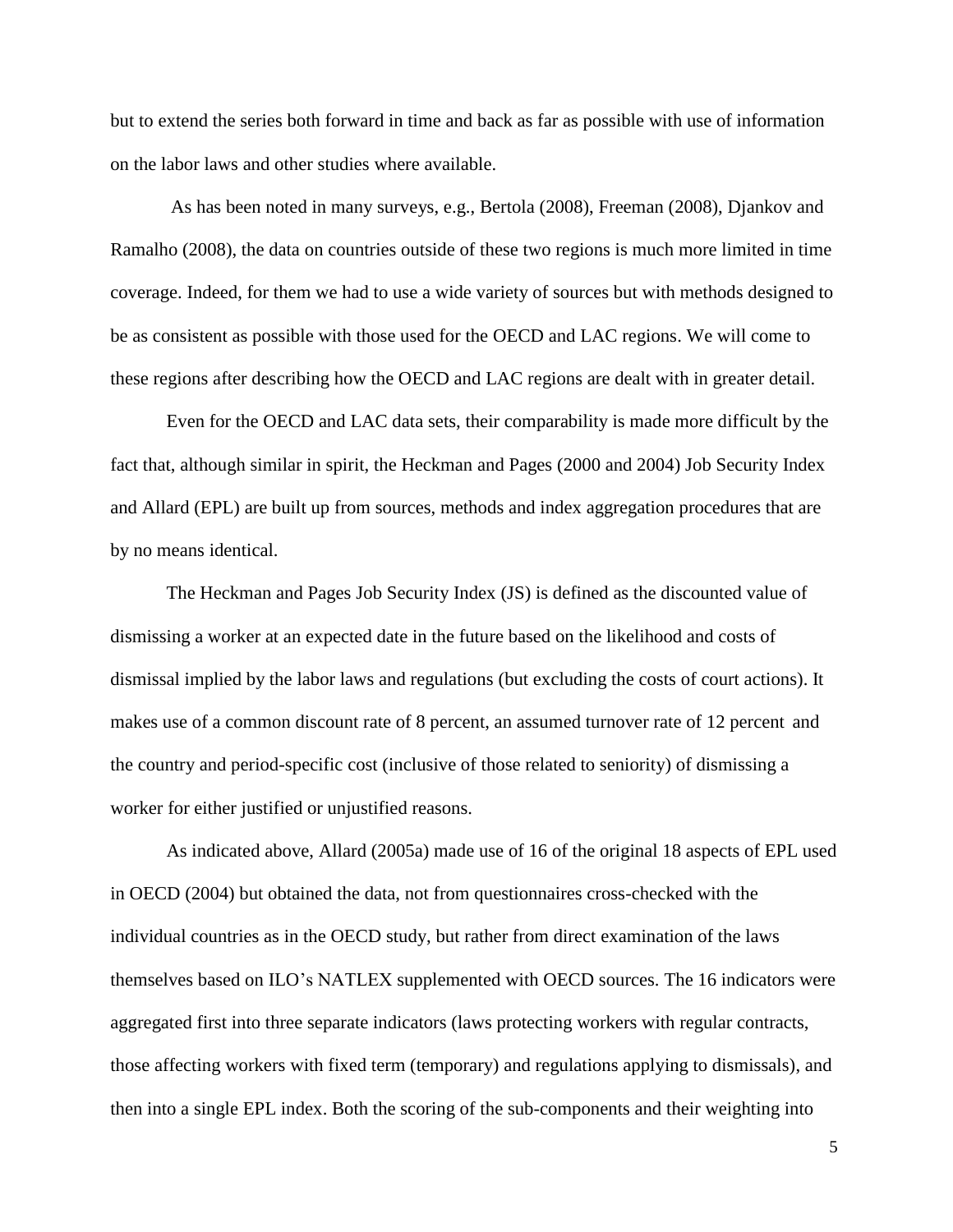the various components and indexes have been controversial since virtually any method is subjective.<sup>3</sup> While the scales of the indexes (the EPL of Allard and NEWEP of Blanchard) are almost identical ranging from 0-4, that of EP of Heckman and Pages) is quite different, the latter ranging from 0-18. None of these indexes which we rely on reflects by any means all of the labor market institutions (such as wage flexibility, team production, job rotation, social dialogue, pension plans of different types, and workers use of the courts) that one might think would exercise influence on economic outcomes of various sorts (Freeman 2008).<sup>4</sup> Yet, as indicated both above and further below, each of them captures a number of important (largely common) dimensions of labor regulations and thus may be regarded as a measure of the restrictiveness of labor laws and regulations. Since both also allow internally consistent comparisons over time, we deem it valuable to make use of them together.

Fortunately, there is another source, namely Djankov et al (2003) revised as Botero et al (2004), that uses a closely related methodology for constructing an employment laws restrictiveness index (ELR). Their ELR has much greater country coverage (originally 85 countries) but only for a single time period 1997. This index is constructed as the total of the scores on three different subcomponents, alternative employment contracts (part-time, fixed term etc.), conditions of employment (mandatory rest, maximum hours of work without overtime, overtime pay premium, leaves for holidays and maternity, etc.) and job security (restrictions on dismissal, mandatory notice periods, severance payments). In this respect the ELRs of Botero et al are somewhat broader in scope than the other studies. Because it has scored each of 85

 $3$  Indeed, as shown by Addison and Teixeira (2003), the various variants of the aggregate indices that have arisen are not always highly correlated and their application to issues like unemployment rates has sometimes resulted in opposite findings. These and other authors also point out that what is relevant in constructing these indices also varies from industry to industry, thereby calling into question the usefulness of aggregate indices.

<sup>&</sup>lt;sup>4</sup> Allard (2005b) creates for the same 21 OECD countries in her 2005a EPL indexes of unemployment benefits based in part on tax treatment and subsidies with duration and the conditions for qualification.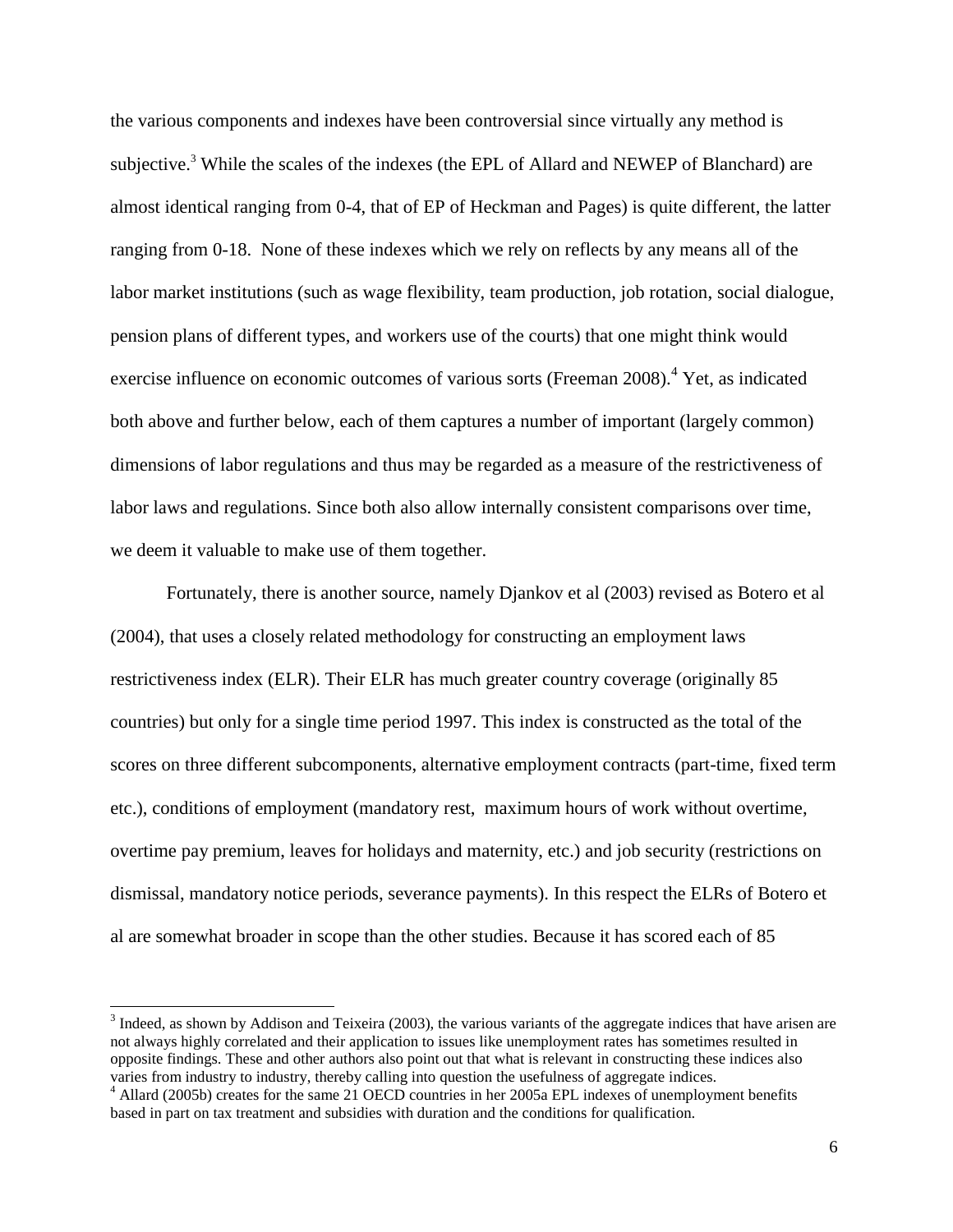countries, including almost all of the 21 countries for which we have used Allard's  $ELR$ ,  $5$  the 5 other countries for which we have used NEWEP from Blanchard and Wolfers and the 21 LAC countries<sup>6</sup> covered by Heckman and Pages (2000, 2004) for the year 1997, we use the ELR of Botero et al (2004) in order to provide consistency between the indexes coming from each of the other sources in the LAMRIG database.<sup>7</sup> A major advantage of this index is that it comes with a complete matrix of how the authors scored each country on each of the 31 subindicators so as to facilitate matching with information concerning changes in the laws over time from NATLEX and other sources. The fact that the studies with over time coverage on JS and EP do not include indicator for the working conditions component of the Botero et al ELR indexes is not crucial since these typically change less frequently over time than other components of the labor laws.

Each of the three subcomponent scores in ELR is in turn an average of scores on a 0-1 scale on the list of indicators, many of which are "yes" – "no" answers as to whether a certain regulation exists or not. Hence, the maximum score is 3 and the minimum 0. Moreover, the 85 country sample of Botero et al (2004) has subsequently been extended in the closely related Rigidity of Employment (ROE) Indexes developed in the World Bank's *Doing Business Surveys* so that, for subsequent years 2003 and 2007 at least, an additional forty or more countries can potentially be added to the sample. The ROE indexes are, like the Botero et al (2004) ELR

l

<sup>6</sup> The LAC countries covered by Heckman and Pages include: Argentina, Barbados, Belize, Bolivia, Brazil, Chile, Colombia, Costa Rica, Dominican Republic, Ecuador, El Salvador, Guyana, Honduras, Jamaica, Nicaragua, Panama, Paraguay, Peru, Trinidad and Tobago, Uruguay, and Venezuela. They also included Mexico but for this country we have used Blanchard and Wolfers because of its more complete time coverage.

<sup>5</sup> These countries are Australia, Austria, Belgium, Canada, Denmark, Finland, France, Germany, Greece, Ireland, Italy, Japan, Netherlands, New Zealand, Norway, Portugal, Spain, Sweden, Switzerland, United Kingdom, and United States.

 $^7$  Another reason for choosing the broader ELR index of Botero et al (2004) as the lynch-pin for our construction of LAMRIG is that these authors have shown it to have important consequences for labor market outcomes, perhaps stronger ones than have been obtained by other authors. For example, in their recent recapitulation of their results and attempt to rebut the criticisms raised of their study, La Porta et al (2008) have shown that a two standard deviation increase in ELR implies a 1.99 percentage point reduction in the male labor force participation rate, a 2.32 percentage point increase in the unemployment rate, and a 5.67 percentage point increase in the unemployment rate of young males.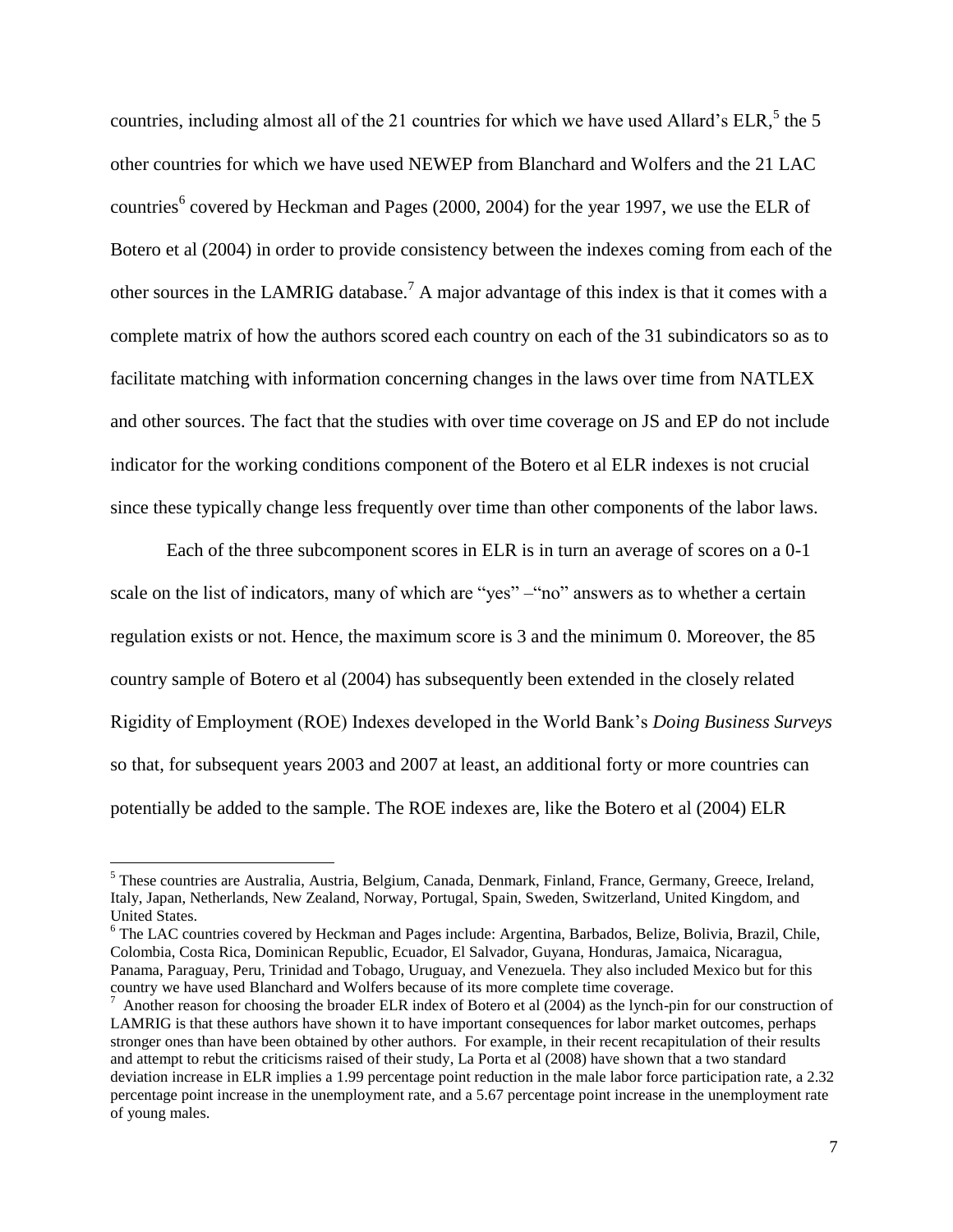indexes, based on three subcomponents, namely, difficulty of hiring, rigidity of hours, and difficulty of firing. Each of these depends on most of the same indicators as in Botero et al (2004). In this case, however, each of the subcomponents scores is on a 0-100 scale and since the aggregate ROE index is an average of these, it, too, is on a 0-100 scale. Hence, while methodologically and substantively the two indexes are almost identical, their scales are very different:  $(0-100)$  for ROE instead of  $0-3$  for ELR. As described in greater detail below, the difference in scale was overcome by establishing an average conversion factor between each of these *Doing Business* publications and numbers from the Botero study. The Allard (1995a) EPL scores use a 0-4 scale and hence also have to be converted to Botero's 0-3 scale and calibrated so at to be consistent with the Botero figures for 1995-9.

Both the country-specific Heckman and Pages Job Security Indexes and the Blanchard-Wolfers NEWEP indexes are then converted into indexes with bases  $1995-9 = 1.0$ . The overtime variations in these indexes are then applied to the country-specific 1995-9 values in the Botero et al (2004) to construct over time variations in the country-specific ELR indexes for the countries included in the OECD and LAC samples. Since they were roughly on the same scale, the Allard indices were left as they were but aggregated from annual scores to their five-year averages. A similar procedure is applied to the more fragmentary evidence of over-time changes in the relevant components of labor laws for the remaining countries in the samples afforded by the Botero et al (2004) and subsequent *Doing Business* Surveys. Below we describe how these indices were also updated to 2000-4.

While others may wish to keep the various sub-indexes separate for use in different kinds of application, for the present purposes we wanted to keep the focus on a single broad indicator of the restrictiveness of employment laws. To avoid getting bogged down in the various possible weighting systems, moreover, we simply accept the equal weighting of the three sub-components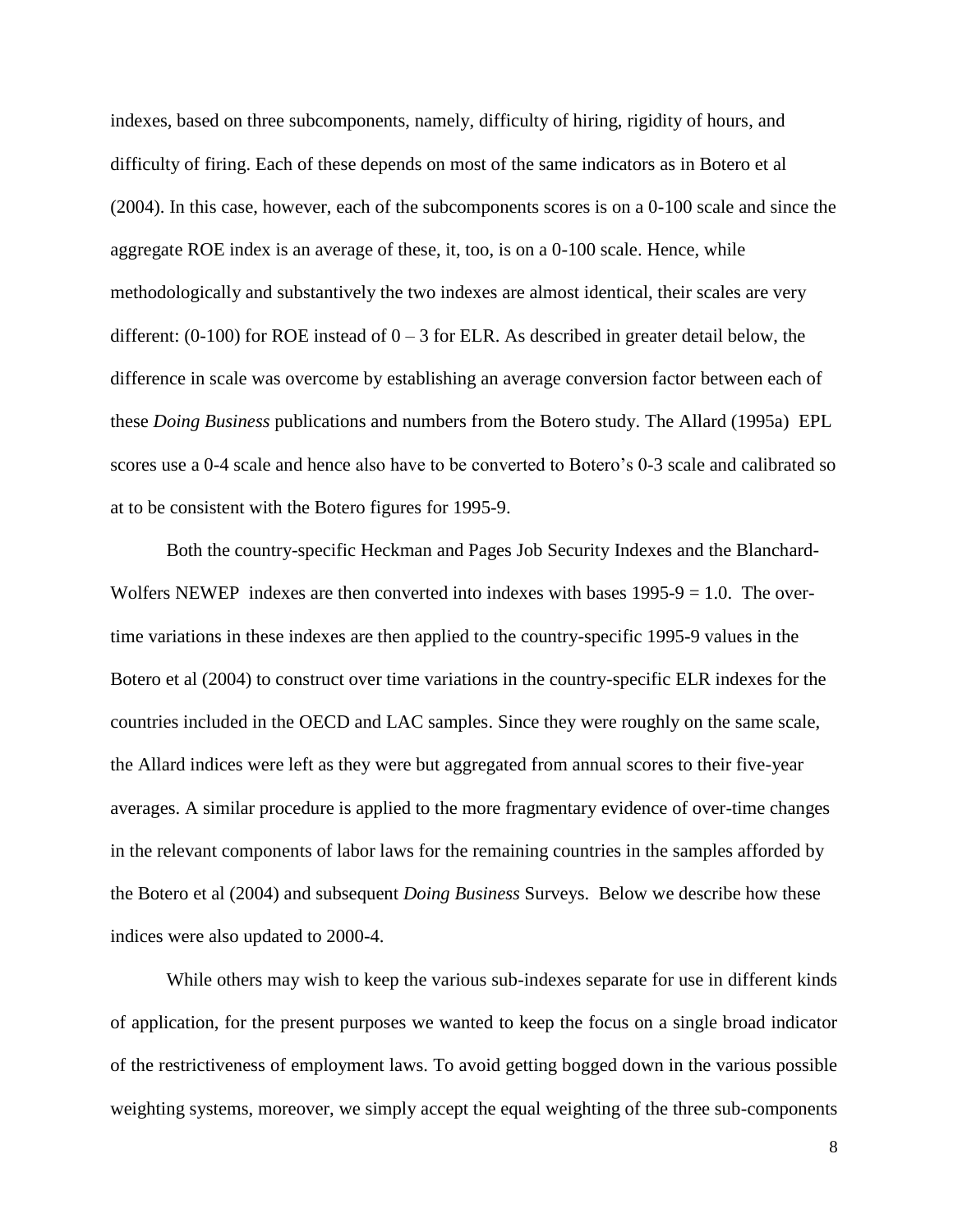as suggested by Botero et al. (2004).

The end result is an incomplete panel of Employment Laws Restrictiveness (ELR) indicators for well over 100 countries measured as 5-year averages ranging from 1950-54 through 2000-04, the dataset we call LAMRIG for Labor Market Rigidities. For some years there are as many as 145 countries with ELR scores. As has been pointed out by quite a few analysts (e.g., Eichhorst et al 2007, Freeman 2005, 2008), whether higher scores are looked as better or worse is subjective. For example, employers associations and individual employers typically view them as harmful to investment, employment, productivity and the long run interests of workers. But, those supporting labor interests and those interested in "public welfare" and human rights often see them as good, helping to increase the legitimacy of working outside the home for individual workers and thereby creating larger and better organized labor markets. Others (Boeri et al (2000), Nicoletti et al (2000) and Amable et al. (2007)) view the "goodness" or "badness" of such indexes to be more complex, depending on the identity and magnitude of other market imperfections, regulations and so on. We are agnostic on this, but given considerable evidence suggesting that higher scores are associated with higher informality or unemployment rates and lower labor force participation rates, we do use the term "reform" to refer to a reduction in these indexes and "reform reversal" to refer to an increase in these indexes.

### *B. More Detail on Constructing the Indexes for the OECD and LAC Regions*

As indicated above, for the 21 OECD countries covered by Allard (2005a), her series were used to construct an index from 1950-4 through 2000-4 and then converted to a 0-3 scale so as to coincide with those of Botero et al (2004) for the period 1995-9. For three of the OECD countries covered by Blanchard and Wolfers but not by Allard (Korea, Mexico and Turkey), the Botero numbers were extrapolated backwards to 1960-4 based on an index with 1995-9  $= 1$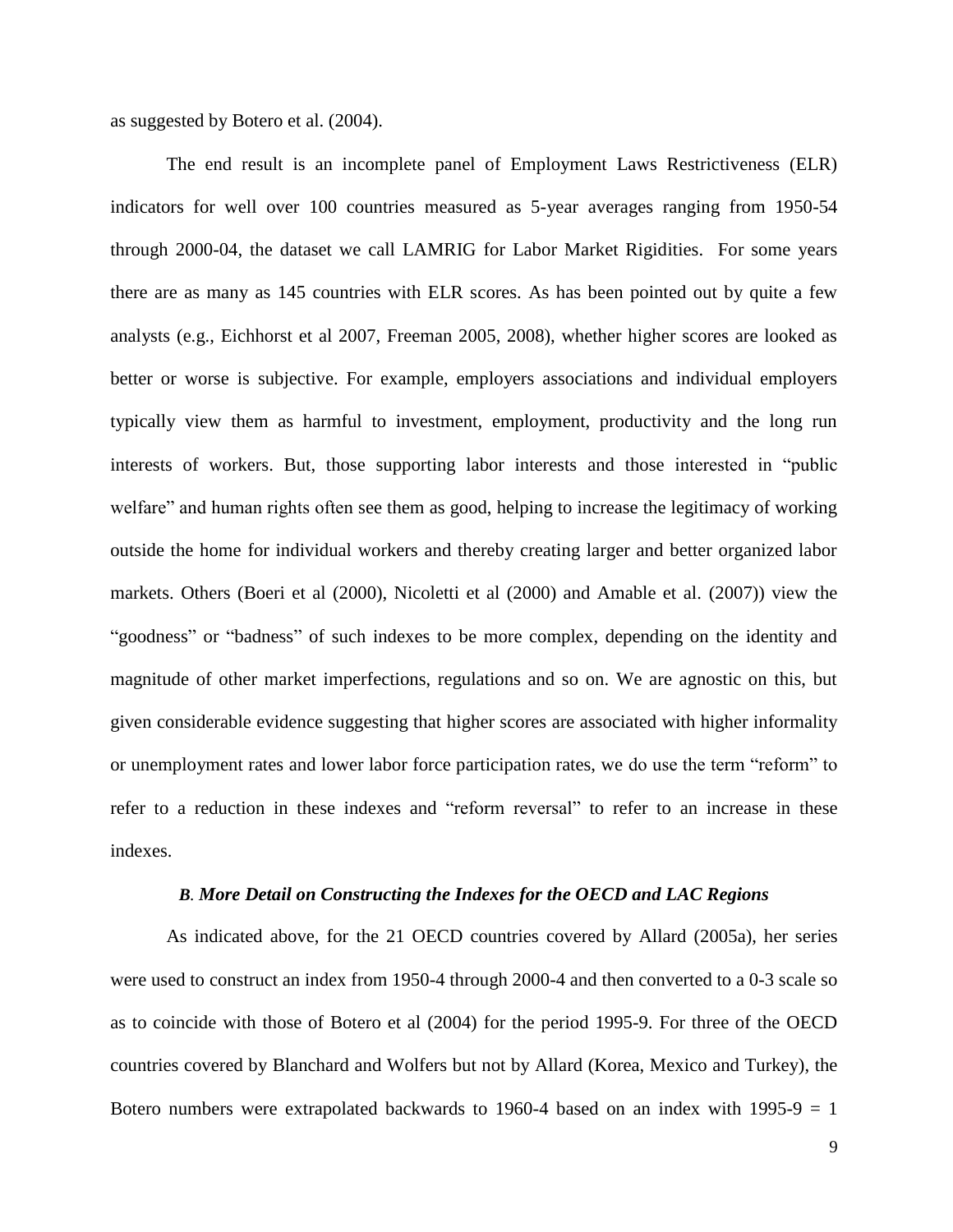constructed from Blanchard and Wolfers NEWEP.

l

Two countries covered by Blanchard and Wolfers but not Allard, Luxemburg and Iceland, were not covered in Botero et al (2004). They were, however, covered in the World Bank's Doing Business 2008 (pertaining to 2007) as "Rigidity of Employment Index"<sup>8</sup>. This index was scaled differently but based on similar methodology to the Employment Laws Index of Botero et al (2004) as explained in *Doing Business*. The values from the *Doing Business* scale for these two countries were then extrapolated backwards to 1995-9 on the basis of information in NATLEX or LEXIDIN website and other sources and converted to those of Botero et al (2004) scale on the basis of the conversion factor found for neighboring countries. The resulting values were then interpolated back from 1995-9 on the basis of the Blanchard and Wolfers (2000) data base for NEWEP.

As indicated above, for Latin American and Caribbean (LAC) countries for which 1995- 9 values of ELR were available from Botero et al (2004) (other than Mexico which was covered in Blanchard and Wolfers (2000)), the interpolation backwards was based on the Job Security Index of Heckman and Pages (2000) and certain refinements thereof for the dates of reforms contained in Heckman and Pages  $(2004)$ .<sup>9</sup> Specifically, the Heckman and Pages numbers were calculated as the total costs of firing a worker relative to wages in 1987 and in 1999. We calculated the ratio between the 1987 number and the 1999 number for each nation in the Heckman and Pages study, and using the 1999 Botero study index number we extrapolated an index number for the 1985-1989 time periods for each nation. For the 1990-4 value we made use

 $8$  This index combines sub-indexes for (1) alternative employment contracts, (2) conditions of employment, and (3) job security. See also World Bank (2004).

 $\frac{1}{9}$  This index was computed as the expected discounted cost at the time a worker is hired of dismissing the worker at some time in the future based on existing labor law (but excluding the costs of court actions). It makes use of a common discount rate of 8 percent and assumed turnover rate of 12 percent<sup>9</sup> and the costs (inclusive of those related to seniority) of dismissing a worker (for justified and unjustified reasons).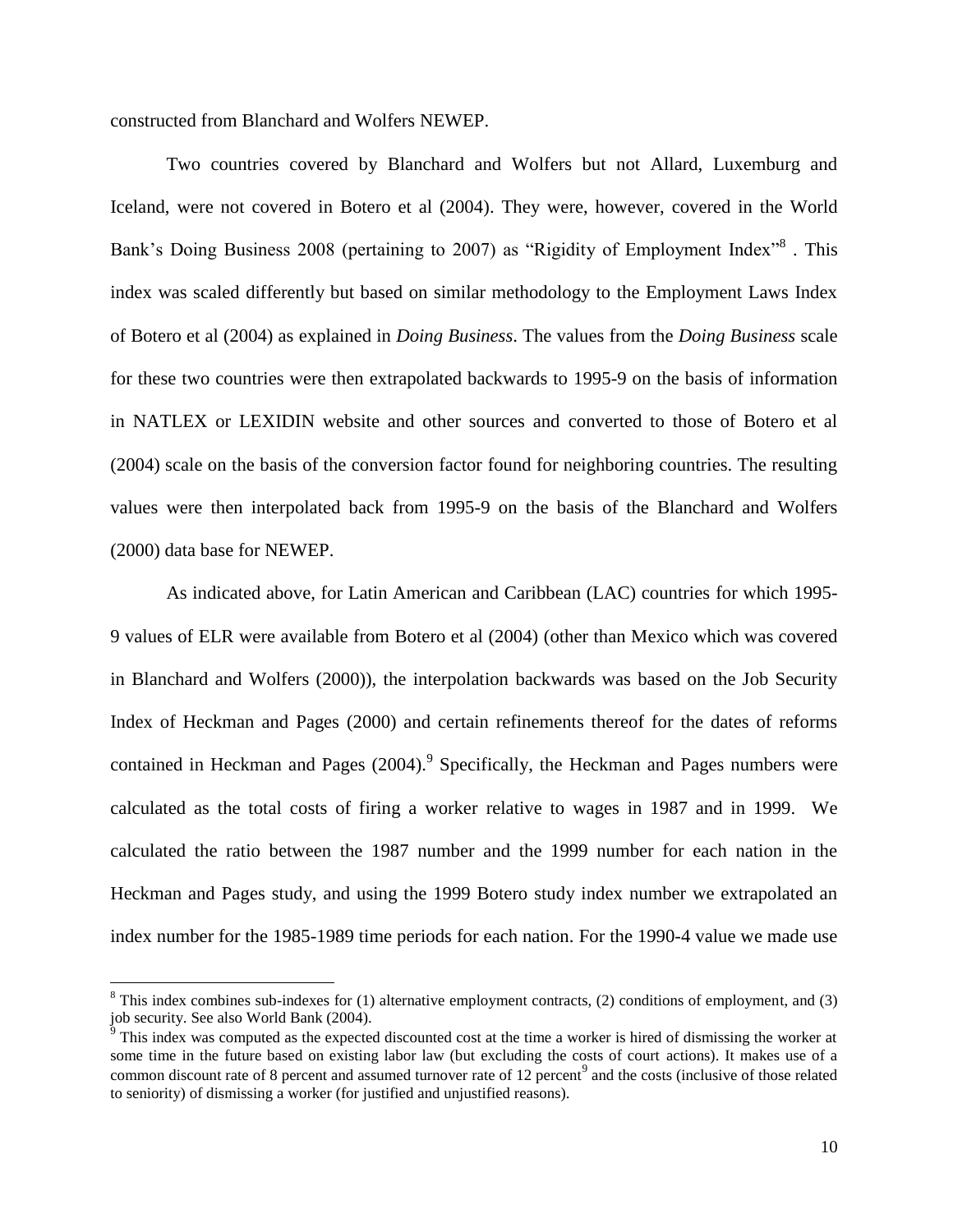of NATLEX and other studies to identify changes and if these occurred to approximate the magnitude based on the relative importance of the items changed based on NATLEX or LEXIDIN. Similarly, NATLEX was also used to extrapolate the ELR indexes backward in time in a way consistent with the Botero (2004) matrix of the scores assigned to each of the 31 components of ELR.

For Chile, even though over time values were included in the Heckman and Pages (2000) study, because of its greater detail and longer time coverage, the index was interpolated back to 1960 based on the Job Security Index data presented by Montenegro and Pages 2004 (Figure 7.1). For those LAC countries (Costa Rica, El Salvador, Guatemala, Haiti, Honduras, Nicaragua and Paraguay) for which there was no observation for the Employment Laws Index in Botero et al (2004), but there did exist a score on the closely related Rigidity of Employment Index for either 2003 or 2007 from the World Bank *Doing Business* volumes for 2004 and 2008, a similar procedure was used as that described above for Iceland and Luxemburg interpolated backwards to 1995-99. Wherever possible, these indexes for Latin America and Caribbean were interpolated backwards from there to the late 1980s based on Heckman and Pages (2004) and to earlier years based on the various provisions in the earlier employment laws from NATLEX and LEXIDIN. In cases where there was no new Employment Law between dates covered, such as in Haiti between 1984 and 1995-99, the resulting index values were assumed to remain constant between those dates. For LAC countries not included in Heckman and Pages for which Djankov et al (2003) or Botero et al (2004) was available or could be constructed based on conversions from the subsequent Doing Business surveys, namely, Guatemala and Haiti, the values were interpolated backwards solely based on the provisions of the employment laws as reported in NATLEX and LEXIDIN. ( Other LAC countries, Belize and Suriname had to be dropped from the present study for lack of complementary data.)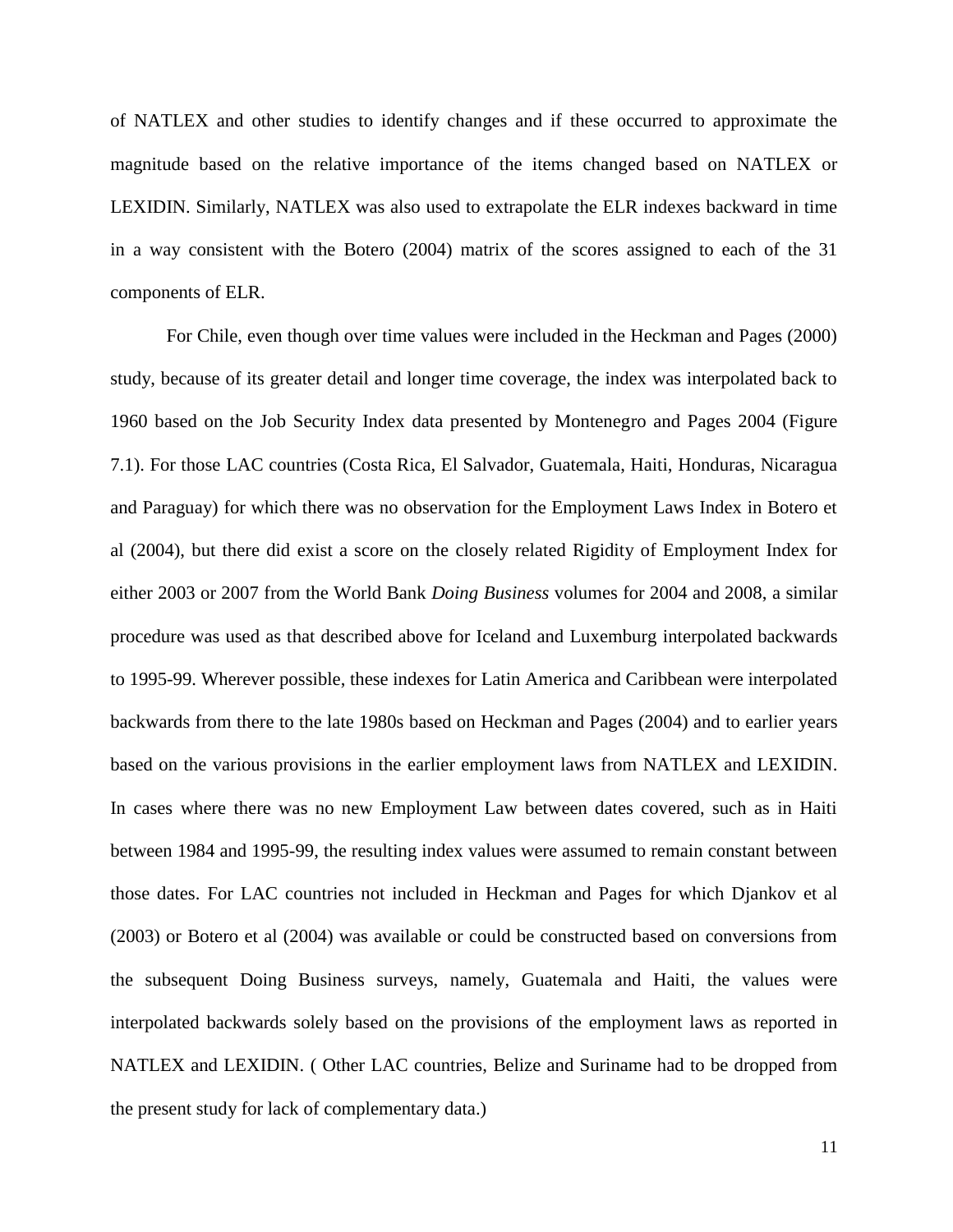Once again, the 1995-9 values for these countries are those identical to, or made to be consistent with what the Botero et al (2004) ELR values would have been expected to be based on the aforementioned conversions from the subsequent *Doing Business* values and employment law changes indicated by NATLEX or other sources.

#### *C. Constructing the Indexes for Countries in Other Regions*

As indicated above, for countries outside of the OECD and LAC regions, data on employment rigidities are much less complete and rarely if ever already developed into an index over time. Some early studies identifying the effects of employment laws were Fallon and Lucas (1991, 1993). They identified law changes in both India and Zimbabwe had the effect of tightening labor regulations and claimed that in both cases the result was lower formal sector employment of industrial labor.

Once again, our first step is to make use of the Botero et al (2004) and subsequent Doing Business surveys for 2004 and 2008, for arriving at values of the index for1995-99. In these cases, we went country by country, making use of published papers covering the country in order to interpolate the indexes backward in time to the extent possible.

For example, Gerardo Sicat's article "Reforming the Philippine Labor Market" provided us with ample data of Philippine labor regulations. This source discusses changes in labor law/regulation and the actual impact they have on labor regulation (and the ease of employing workers) – whether they make regulation stricter or looser. Starting with our 1999 Botero number, we assessed the impact of previous changes in labor regulation and worked our way backward.

For India we made use of Dutt (2002), Dutta Roy (2004), Besley and Burgess (2004) and Pages and Ahsan (2008) and other materials identified in Section IIIB below. The latter two of the studies identified above make use of state-specific changes to the federal-level Industrial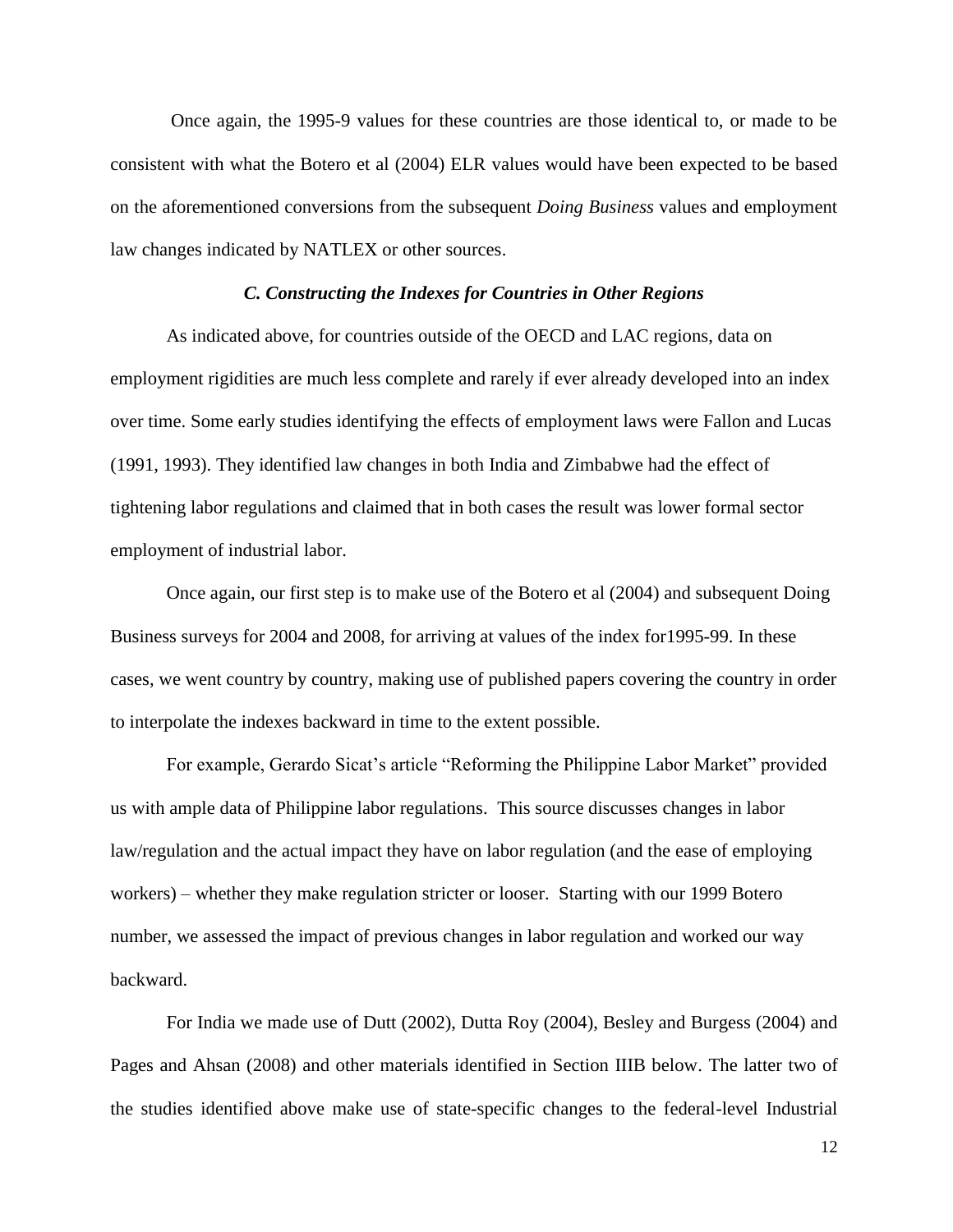Disputes Act of 1947. This is relevant because in India's federal system states are also granted the power to regulate industry, labor, health and other matters. A problem with the state level data is that some states were liberalizing while others were tightening regulations making it difficult to aggregate into all-India changes. As noted below, we did so very crudely based on the number of states moving in either direction, the magnitudes of these changes and the sizes of the respective states. Note also that Bhattachajea (2006) has criticized Besley and Burgess (2004) and Pages and Ahsan(2008) though more for their analysis of the effects than for the scoring of the amendments. It should also be admitted that most of these indexes for India pertain exclusively to manufacturing (and even within manufacturing there may be differences).

For the remainder of our countries (primarily Africa and the Middle East), the International Labor Office's *NATLEX* database provided us with the majority of our data. Similar to our process for the Philippines, we gauged the effect of previous changes in labor regulation and adjusted Botero ELRs across different time periods accordingly. In each such case, we gain made considerable use of the appendix materials for Botero (2004) containing the scores assigned to the countries included in that study for all 31 subindicators. For the few nations that we did not have a 1995-1999 Botero ELR for, we used the rankings based on ease of hiring and firing workers in *Doing Business 2004, 2007 and 2008. Doing Business 2007* ranks nations in order of ease of hiring/firing workers, so we compared nations with unknown Botero numbers to other nations close to them on the *Doing Business's* rankings. For the most part, our findings based on *Doing Business 2007* were consistent with the Botero Index numbers we already had, so we extrapolated Botero ELRs for these countries with missing ELR scores in Botero et al (2004) based on nations near to them on *Doing Business's* rankings. There were, however, some instances where we found inconsistencies between Botero et al (2004) and *Doing Business* evaluations that could not be attributed to labor law changes and therefore did not use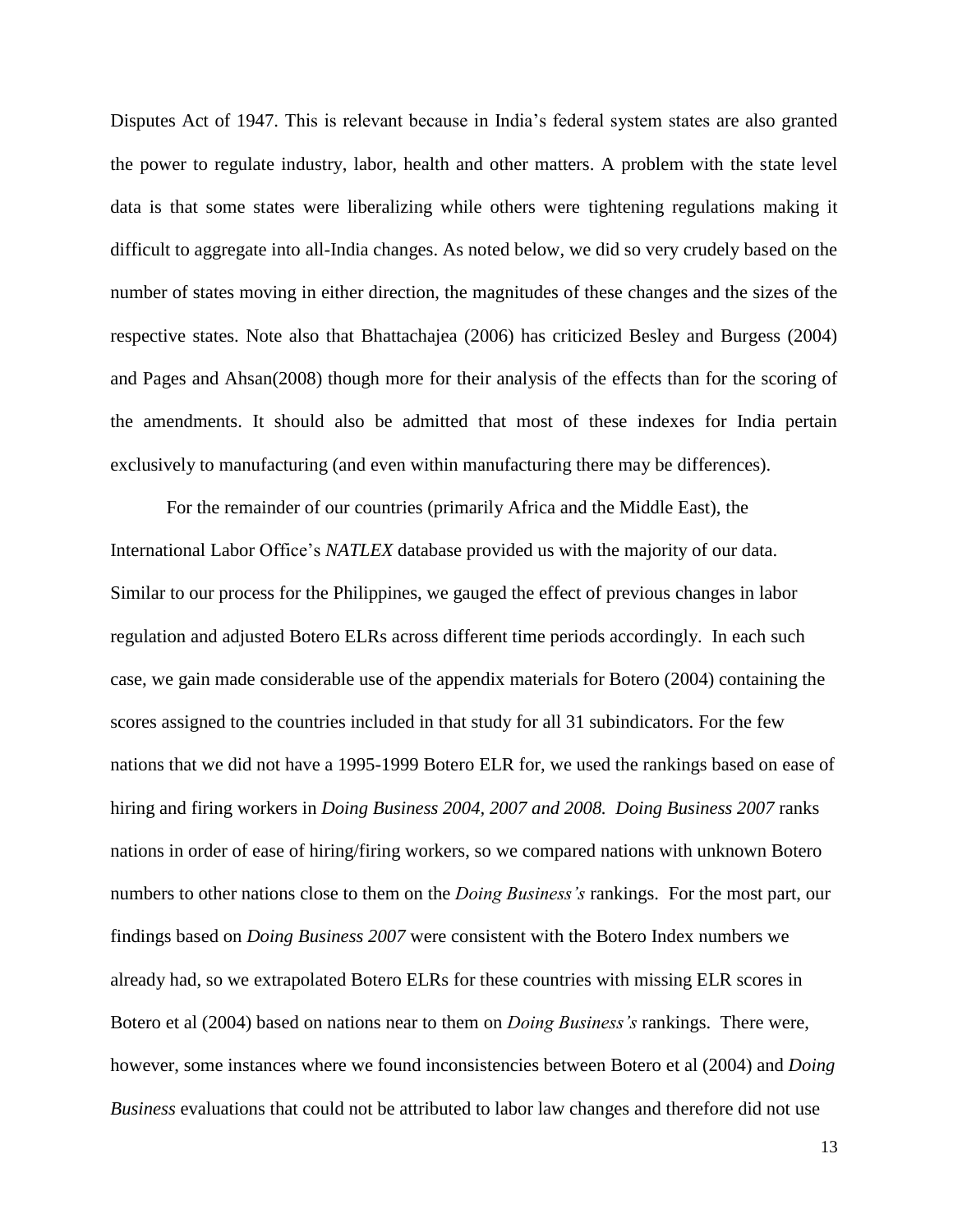this method of conversion.

For Iran, which was not included in Botero et al (2004) but was included in subsequent editions of *Doing Business*, we have made use of the relevant components of the index of Labor Market Flexibility by GholamReza Haddad which covers the entire period 1960-2006 that also includes minimum wages and other unemployment insurance requirements.

Some illustrative examples of how these over time changes in the ELR indexes were constructed are provided in the next section.

#### **III.Some General Patterns and Illustrative Country Examples**

As has been widely observed, labor market regulations tend to be much more static over time than other types of regulations. This may well be attributable to the numbers of parties that would have to be involved in making changes to labor regulations (firms of different ownership types, sizes, sectors, workers of different types, managers of different backgrounds, competitive conditions that may vary by sector, government bureaucrats from different ministries, labor unions of different types and sizes, employers organizations, intermediaries between business and labor, and the judiciary).

Despite the fact that there are quite a few countries that have experienced little or no change in their ELR scores over the entire period, in each region, there are also countries whose scores have changed from one 5 year period to another, resulting in some interesting differences across regional or other groupings. Section A examines some of these patterns of change in regional or other groupings. Section B identifies some changes over time in some individual countries that are in neither the OECD nor the LAC regions and thus with over time changes in labor regulations not covered in the major existing sources identified in the previous section.

### *A. Some Regional Patterns*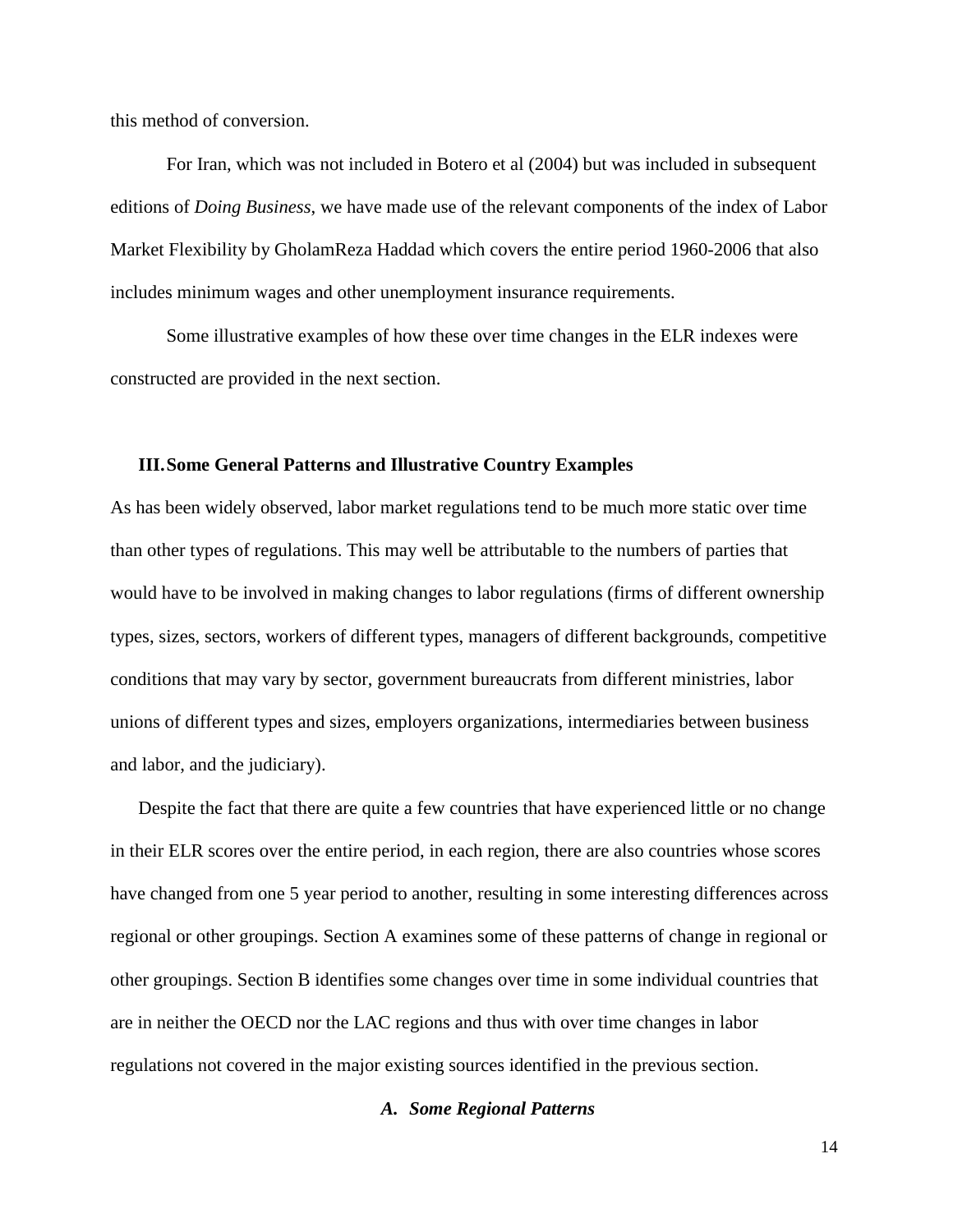On average, the change in the average of all country ELR scores in the LAMRIG data base over the period 1960-4 to 1995-9 have been modest. There were some notable changes in the 1950s and especially in the last ten years. At the regional level, however, there has been more volatility, but again primarily in the 1950s and 1960s and again after 1995. This is reflected in Figures 1 and 2. An important caveat to interpretation of both Figures 1 and 2 is that, except for the high income high-middle countries of Europe, the early year portions of these curves are based on very few and not necessarily representative countries.

Figure 1 presents the average ELR scores over the same period of time for six regional groupings, namely, Latin America including the Caribbean(LAC), Asia, "Europe" (defined to include, Canada, the US, Australia and New Zealand), Sub Sahara Africa (SSA), Transition Countries of Central and Eastern Europe and Central Asia and the Middle East and North Africa (MENA). In this case, there are two regions, Asia and MENA, with very little change in the average ELR scores over time. Asia exhibited very little change over the whole period, remaining below 1.5 for the entire period before 2000-4 at which time the average ELR has edged upwards. While MENA's index revealed little change except for the noticeable increase in the 1950s. It's ELR also remained near but slightly below 1.5 for the entire period. In contrast, SSA's average ELR has risen rather steadily from below 1 in 1950-4 well over 1.5 in 2000-4. The ELR average for "Europe" rose even more steeply from less than 0.5 in 1950-4 to well over 1.5 in the early 1990s before dropping off very slightly since then. By contrast, LAC's ELR started well above 1.5, rose further in the 1960s but has declined to only about 1.2 by 2000-4. The ELR for Transition region started at about about 2.3 in 1060-4 but has fallen to a little below 2 since 1965-9.

Figure 2 presents the average ELR scores in LAMRIG over time for four different levels of per capita income, low, lower middle, upper middle and high. Reminiscent of the pattern for the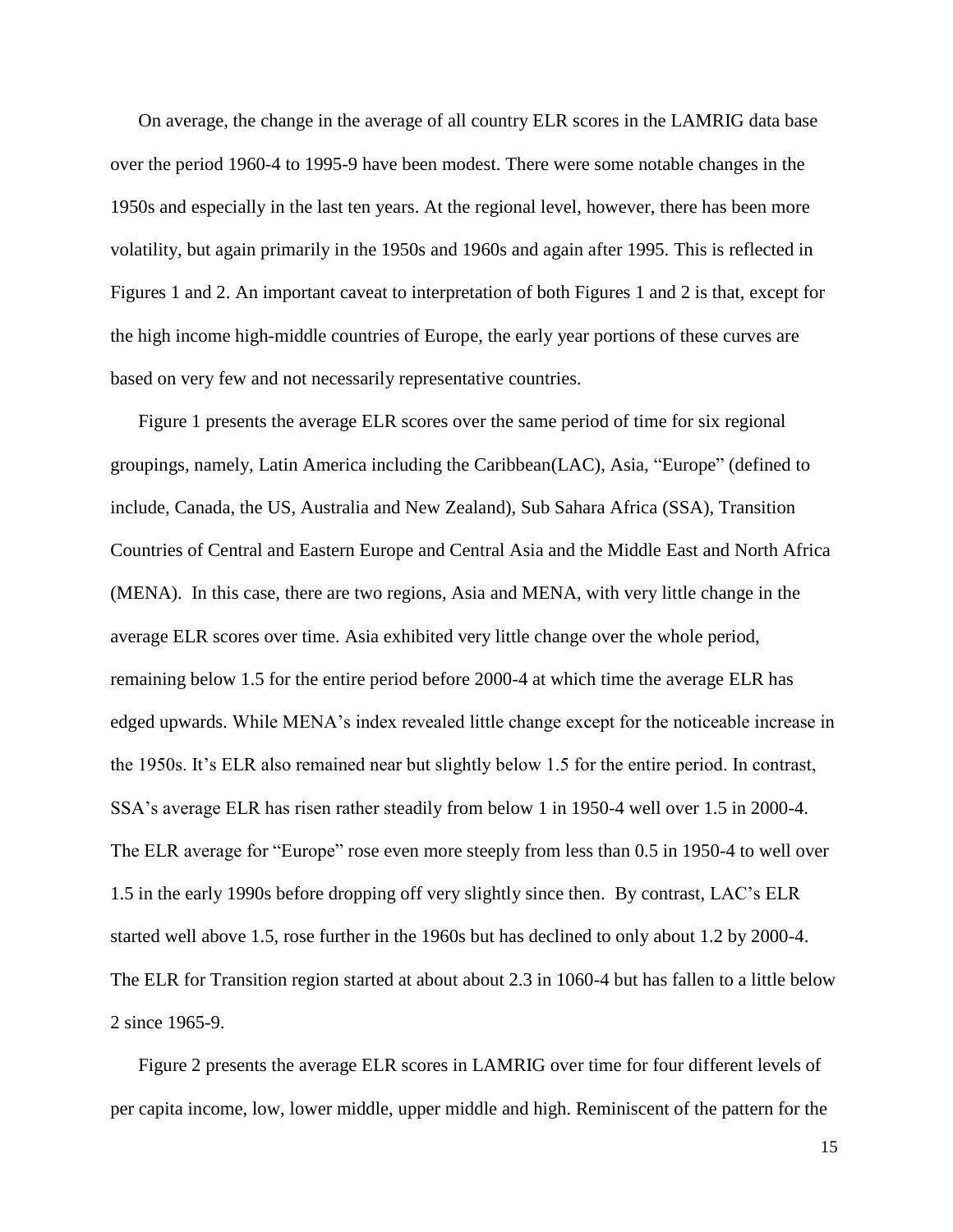"Europe" region in Figure 1, the ELR average for high income countries started from an extremely low level of just over 0.4 in 1950-4, rose rather steadily to well over 1.6 by 1985-9 before leveling off to about 1.6 in 2000-4. The low income and lower-middle income countries started the 1950s with quite a bit higher ELR indexes but experienced quite sharp increases in their respective ELRs in the 1950s, leveled off in the 1970s and 1980s before rising further in the last decade. The ELR of the lower-middle income countries in 2000-4 was 1.8 the highest of off the groups. By contrast, the ELR of the upper-middle income countries displayed a rather inverted U pattern, starting with the highest level of any region in 1950-4, rising further to 1.6 by the mid-1960s but the falling gradually to about 1.4 by 2000-4.

### *B. Some Illustrative Country Cases*

Given (1) the varying sample sizes of the region averages reported in Figures 1 and 2, (2) the earlier observation that many countries experienced little or no change in ELR scores over time and (3) the possibility that the ELR scores of different countries within any one of these regional or income groupings may move in different directions resulting in little change in group average scores, in this section we turn to some individual country experiences.

In their exposition of their indicators of the restrictiveness of labor laws, Botero et al (2004) illustrated the indexes and the relevance of differences in legal tradition by comparing New Zealand and Portugal, two countries at fairly similar income levels(at least in the late 1990s) but different legal traditions and ELR scores in 1997. In particular, Portugal was an example of a country with French Civil Law background and a high ELR Index of 2.36 (3.7 on Allard's EPL index) while New Zealand was an English Common Law country with a low ELR index of 1.06 (0.7 on Allard's EPL index). They illustrated the sizeable differences between these countries with reference to the various subcomponents of their index, making the sizable difference between their respective overall index scores understandable. As shown in Table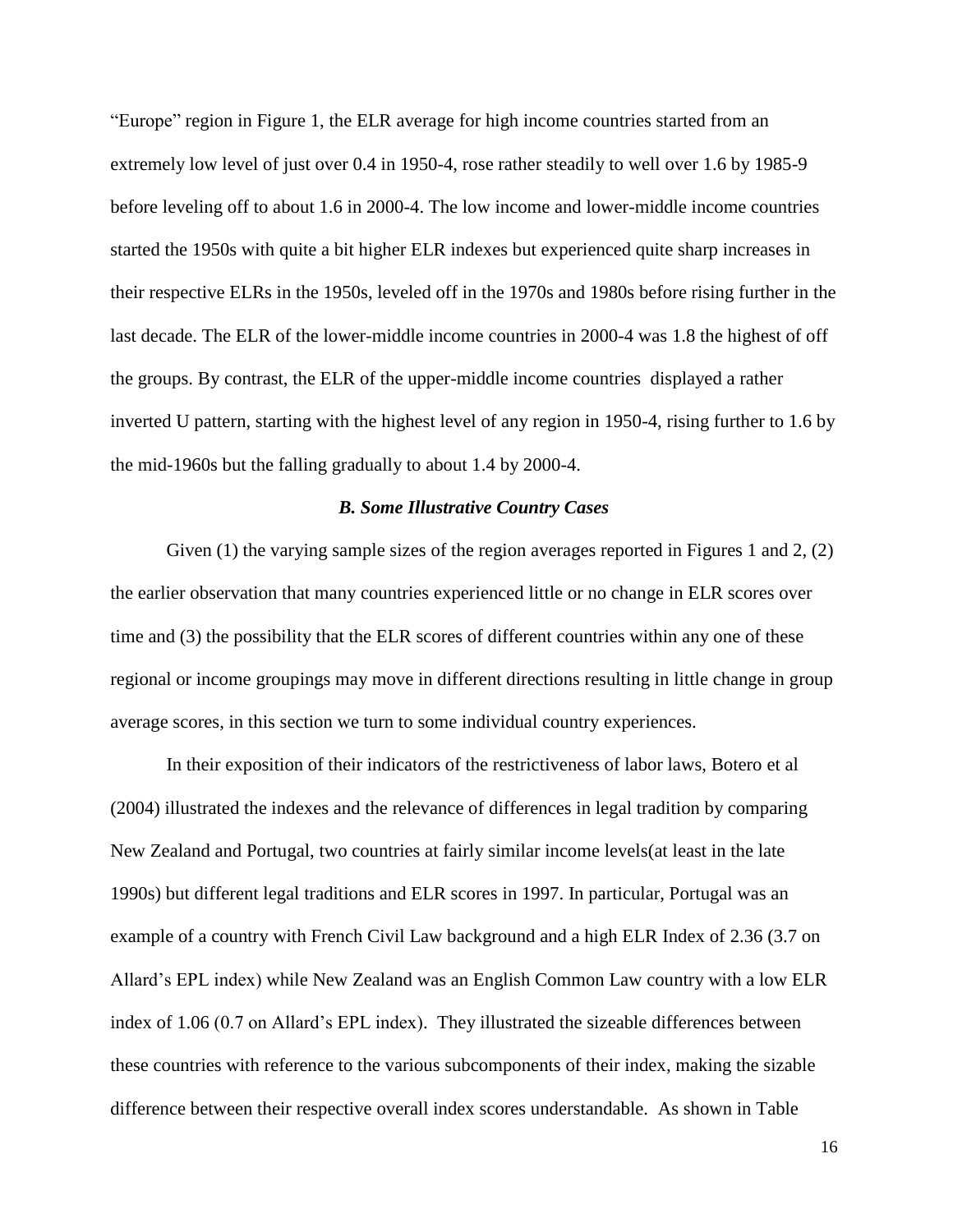III.1, in our LAMRIG data base, New Zealand has had a low ELR score of 0.48 (based on our conversion of Allard's EPL to the 0-3 Botero scale) for the entire time between 1975-9 and 1995-9 before rising slightly to 0.50 in 2000-4. In the 1960's, however, it's ELR score was lower still at 0.14. Portugal, by contrast, had its high ELR score of about 2.4 ever since 1985-89. Notably, however, in the early 1950s and even in the 1960-4 period, Portugal's score of 0.066 was slightly lower than that of New Zealand's at that time. Clearly, if the 1950s or 1960-4 scores had been used, this comparison would not have served the purpose of showing that the French civil law tradition gives rise to greater restrictiveness in labor legislation than does the common law tradition. Moreover, with such sizeable changes in relative rankings over time, it is unclear why the legal tradition should matter much since the legal tradition almost never changes over time. As indicated above, the changes over time in OECD and Latin American countries have already been rather extensively documented by the several already cited studies done on these regions.

Therefore, to illustrate some other interesting differences in ELR scores over time, also in Table III.1 we show the ELR index values for seven countries from outside of these regions, two giants from Asia: India and China, another large country from Asia; Philippines, a medium sized country from SSA: Ethiopia, and three small countries Botswana and Zambia from SSA and Jordan from MENA. Clearly, China's ELR started high, the highest of all the countries in the table in 1960-4 but it gradually declined beginning in the mid 1980s to 1.41 in 2000-4. By contrast, Ethiopia, India and especially Philippines have seen their ELR averages rise over time so as to have the next highest scores behind only Portugal by 2000-4. The ELR scores for the other three countries have displayed more interesting patterns. Jordan's was steady at a relatively high value of 2.7, before falling substantially in 1995-9 and then rising again slightly in 2000-4. Botswana's ELR index started very low at 0.9 in 1970-4, rose gradually to 1.3 in the 1990s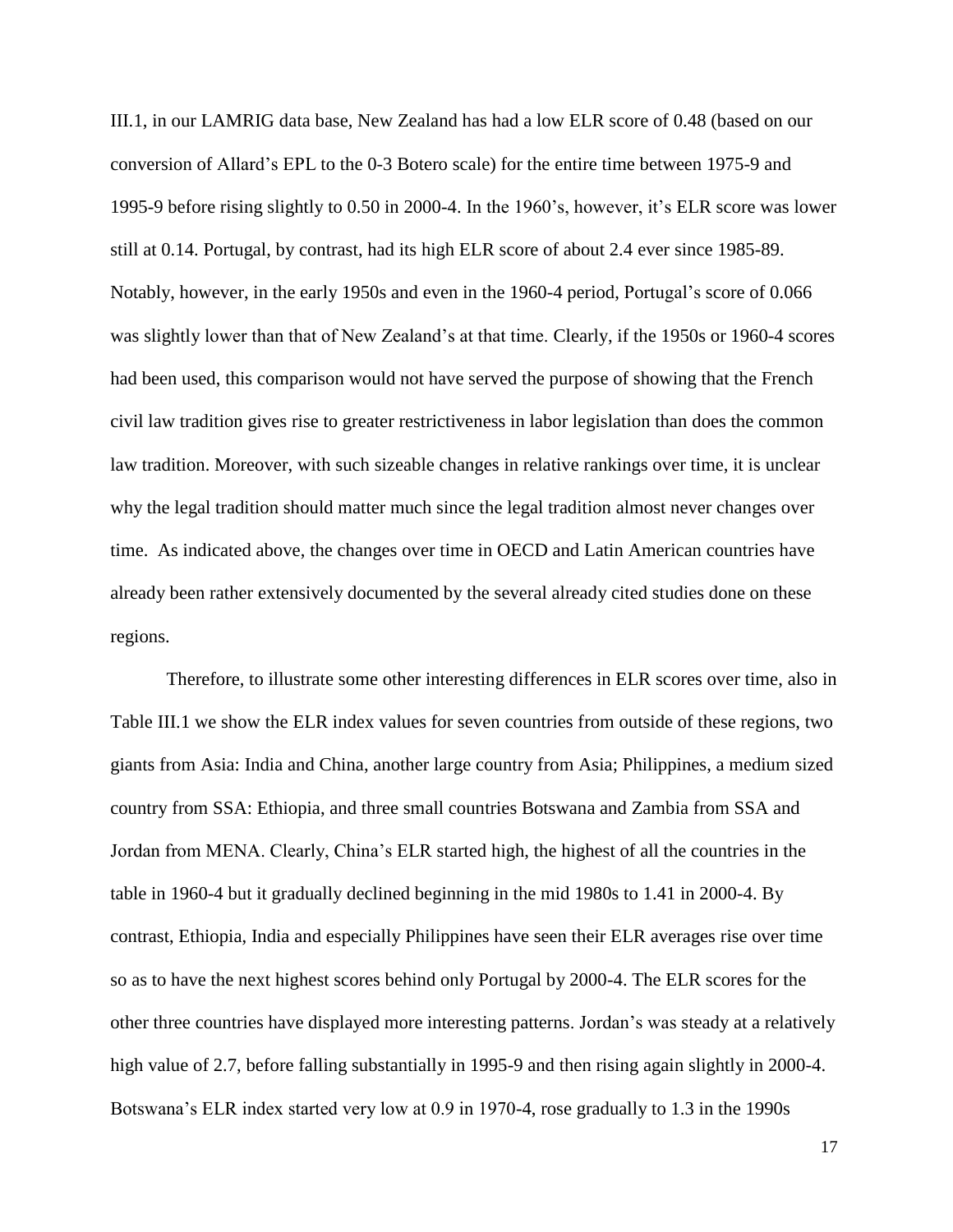before falling to 1.05, the lowest of all countries except New Zealand in 2000-4. Zambia's has fluctuated a bit more but remained fairly low over the whole period.

To obtain some insight into the changes in some of these countries and again the role of legal tradition, in the following subsections we will provide short political economy accounts of four of these countries, two (India and Zambia) classified as English Common Law countries, Jordan classified as French Civil Law and China classified as having a Socialist legal tradition. In the Botero et al (2004) indexes for 1997 and hence the 1995-9 period in LAMRIG, these four countries all had scores in between those rather extreme scores for New Zealand and Portugal. **India**

The main legislation concerning labor regulations in India dates back to two important laws at more or less the time of the country's independence, the Industrial Employment Act of 1946 and the Industrial Disputes Act of 1947. A third important act is the Trade Union Act which dates all the way back to 1926. The stipulations of this latter act have changed little over time and been quite accommodating to unions and union activity. While the Industrial Employment Act allowed for layoffs on grounds of financial necessity, as well as for medical or disciplinary reasons, when financial reasons are given as the justification, the Industrial Disputes Act comes into play. While the latter act was amended on various early occasions (1964, 1965 and 1971), the most important amendments were those of 1976, 1982, and 1984.

The 1976 amendment made prior approval by the government of any such layoffs mandatory. While at that time this provision applied only to firms with 300 or more workers, in 1982 the provision was changed to apply to all firms with 100 or more workers. Employers who violated these regulations could be fined heavily and forced to reinstate the dismissed workers. These changes are reflected in the increase ELR index for India in Table III.1 from 1.1 to 1.15 in 1975-9 and 1.2 in 1980-4. Under India's federal constitution, its states also have the power to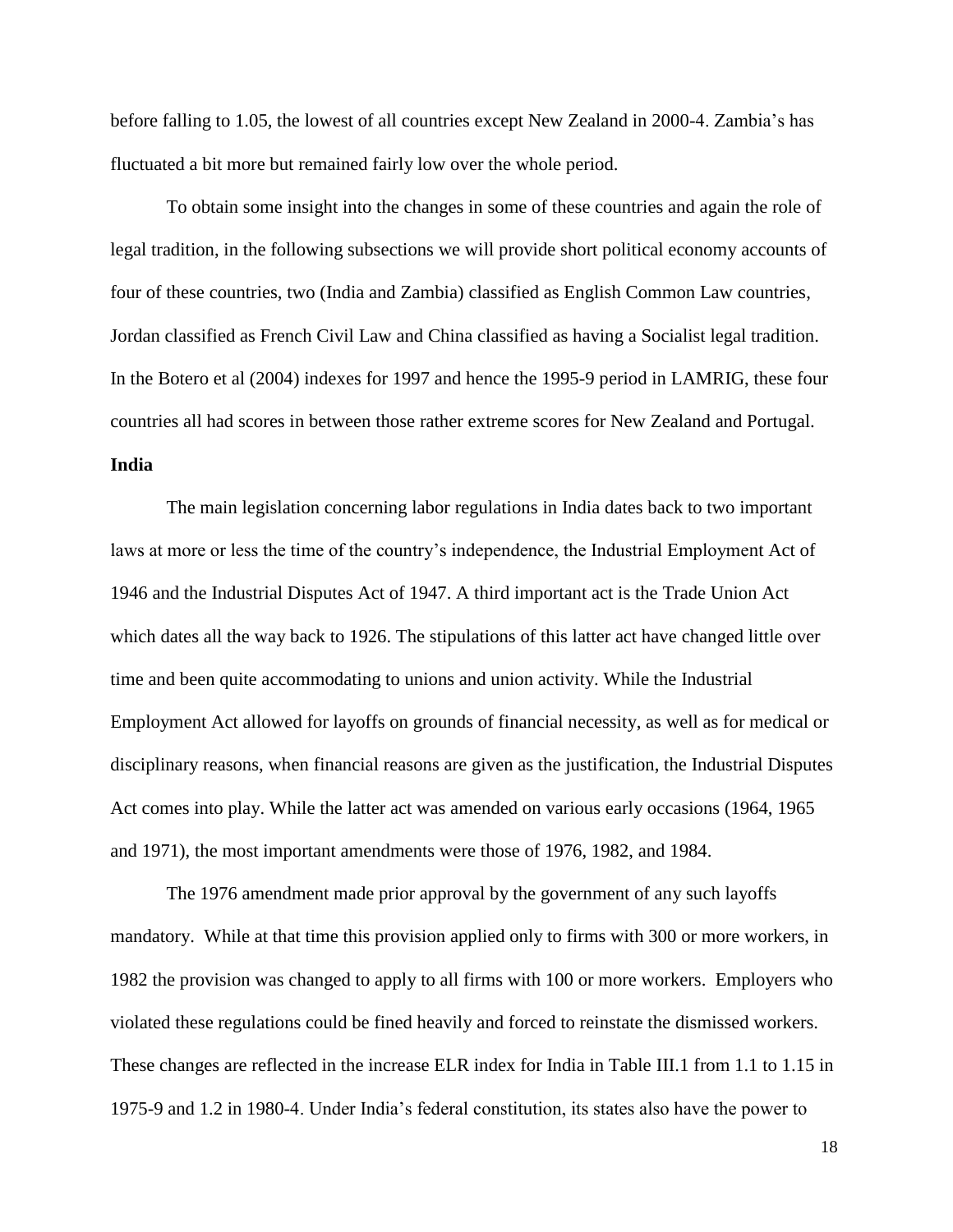impose regulations of these types. Indeed, several studies, Besley and Burgess (2004) and Ahsan and Pages( $2008$ ) have made extensive use of state level amendments to these laws.<sup>10</sup> While in each period there were some states that amended their laws in ways that were more restrictive and others that amended in a less restrictive direction, during the late 1980s the number of states classified as increasing restrictions outnumbered and were generally more important states than those liberalizing the laws. This accounts for the final increase in the index from 1.2 to 1.3 in 1985-9. After this, despite liberalization of various other regulations, the labor laws of India were not appreciably modified as noted by Saha (2007). But, on the other hand, the 2004 *Doing Business* reported a considerably higher score which converts to 1.53 on LAMRIG.

Saha (2007) also cites an estimate that only 10 percent of the requests to government for layoffs on financial conditions were approved. Hence, the inability to lay off workers could be regarded as very restrictive. The reason why, even at the end of the period, India's scores on this index are not higher is that in terms of the restrictiveness of work hours, overtime and overtime pay, and to a lesser extent alternative types of contracts, India has low restrictiveness scores.

### **China**

 $\overline{a}$ 

In the early periods covered in the LAMRIG dataset, China had a highly regulated labor market for urban and industrial activities, with wage rates, wage structures rigidly regulated and industrial employers, then largely state enterprises, unable to lay off workers. Workers also had to be given housing and other benefits. In 1986 and especially in 1988 with the People's Industrial Enterprise Act and the Regulation of Private Enterprise Act, both of 1988, labor regulations were lightened. Employers wanting to terminate workers for financial reasons were from that time only forced to consult with authorities and labor unions over the layoffs but were not required to receive approvals. In 1992 enterprises were allowed to set their wage rates in an

 $10$  For some criticism of the studies and the conclusions drawn from them see Bhattacharjea (2006).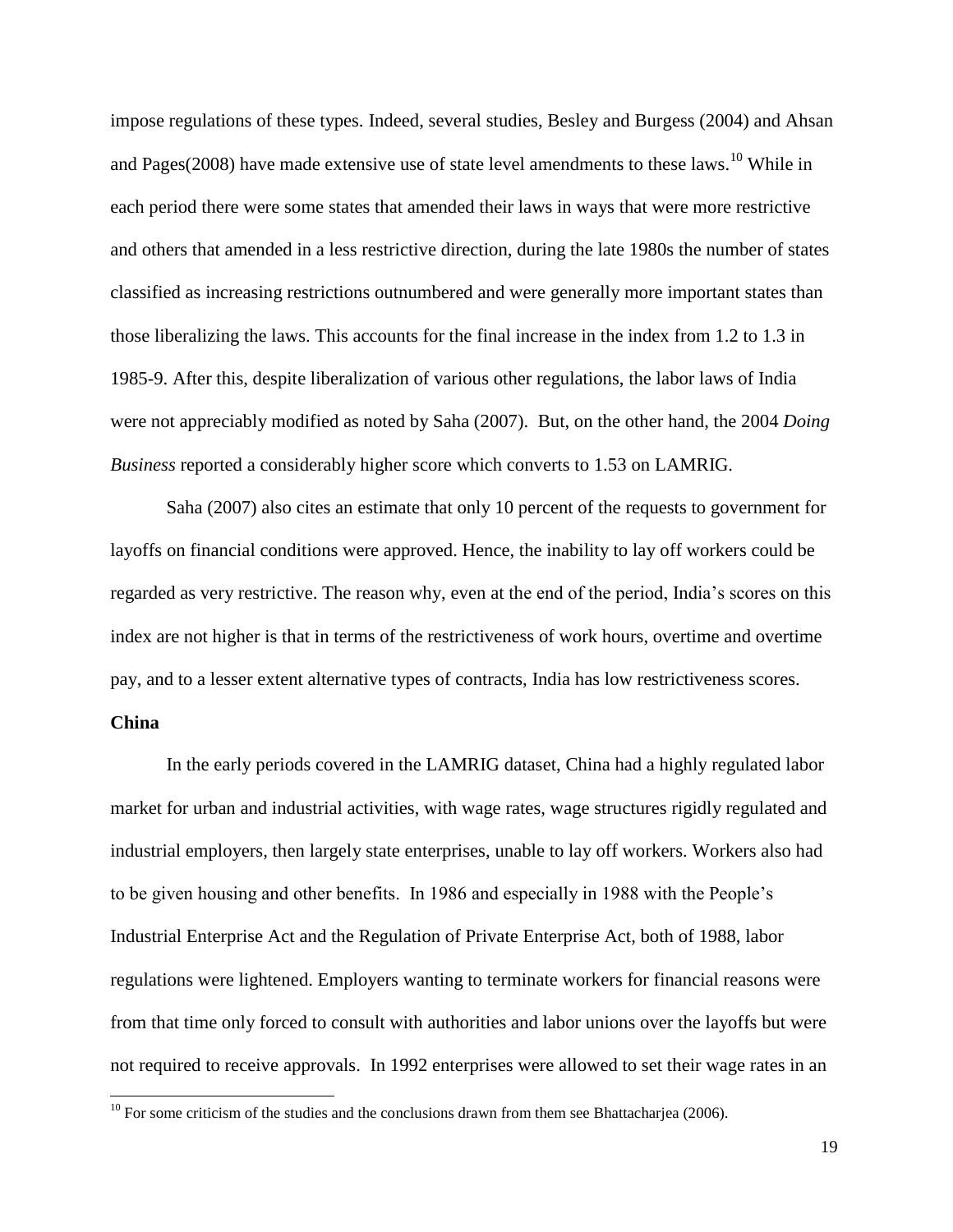autonomous way as long as they stayed within certain government -set required bounds. Even SOEs were allowed to be closed down on financial grounds. The 1994 Labor Act allowed for collective contracts, floating wage rules and layoffs for financial, disciplinary or medical reasons. More widespread approval was also given to the use of fixed term contracts and employers were allowed to terminate a worker prior to the completion of the fixed term for financial reasons, subject only to 30 days notice and specified compensation. Firms were increasingly relieved of their requirement to provide housing for their workers. In late 1999 a Contract Law was passed which came into force the following year. Although this law did not deal directly with employment contracts (Cooney et al 2007), it may have indirectly through allowing for labor contracting within service contracts. These same authors indicated that the kinds of contracts in practice seemed to increase rapidly in the 2000-4 period suggesting perhaps why the 2004 *Doing Business* assigned a lower score on the Employment Laws Index during this period equivalent to 1.41 on the Botero et al (2004) ELR. We have adapted that figure even though as Cooney et al indicate, the first new Labor law was the Labor Contract Law of 2007.

These successive changes in the relevant labor laws and regulations of China account for the indicated reductions in the ELR index for China in Table III.1 from 2 for all the periods through 1980-4 to 1.8 in 1985-9 and 1.62 beginning in 1990-4. These changes were no doubt associated with the increasing market-orientation of Chinese leaders and the accumulating evidence that these liberalizing economic reforms were paying off. There was also gradual increase in the relative importance of town and village enterprises and subsequently international joint ventures and private enterprises in which inter-firm and international competition must have helped to generate pressures for liberalizing labor markets. In the process the importance of firm-provided housing and residence based provisions of food and other benefits also diminished, and as noted above a proliferation of new types of employment contracts.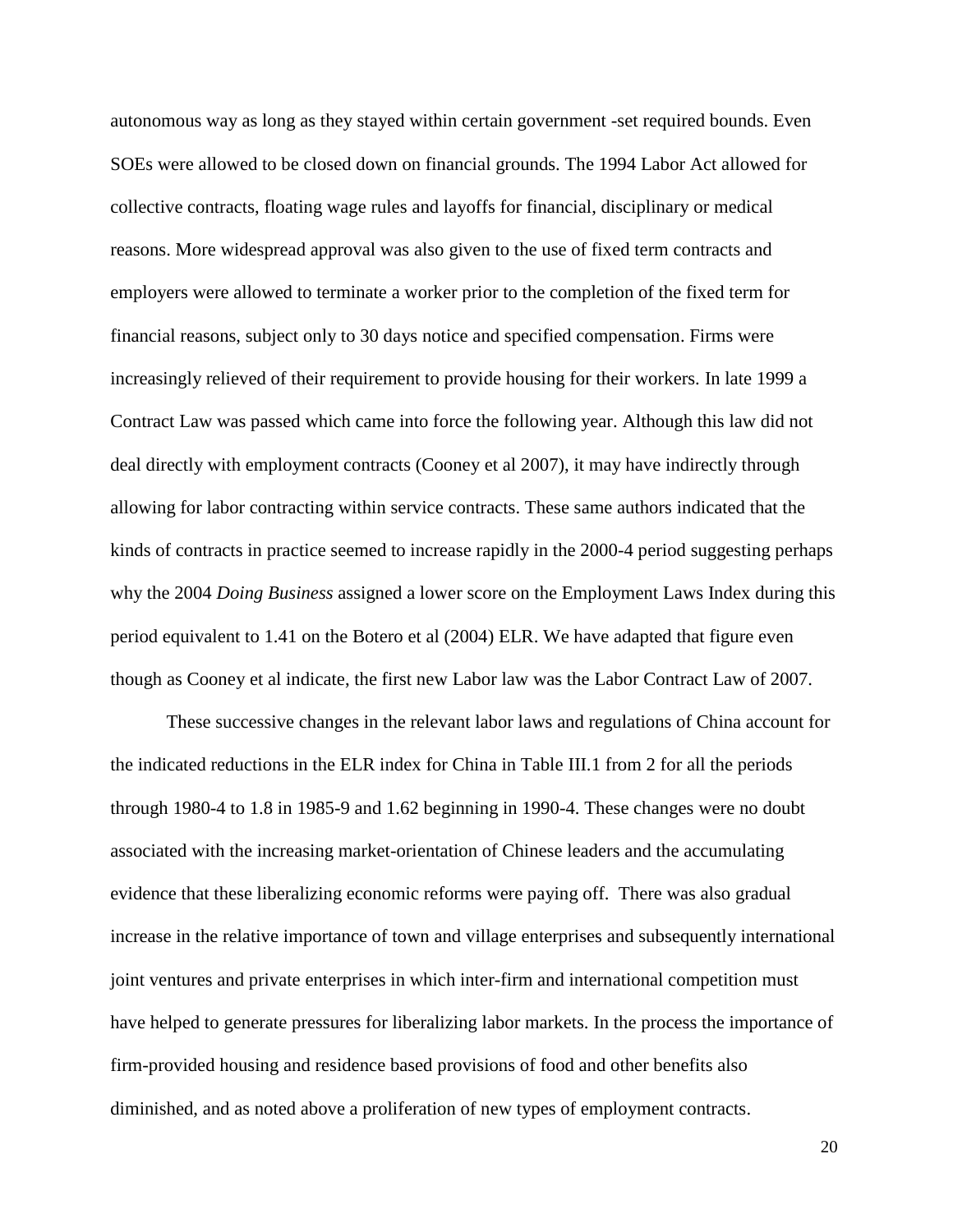## **Jordan**

Jordan is different from all the other countries discussed in this section in that it is a monarchy. Monarchies, especially those of relative short duration like Jordan's and where the monarch has considerable political power, face the problem of how to maintain legitimacy in the eyes of its citizens without elections for the executive and democracy which could limit their power. The provision of economic security is one important means for endowing itself with a sense of legitimacy on the part of its citizenry. Lacking the funding for a full-fledged social insurance system, for most of its post-WWII history Jordan's monarch-led government has attempted to do this through its government and public enterprises providing rather well-paying jobs to many of its citizens with reasonably generous retirement schemes and job protection. Not surprisingly, over much of this period, most Jordanian public enterprises were known to be over-staffed.

The country's Trade Union Law of 1953 confirmed the right of workers to form unions and the right to strike. This law was amended on several occasions but with only minor import, e.g., in 1956 to prohibit civil service workers from unionizing or striking, and in 1976 to limit the number of labor unions. From the detailed subindexes for Jordan's overall score on the Botero index, Jordan is rated very restrictive in the use and cost of overtime, the hours of work and pay scales being treated quite similarly to those in the state bureaucracy. The Labor Code of 1960 applied with little revision until its replacement by the Labor Law of 1996. It was also rated quite restrictive in terms of the lack of provision for fixed term or other types of labor contracts. We assigned an ELR score of 1.7 to Jordan for all years prior to the 1995-9 period.

The Labor Law of 1996 and Act No. 36 of 1997, however, relaxed restrictions quite significantly. First, it gave more specific recognition to fixed term contracts which would not require compensation on completion of the term of employment specified in the contract.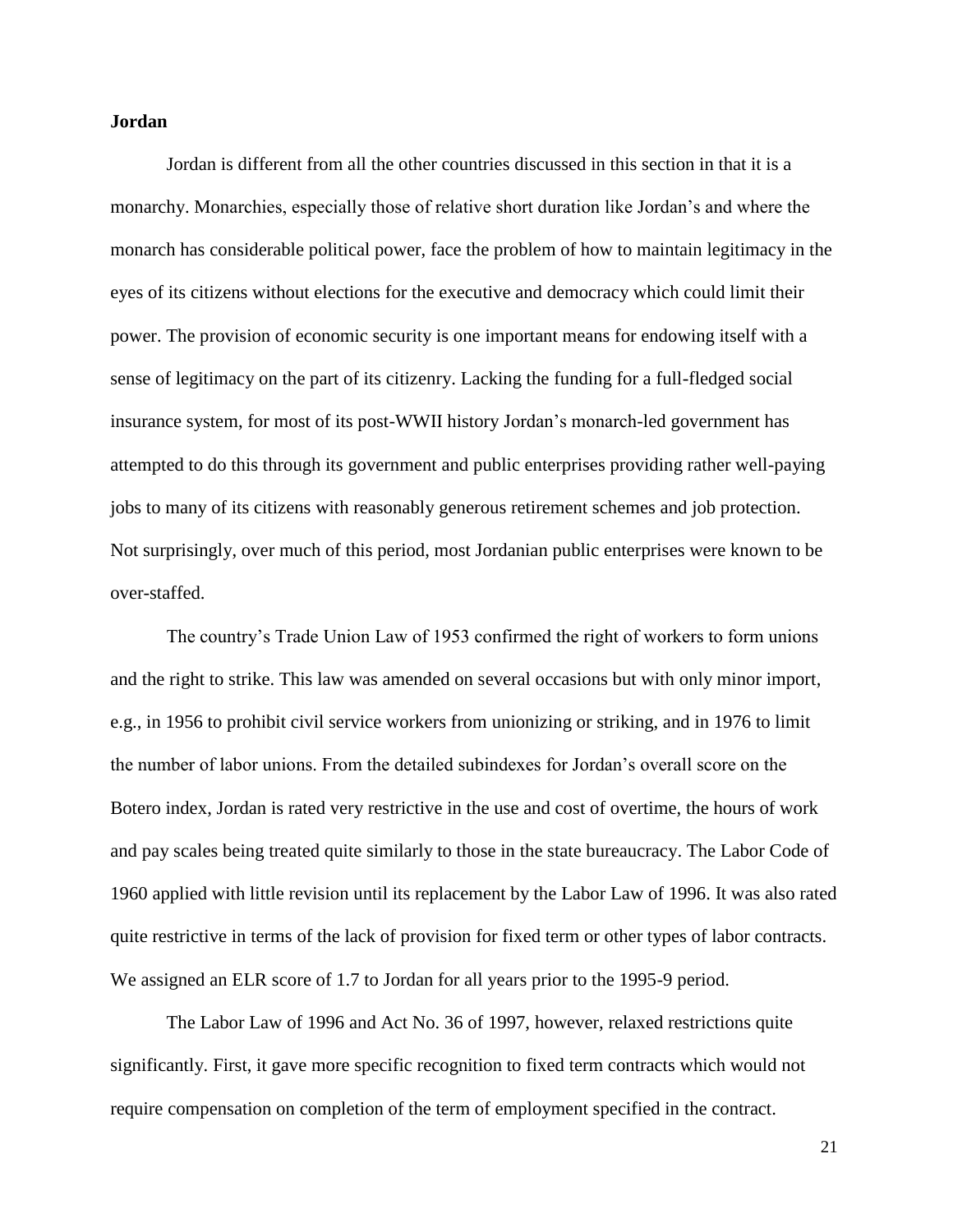Second, it allowed for employment on a trial basis not to exceed three months. Third, it recognized still another type of contract, namely, that of indefinite duration which would apply to workers working on piece-rate and other contracts. Employers were permitted to suspend even these contracts for economic or technical reasons as long as the Ministry of Labor was notified (but its approval was not necessary). Workers could even be dismissed from fixed term contracts before completion of the terms as long as notification was provided and specified compensation provided. It was also made clear that the rights to join a labor union and be represented by it did not apply to non-Jordanian workers (Bitar 2004, Shawabkey 2006). <sup>11</sup> Based on these considerations Jordan's score on ELR index for 1995-9 was reduced to 1.46 from its earlier value of 1.7.

 Lying behind the change were three factors: (1) the delayed but growing interest of the Jordanian government in privatization and viewing growth of the private sector as the way to deal with the country's high and rising unemployment rate<sup>12</sup>, (2) the prior liberalization of other aspects of Jordan's economy, and (3) the fact that in 1996 negotiations were under way to stimulate Jordanian exports in low wage garment industries by signing the Qualifying Industrial Zones (QIZ) protocol with Israel and the US.

With respect to (2), as noted by Pripstein-Posusney (2004) the delay in privatization was especially notable since the other liberalization measures (with respect to product markets, financial markets and international trade) had commenced in 1991 and 1992, triggered by the severe economic crisis that Jordan suffered as a result of the Gulf War. These reforms and proclamations that privatization would also take place were also supported financially by the

 $11$  Non-Jordanian workers have become an increasingly important component not only of the agricultural and construction labor force but also of manufacturing employment.

 $12$  Advocacy for increased reliance on the private sector became stronger after King Abdullah succeeded his longtime predecessor King Hussain in 1999.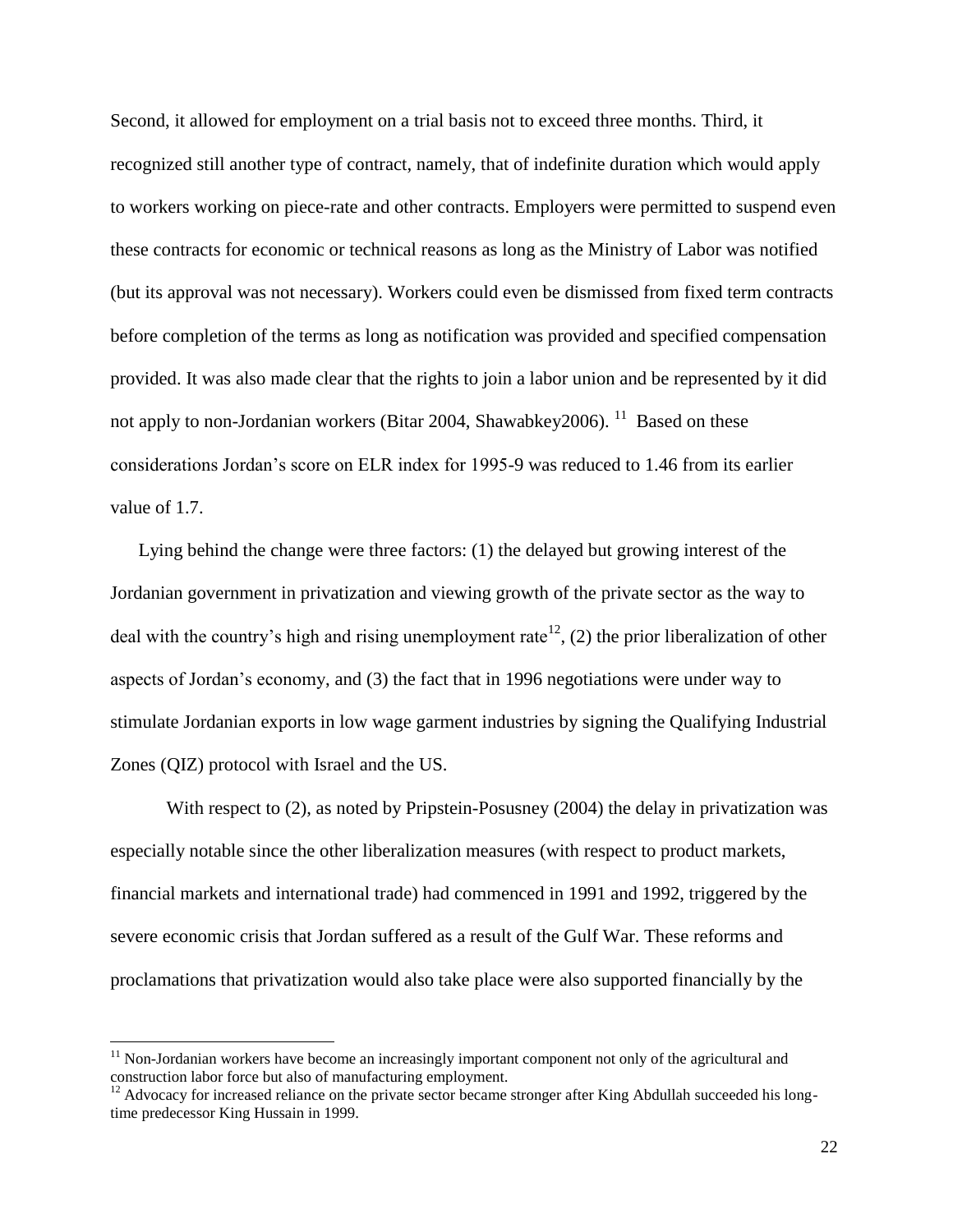World Bank and other agencies. The fear of loss of jobs in the process of privatization and the adverse effect that this might have for legitimacy of the monarchy might well have contributed to this. Even when privatization started in earnest after 2000, Pripstein-Posusney (2004) informs us that clauses in the specific privatization agreements specified that the new firms would have to retain workers for at least two years after the sale and that the proceeds would be used to provide retraining and other help to impacted workers.

With respect to (3) the QIZ Protocol, formulated making QIZs in Jordan considered as an extension of Israel which already had a FTA agreement with the  $US<sup>13</sup>$  Chief among the industries subject to high tariffs and quotas was the garments industry, a low-wage, labor intensive sector. Garments wre the main activity to attract investment, most of which was in the form of FDI which came to Jordan to take advantage of these special incentives. Yet clearly to be competitive with countries with much lower wage rates like China, India, Pakistan and Bangladesh, This put pressure on Jordanian officials to keep labor laws such that they would not undermine these activities that soon came to provide a large share of total industrial employment (Nugent and AbdelLatif, 2009).

However, continuing inflation in the country and press calling attention to some abuses of labor among QIZ employers led Jordan's Labor Ministry to impose minimum wage regulations on all labor contracts, thereby causing us to raise the ELR for Jordan to 1.52 for the 2000-4 period.

#### **Zambia**

l

Interestingly enough, the motivation for the changes over time in the ELR index for Zambia bears some resemblance to that of Jordan. Like Jordan, Zambia has been heavily

<sup>&</sup>lt;sup>13</sup> As further incentive to Jordan for having signed a Peace Treaty with Israel, Jordanian QIZ industries in which at least 8 percent of the final cost had to come from Israel, were exempted from quotas as well as tariffs.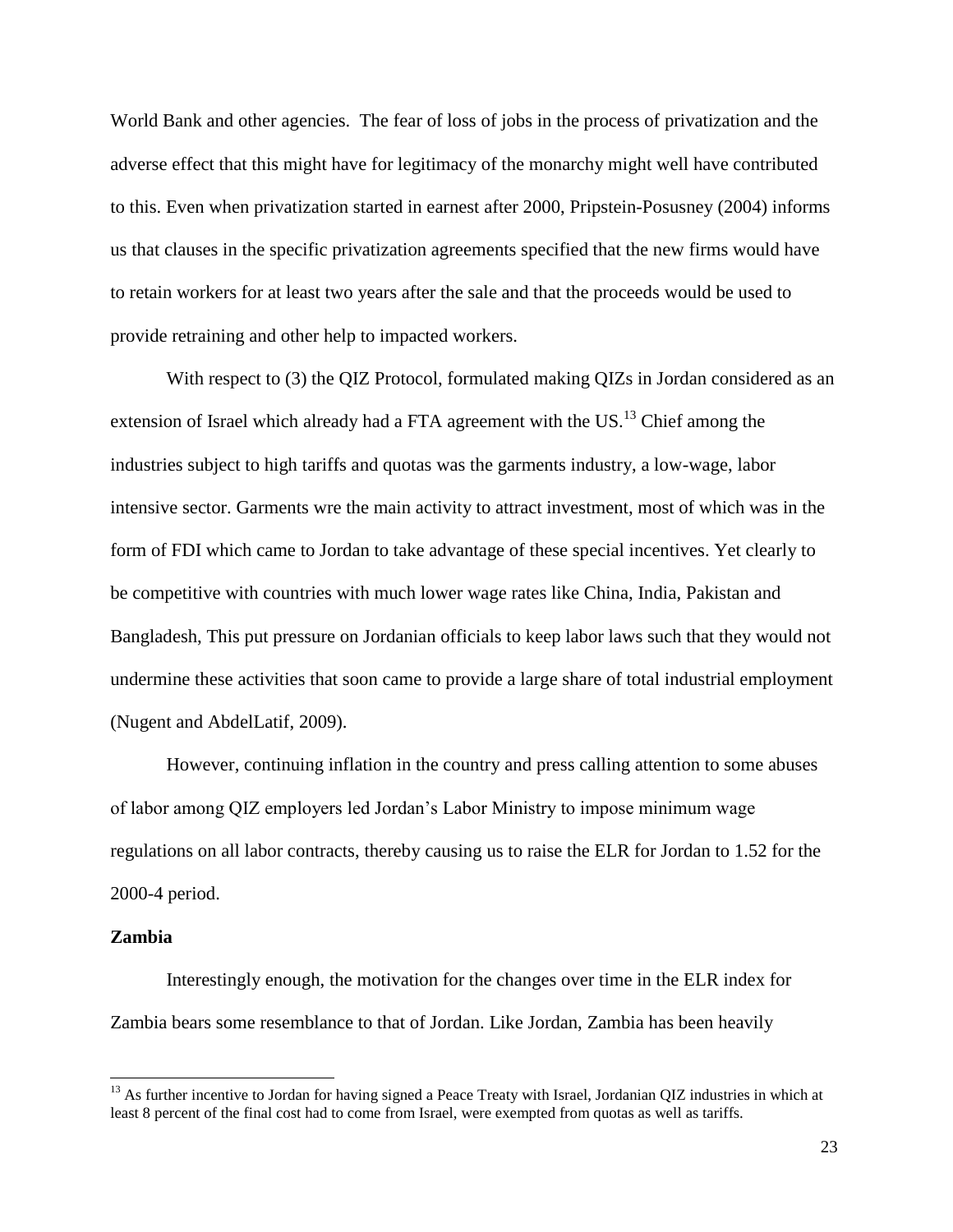dependent on the public sector for its formal economic activity. Its government and state enterprises provided the vast majority of formal sector enterprises until the mid 1990s when privatization got under way. In 1991 there were some 282 state enterprises, many of the largest being in the mining, manufacturing and service sectors.

While in terms of the labor force as a whole the vast majority has long been engaged in self employment, microenterprises, subsistence farming and other informal activities, the formal sector contracts, largely in the public sector were of two types, fixed term contracts of 6 months duration with no commitment for renewal at the end of the contract, and permanent contracts, that would terminate primarily only with the death or retirement of the worker. The labor law, the Employment Act of 1965, was very simple and not very restrictive since short term contracts were feasible. Since state enterprises in which the bulk of the formal sector labor force was employed virtually never went into default, the issue of dismissal of permanent or even fixed term workers for financial reasons virtually never arose. On the basis of matching the various provisions of the law to the Botero et al 2004 scoring of the sub-indexes, we assigned Zambia a rather low score of 1.05 for the years up to the 1985-9 period. The Industry and Labour Relations Act allowed for labor unions, one in each industry.

However, in the 1980s the many distortions arising from monopoly labor unions and the country's highly protective trade regime and various other product market imperfections began to take their toll on the economic viability of the country's economy and even state enterprises started to face financial difficulties. In this environment, a new Employment Act was introduced in 1982 with subsequent set of regulations. The revisions of the labor regulations had the effect of slightly tightening the conditions under which workers could be dismissed. On the basis of the tighter job security regulations, the score assigned to Zambia on the ELR index rose to 1.3 beginning in the 1985-9 period. With a new democratically elected government coming to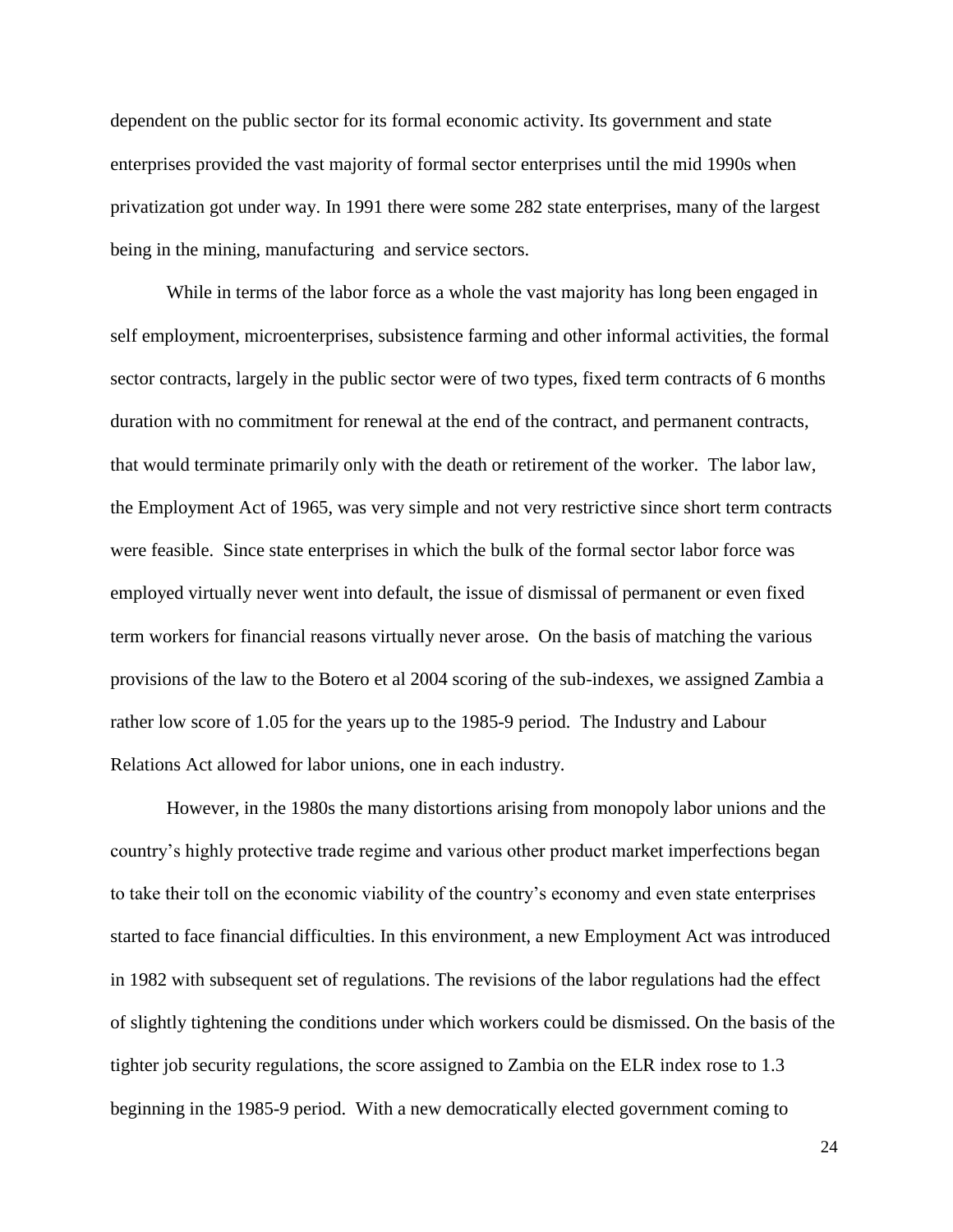power after 1990, the government obtained financial support from the International Fund and adopted a package of liberalizing policies, including trade and product market reforms and committed itself to privatization of the state enterprises. The new government looked to the private sector as the preferred route to prosperity. But this meant encouraging private firms to enter and grow in size and private investors to buy up the ailing state enterprises. To that end, the government passed a number of new laws, the Privatization Act of 1992 and later the Employment Act of 1997.

This 1997 labor law explicitly identified a number of additional types of labor contracts, temporary, part-time, fixed term and so on giving private sector employers more options. This explains why the ELM index score assigned to Zambia was lowered to 1.15 in the period 1995-9. Rather remarkably, by 2000 the vast majority of the 282 state enterprises that existed in 1991 were privatized and the government was able to collect sizable amounts of privatization revenues. These revenues were to be used in part for retraining and otherwise assisting redundant workers. Yet, in terms of formal sector employment, the privatization experience was very disappointing. Formal sector employment fell by some 15 percent over the decade of the 1990s. Most of the dismissed workers went into the informal sector or unemployment. The decline in formal employment was quite remarkable given that population was growing at a rate of 3.8 percent per annum over the same period. Several observers (e.g., Petrauskis 2005 and Nyirenda and Shikwe 2003) attribute this failure to (1) the law itself which made it easy for the private employers to substitute informal short-term workers for formal ones, (2) the failure of the government to use the privatization proceeds to retrain laid-off workers, and (3) the failure of either government administrators or the courts to enforce the provisions of the employment laws (made difficult by the vagueness of some of its provisions).

Perhaps as a result of the unpopularity of the privatization and the 1997 labor law, by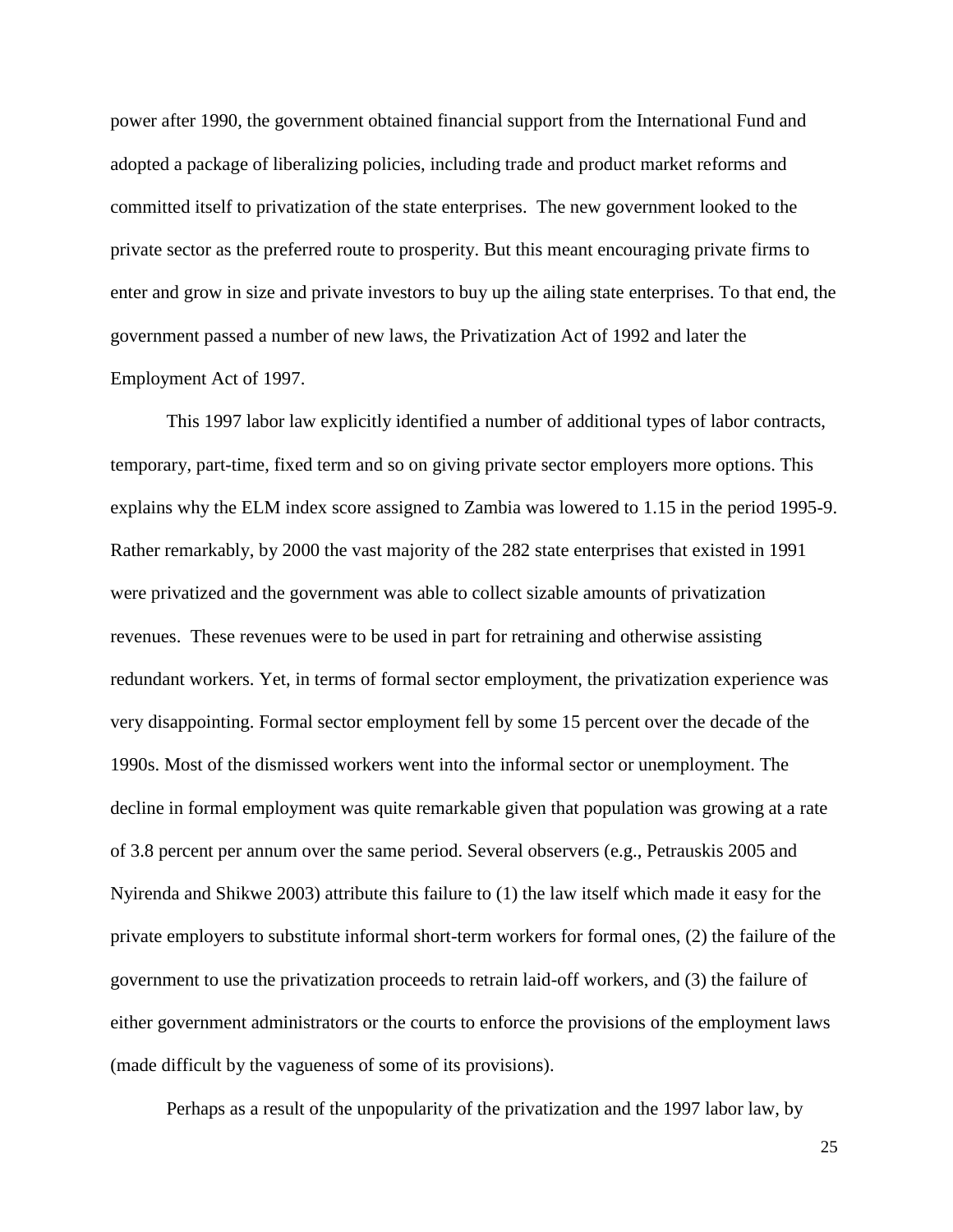Statutory Instrument No. 2 of 2002, various labor regulations were tightened slightly, including those for minimum wages, maternity leave, hours of work and other conditions of work. As a result, we roughly calibrated this to justify an increase of 0.1 on the ELR to a level of 1.25 for the period 2000-4.

#### **A Brief Recap of the Cases**

Of the four cases treated here, three different legal traditions were represented. Just as in the previous Portugal New Zealand comparison, even if there may have been some notable differences in these scores between legal traditions at one point in time as argued by Botero et al (2004), from the above discussion it is by no means clear that different legal traditions played much of a role in explaining changes in these scores over time.<sup>14</sup> Indeed, since the legal traditions didn't change over time, it would seem doubtful that they could contribute to the explanation of changes in the ELR scores over time. From the above discussion of the four cases, we believe that a case could be made for economic crises, political crises (or changes) and perhaps certain changes in economic structure. We will therefore pay some attention to these factors in the empirical work below attempting to explain changes in the ELR indexes across countries and over time in the LAMRIG dataset.

## **IV. Methodology and data**

 $\overline{a}$ 

In this section we discuss the methodology we choose to assess the appropriateness of our LAMRIG index and present the auxiliary data required for this task.

In terms of the econometric methodology, we first try to replicate the results in Botero et al. (2004). At the outset, the most clear-cut difference is that while their sample has 85 countries, ours contains 142 countries for the same period (1995-9). Our first task is to determine whether

 $14$  Perhaps a case could be made for Socialist law contributing to the high score for China in the early periods.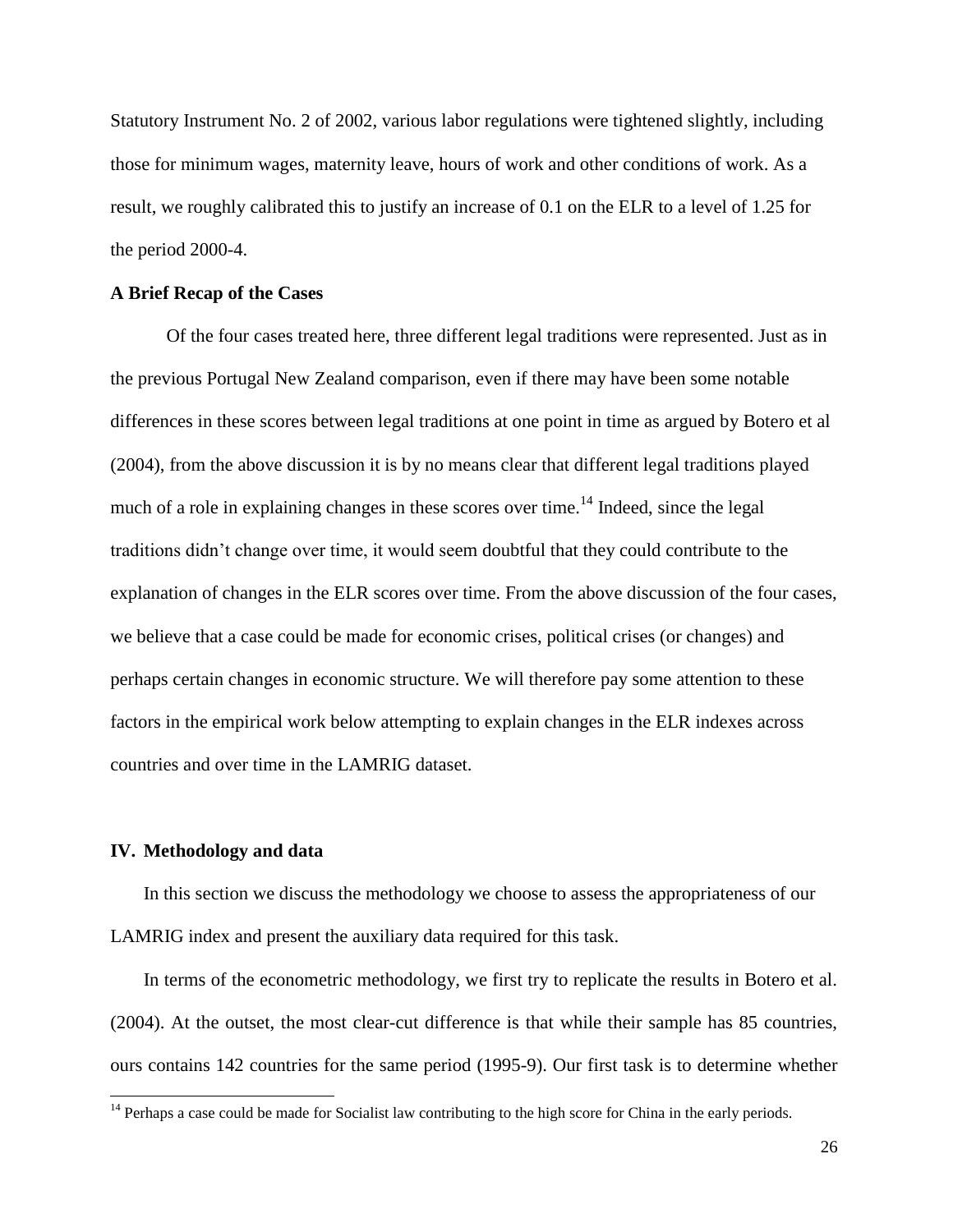or not we can replicate their results in a cross-sectional setting with this extended sample. Accordingly, from their Table IV, the first model we estimate takes the form:

$$
LAMRIG_i = \alpha_i + \beta_1 GDP_i + \beta_2 LO_i + \varepsilon_i \tag{1}
$$

where *LAMRIG<sup>i</sup>* is our index of Labor Market Rigidity for country *i*, *GDP<sup>i</sup>* is the log of per capita GDP, and *LOi* is a set of dummy variables for legal origins (namely, French, German, Scandinavian, Socialist and English.) Botero et al. estimate this model by OLS with robust standard errors and data for 85 countries in year 1997. They find that legal origins are a substantially more important determinant of labor market reform than per capita GDP. They argue that this result favors the legal theories of institutional changes (and, by the same token, belittles the other two theories they identify, the efficiency and political theories.)

We then subject this baseline model to various robustness checks. In particular, we ask whether the taking into account the over time variation of our index affects the basic results. We investigate this first by fitting a simple pooled OLS model to the data (by simple we mean we run OLS on the pooled data without taking into account the panel structure.) We also run two split-sample exercises. The first estimates this baseline model separately for OECD and non-OECD countries. The second estimates the model separately for the pre- and post-1980 observations. The rationale for the first split of the samples is that richer countries may face quite different constraints than poorer countries. If so, this could be reflected by important differences in the determinants of LAMRIG between the samples. The justification for pre and post 1980 split is the widespread perception that this year somewhat marked the beginning of an era more favorable to market-oriented reforms than the previous 20 years or so (which were marked by interventionist import-substitution strategies, especially in developing countries).

Our second step in terms of estimation strategy is to exploit more decisively the panel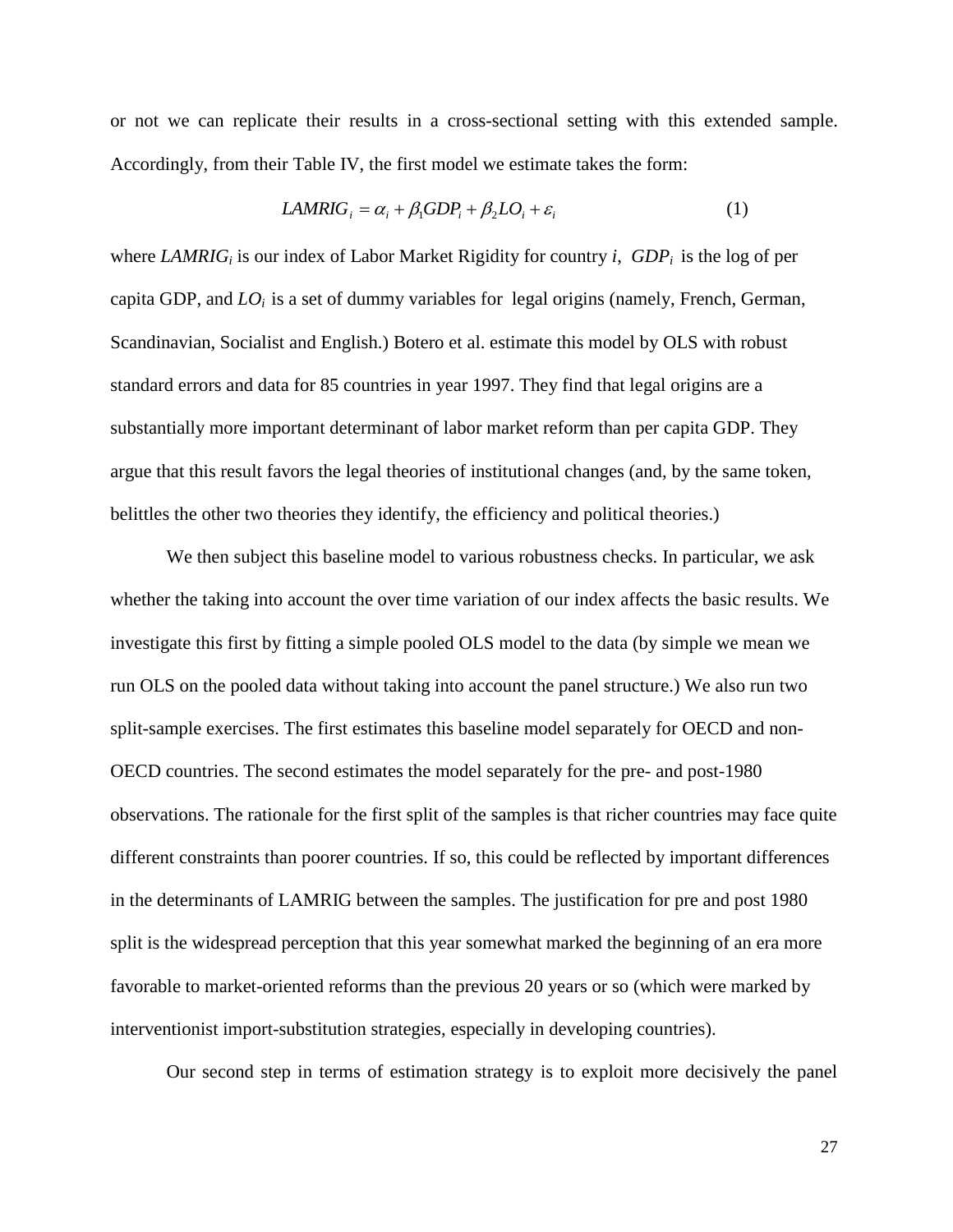structure of our data. The fixed-effects estimator would be a natural starting point but one of the most important variables in the Botero et al (2004) exercise, legal origins, are time-invariant. Therefore our starting point is the random-effects estimator.<sup>15</sup> The model we estimate takes the form:

$$
LAMRIG_{it} = \alpha + \beta_1 GDP_{ti} + \beta_2 LO_i + \varepsilon_{it}
$$
\n(2)

where again *LAMRIG<sub>it</sub>* is our index of Labor Market Rigidity for country *i at period t*. The subscript *t* refers to a 5-year period, where the measure is the average over the whole period. The nine periods included are: 1960-1964, 1965-1969, 1970-1974, 1975-1979, 1980-1984, 1985- 1989, 1990-1994 and 1995-2000. In order to minimize country-specific errors, we clustered the standard errors at the country level. Using the random-effects estimator, we also carry out the same split-samples checks as for the baseline model, namely for OECD versus non-OECD and pre- and post-1980.

Thus far we have talked only about the levels of LAMRIG. Yet we define reform as changes in these levels. The third step in our estimation strategy is therefore to estimate changes in levels of LAMRIG. In order to do that, we recognize that labor market reform in one period is related to the amount of past progress in this reform. Hence, we capture this by enlarging the baseline Botero et al. model with a one-period (i.e. 5 year) lag of LAMRIG. The model we estimate takes the form:

$$
\Delta LAMRIG_{it} = \alpha + \beta_1 LAMRIG_{i,t-1} + \beta_2 GDP_{ti} + \beta_3 LO_i + \beta_4 X_{i,t-1} + \varepsilon_{it}
$$
(3)

where Δ*LAMRIGit* is the change in our index of Labor Market Rigidity for country *i* between period *t* and period *t-1*, with periods defined as before. This model will be estimated at first using the random-effects with standard errors clustered at the country level. Next, we re-estimate it by

<sup>&</sup>lt;sup>15</sup> The Hausman test contrasts the fixed- and random-effects estimator for models containing only the time-variant variables in these models. In this case, it is not very helpful because the test runs for a model that only contains per capita GDP.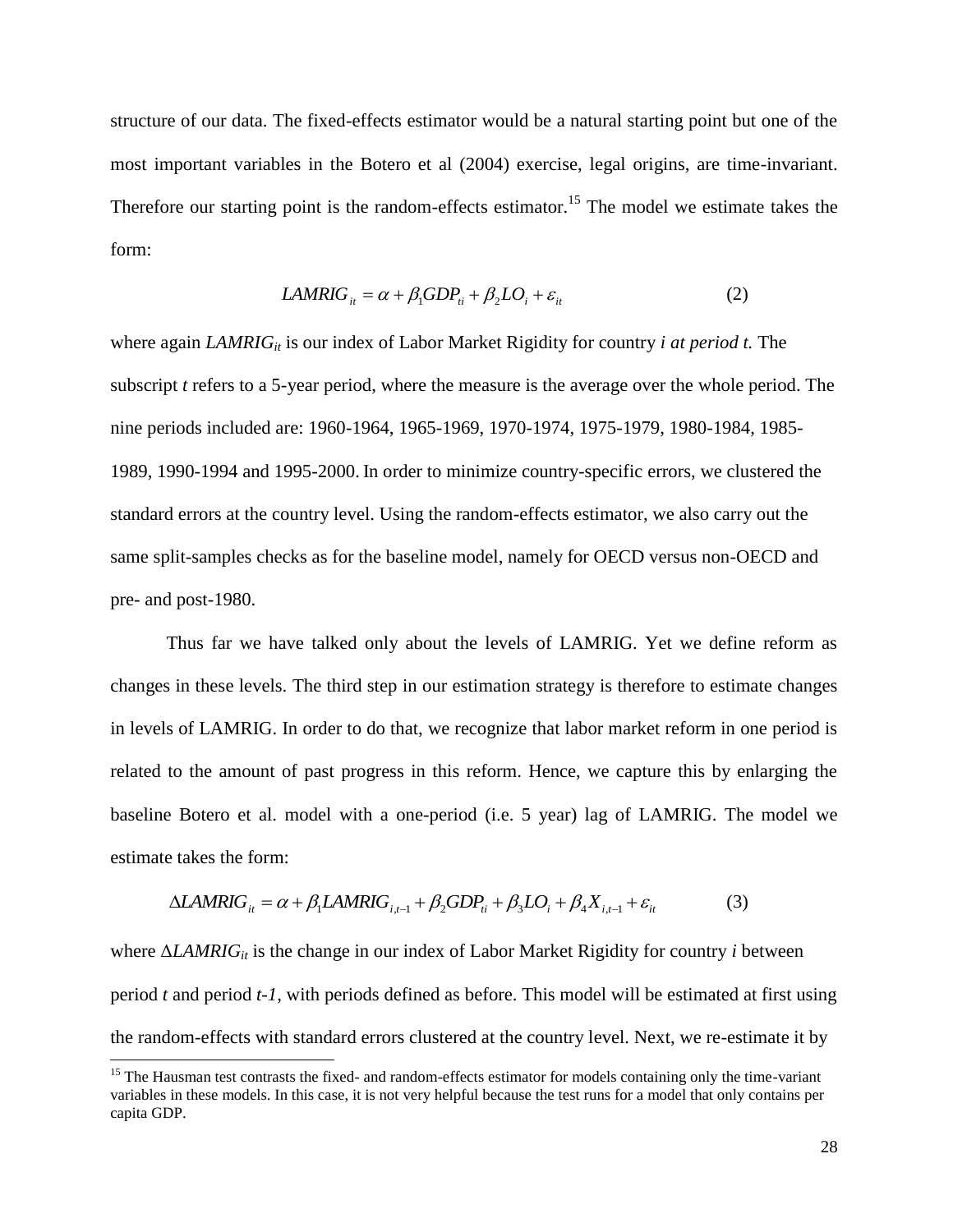adding variables for four different groups of factors (in  $X_{i,t-1}$ ) namely, political crises, economic shocks, structural factors and other reforms. As the notation indicates, we always enter these factors lagged one-period. This is not only to minimize endogeneity concerns but also because the time window we use is somewhat lengthy and it may be that the reform occurs early in the window and any of these four factors later. By lagging these right-hand side variables we eliminate this concern.

As for the data we use in the estimation of the above models, the measure of the dependent variable in the analysis is the LAMRIG index, discussed above in considerable detail. The other two sets of variables in the baseline model are GDP and legal origins. Per capita GDP is from the Penn World Tables and the legal origins classification is provided by Botero et al. (2004).

In terms of structural factors, we collected data on the following variables from the World Development Indicators: the Gini coefficient, the Government share of GDP, the ratio of foreign aid to GDP, the share of natural resources exports in total exports and the share of agriculture in GDP.

For economic crises we include several different measures,  $16$  namely, the largest single year GDP fall in percentage points that occurred in each five-year period (Max fall GDP), the number of years of negative GDP growth (between zero and five for each of the 5-year average period), the current account balance  $(CAB)^{17}$ , the number of years in a debt crisis within each five year period (Debt Crisis), and a dummy variable for periods in which annual inflation was above 50%.

Regarding political crises, we limit our attention to the following indicators. The first

<sup>&</sup>lt;sup>16</sup> For a review, see Furman and Stiglitz (1998) and Ishihara (2005).

<sup>&</sup>lt;sup>17</sup> CAB is an inverse measure of crisis.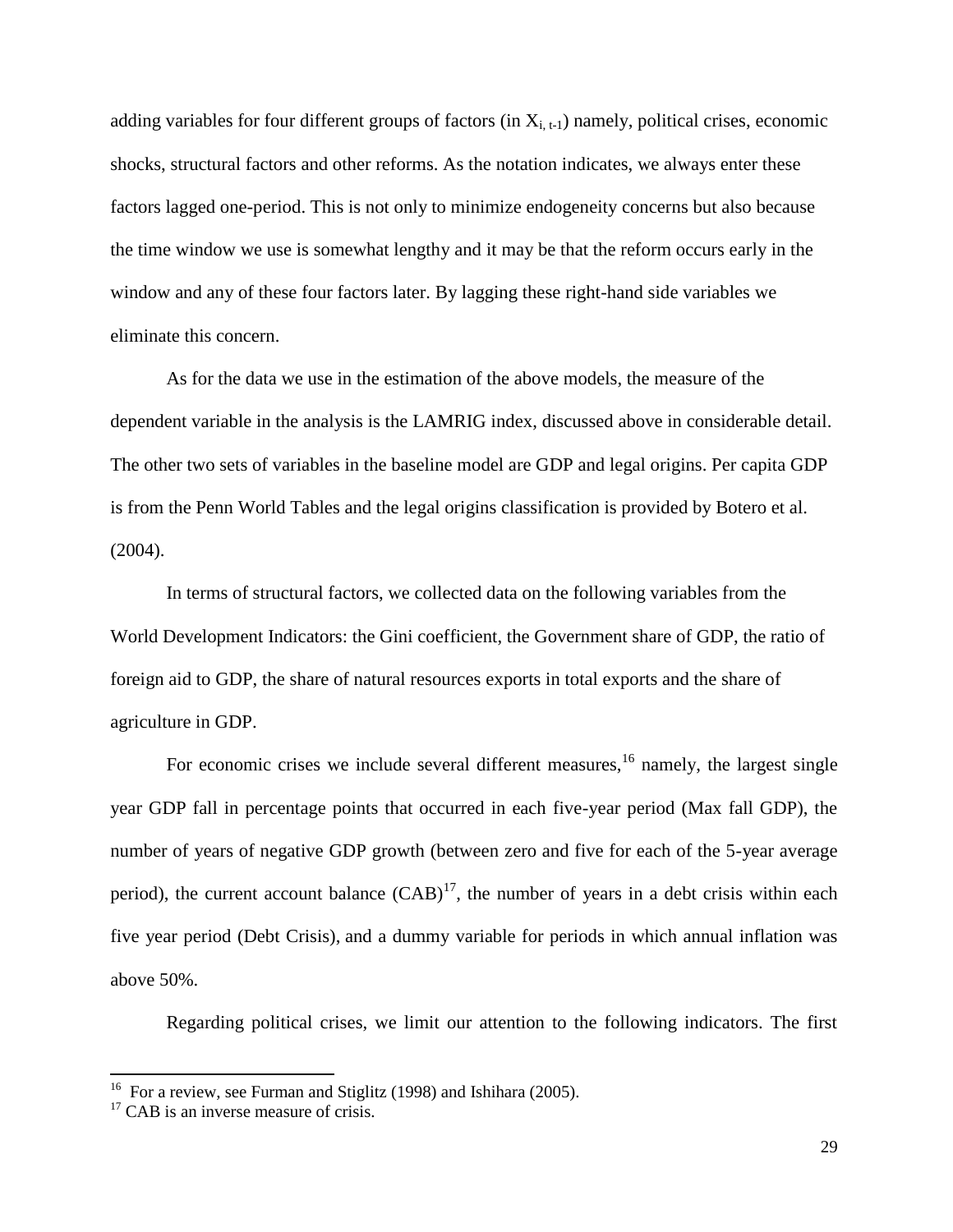group comprises count variables for both the assassination of important political leaders and general strikes during each five year period. Both of these variables originate from Banks (2005). The second group comprises the democracy measure (from the POLITY IV data set) and also the Political Constraints Index (POLCON) provided by Henisz (2000). The Polity IV democracy variable is used to control for relative levels of democratic freedoms (coded in a 1 to 10 scale, with 10 indicating the highest level of democracy). The stronger is democracy, the more the median voter might be expected to exercise influence. Yet, because the median voter is more likely to be a worker or even a union member, the influence of democracy on labor market liberalization could be ambiguous or perhaps even negative. POLCON measures the number of veto points in a political system, the expectation being that the more potential vetoes need to be circumvented, the less likely it is that labor market reform will be adopted. The third and last group contains a measure of the intensity of civil war and of the intensity of international armed conflicts. Data for constructing these measures is from the *Correlates of War* project at the University of Michigan.

Finally we investigate the role of other structural reforms potentially affecting the probability that labor market reform is implemented. We focus on financial reform and on trade liberalization.<sup>18</sup> We proxy financial reform by two measures: the share of credit to the private sector in GDP, and an index of financial development that reflects not the overall size of the financial system but its efficiency levels. In the case of trade liberalization, we use four measures. One is the length in years of uninterrupted trade liberalization derived from the Appendix 2-B of Warcziarg and Welch (2003). Another measure is a measure of trade openness from PWT (*openk*, exports plus imports as a share of GDP). Thirdly, we use the trade

 $18$  For a discussion of the relationship between trade liberalization and labor market reform see Fajnzylber and Maloney (2005), and references therein. Idem for financial reform and labor market reform, see Pagano and Volpin (2008).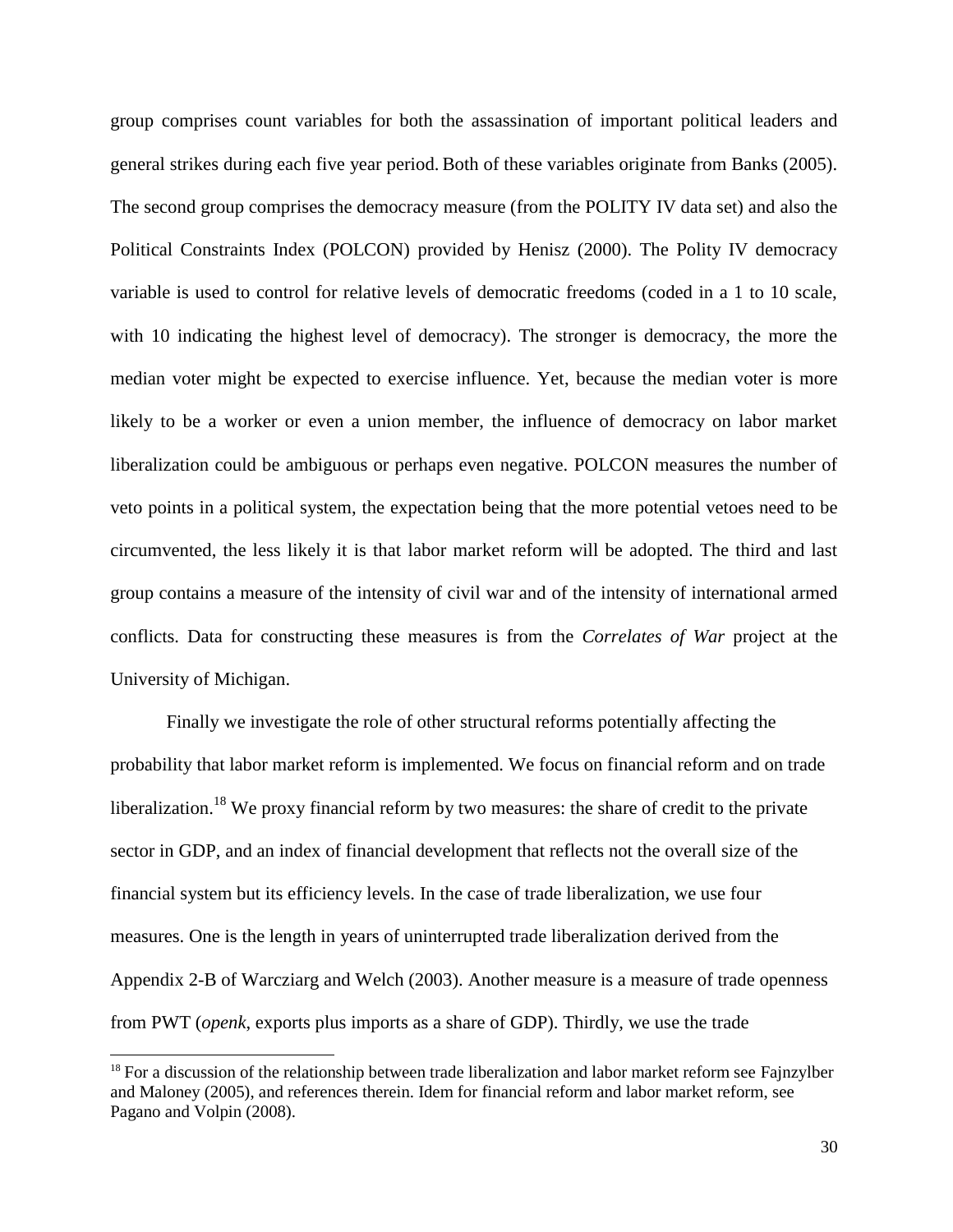liberalization index developed by Campos, Nugent and Hsiao (2006). The later further extends the Sachs and Warner (1995) measure of trade openness that was already corrected and extended from 1970-1989 to 1990-99 by Wacziarg and Welch  $(2003)$ <sup>19</sup> Since Rodriguez and Rodrik (2000) and Rodriguez (2006) provide a powerful critique of the efforts of Sachs and Warner (1995) to relate their "open" measure to cross-country growth rates, we have incorporated these views in this measure of trade reform. A major objection of these authors was that the crosssectional evidence on growth rates relied on only two of the five S-W criteria, namely, export marketing boards (XMB) and black market premium (BMP). In effect, this suggests that the S-W index of openness, even when extended by Warcziarg and Welch, in fact has little to do with trade restrictions in the form of tariffs and non-tariff barriers. Rodriguez (2006) also had some specific quarrels with the way XMBs were treated in their classifications of certain countries. Finally, he followed Warcziarg and Welch (2003) in using a lower tariff rate threshold (20% instead of the 40% in the original S-W) to distinguish "open" from "closed".<sup>20</sup> Since most countries in the world had fallen below the 40% threshold by the mid- 1990s, this change has the effect of giving more weight to tariff barriers in the classification. Therefore, we construct an alternative measure that takes advantage of more recent information on XMBs (from World Bank and other sources) so as to distinguish between those marketing boards that in practice discriminate against producers for export markets from and those which do not, as well as these other suggestions. Given the view expressed most strongly in Rodriguez and Rodrik (2000), that

<sup>&</sup>lt;sup>19</sup> More specifically, these authors defined a country as closed (i.e., open  $=0$ ) if it had any one of the following: (1) an average tariff rate of 40 per cent or more, (2) non-tariff barriers covering 40 per cent or more of trade, (3) a black market exchange rate that is depreciated by 20 percent or more relative to the official exchange rate, (4) a state marketing agency or board for major exports, and (5) a socialist economic system (as defined by Kornai 1992).

 $20$  This was used to show something that Warcziarg and Welch (2003) had already shown, namely that the positive relation between growth and open found by Sachs and Warner (1995) and others disappears when the lower threshold is used or when the period studied is that after 1990.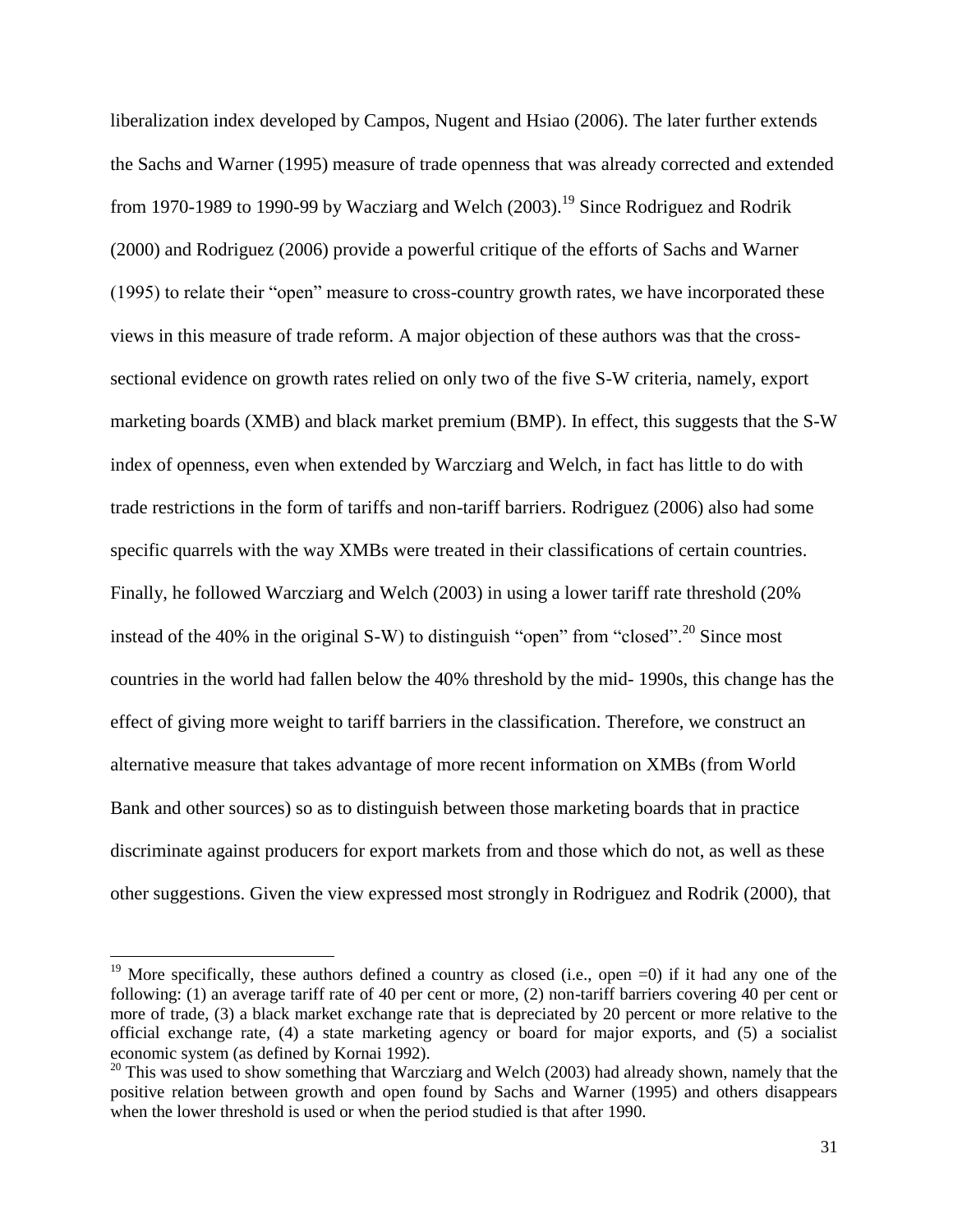as far as growth is concerned, the key reform was BMP reduction, as another alternative we use simply BMP.

#### **V. Assessing LAMRIG**

Next we turn to an assessment of LAMRIG based on an examination of the determinants of the ELR indexes across countries and over time. Given that the lynch-pin for our construction of LAMRIG was the Botero et al (2004) data set for 85 countries, we begin our assessment in Table V.1 by trying to replicate some of the findings of that study. That study's basic finding was presented in their Table IV relating their ELR index to the log of per capita GNP, and dummy variables for Socialist, French, German and Scandinavian legal origins. The omitted legal origin was English Common Law. The results they reported for their sample of 85 countries is reported in column (1) of Table V.1. As can be seen, the explanatory power of the model was quite high and although the income per capita measure was insignificant the four legal origin dummy variables had highly significant positive effects on ELR.

In column (2) of this table we repeat their analysis based on the LAMRIG dataset for the same year but using our larger sample of 142 countries. Notice that the effect of income per capita is now negative and significant but all four legal origin dummy variables still have positive and highly significant effects on LMR (from now on designated LAMRIG). But our more fundamental extension of their dataset is its extension over time going back to the early 1950s in quite a few cases. OLS estimates of the pooled panel data (now consisting of 792 observations) are provided in column (3). In this case, the negative effect of higher income per capita is no longer significant (as in Botero et al (2004)) but all four legal origin dummies retain their positive and significant effects. Note that the effects of all of them on LAMRIG are now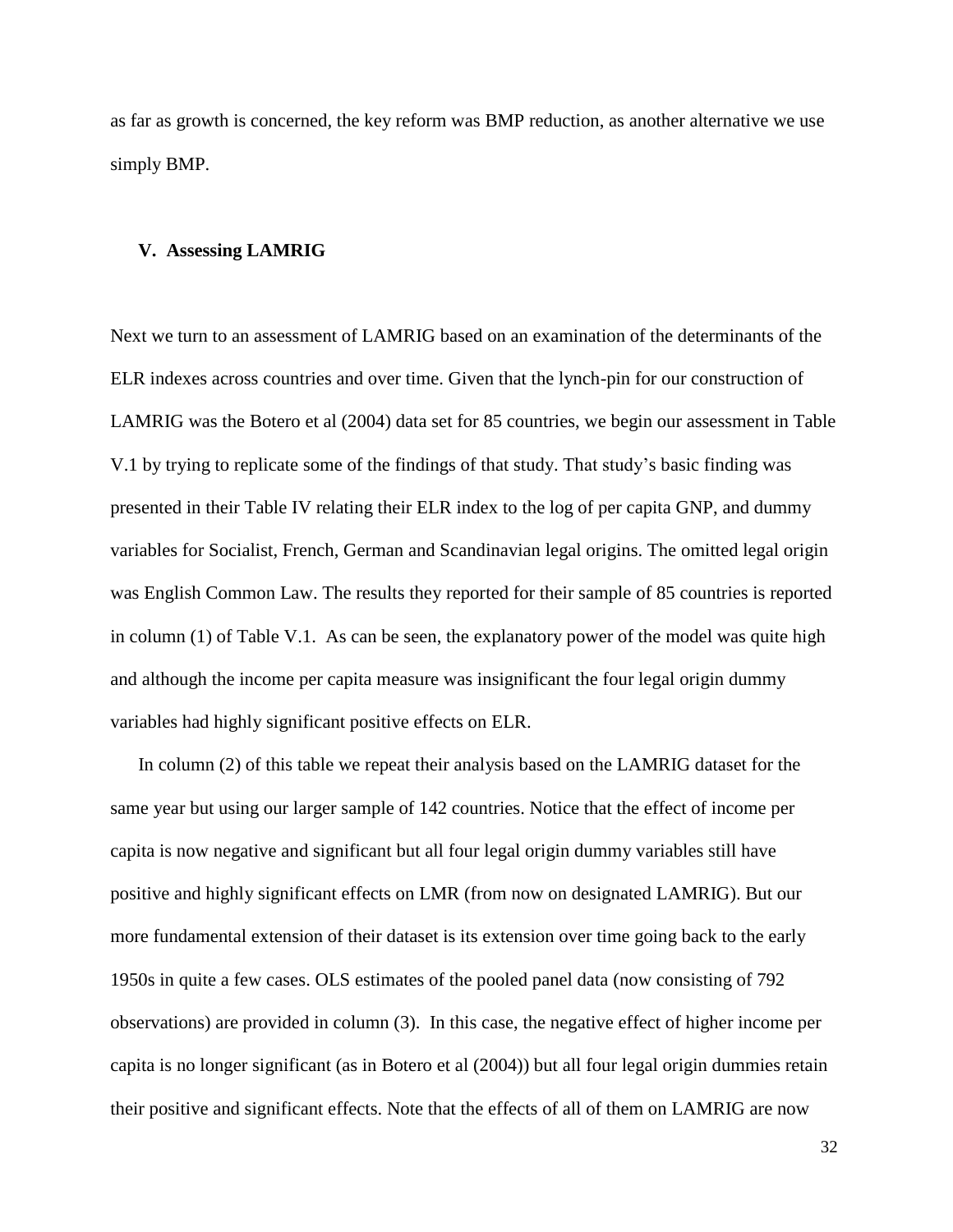considerably stronger than in the original Botero et al (2004). Given our earlier observation that in the 1950, 1960s and even 1970s, the ELRs were rising before stabilizing and declining in some cases in recent years, in columns (4) and (5) we break the sample into pre and post-1980 observations. While the results are very similar for the Socialist and French legal origin dummies, there are some notable differences in other respects. When split this way the negative coefficient of the Log Per Capita GDP is again statistically significant but quite a bit larger in the Pre1980 sample. On the other hand, the impacts of the German and Scandinavian Legal Origin dummies are larger and more statistically significant in the post 1980 sample. In each of the columns so far, the effects of the legal origin variables are quite consistent consistent with Botero et al.(2004) in that the socialist, French Civil Law and German Civil Law traditions in that order all have large positive effects on LAMRIG than the omitted Common Law tradition. The only difference is that in some of these cases, columns (2), (4) and (5) the Scandinavian Legal Origin has the largest positive effect.

Columns (6) and (7) provide the corresponding comparison between OECD countries and non-OECD countries, reflecting in large part differences in income. Notice that in our case, the non-OECD sample is considerably larger than the OECD sample. Again the various types of Civil Law dummies are shown to have significant positive influences in both samples (when there is sufficient variation of these variables in the sample to allow coefficients to be estimated). Both the French and Scandinavian Legal Origin variables have considerably larger effect in the OECD sample than in the non-OECD one. The most striking difference between the samples, however, is the difference in the effect of *Log Per Capita GDP*, quite large and positive in the case of the OECD sample, but negative and significant in the non-OECD sample. This would seem to help explain the opposing trends in LAMRIG indexes between high income and "Europe" regions and some of the other regions and income groups in Figures 1 and 2.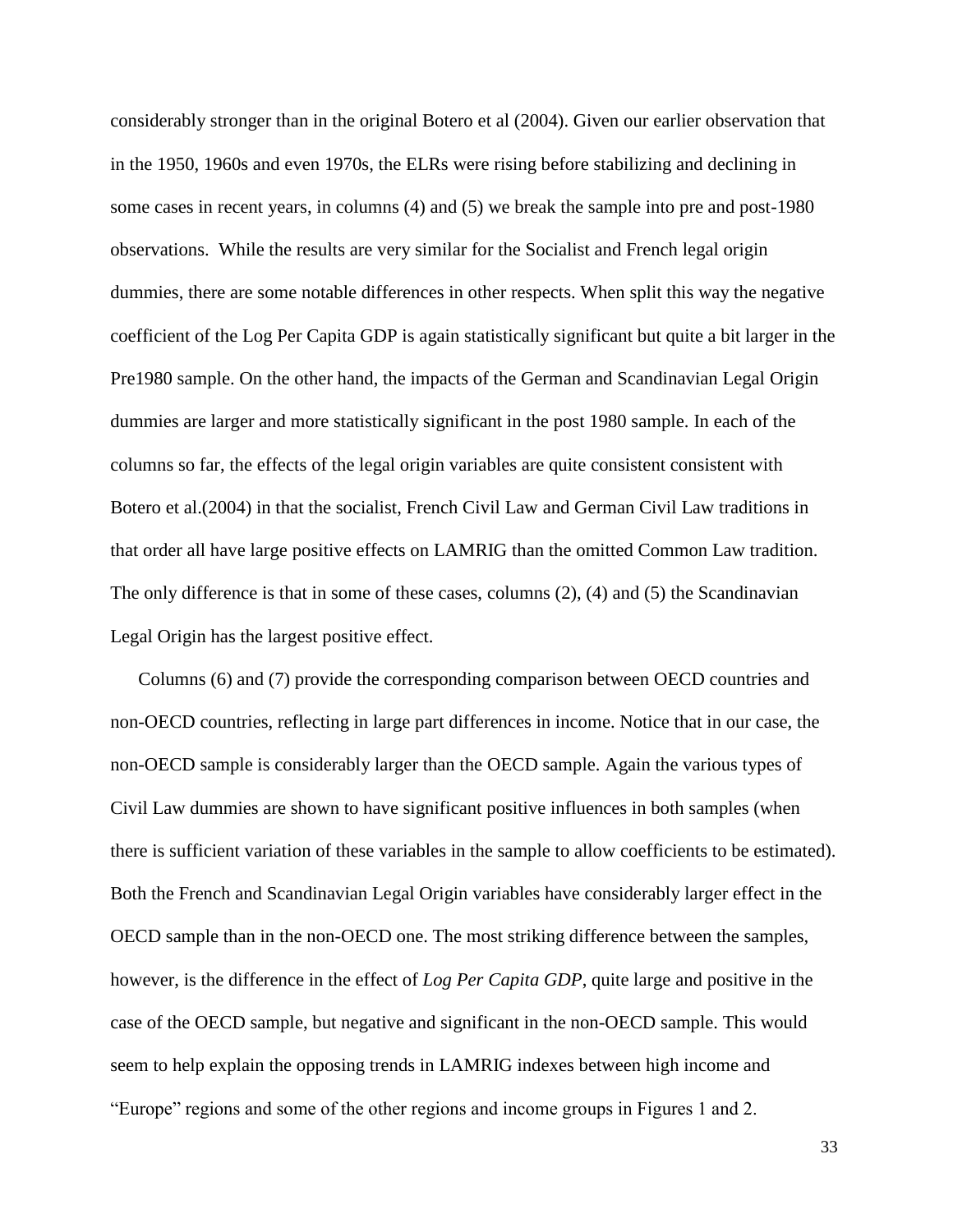Given the aforementioned absence of change over time in the legal tradition upon which each country's legal system is based, as noted above, when fixed effects are used, the parameters for legal origin dummies cannot be estimated. We proceed therefore in the rest of our empirical analysis to estimate not the levels of LAMRIG but rather the changes in LAMRIG (i.e., reform reversals in labor market regulations). As explained in Section IV, this makes it appropriate to estimate the relationships in the LAMRIG panel with random effects and standard errors clustered at the country level with equation (3) above.

Table V.2 reports the results obtained for changes in LAMRIG first for the full sample (721 observations) and then for the same subsamples as in columns (3)-(7) in Table V.1 but based on this more appropriate (RE) estimation procedure. Once again, we find considerable variation across samples in the effects of Log Per Capita GDP, positive and significant in the post 1980 sample and negative and significant once again in the OECD sample. In all the other cases including the full sample, the coefficient of Log Per Capita GDP is not statistically significant. With the minor exception of the Scandinavian Legal Origin dummy (for which there is little variation in our samples), the coefficients of the various Civil Law Origin variables are no longer statistically significant. This confirms what we seemed to find in Table III.1. Note, that in great contrast to the estimates in Table V.1, the results are very weak with no more than one explanatory variable being significant in any column except for the OECD sample where there are two.

Given the rather glaring weakness of these results, in subsequent tables we add the lagged level of LAMRIG to the right hand side and a series of other determinants suggested by our brief review of the several country cases of Section III and by other literature.

Table V.3 reports the results when the added variable is one or another of the following structural variables: Income Gini, the government share in GDP, the share of foreign aid in GDP,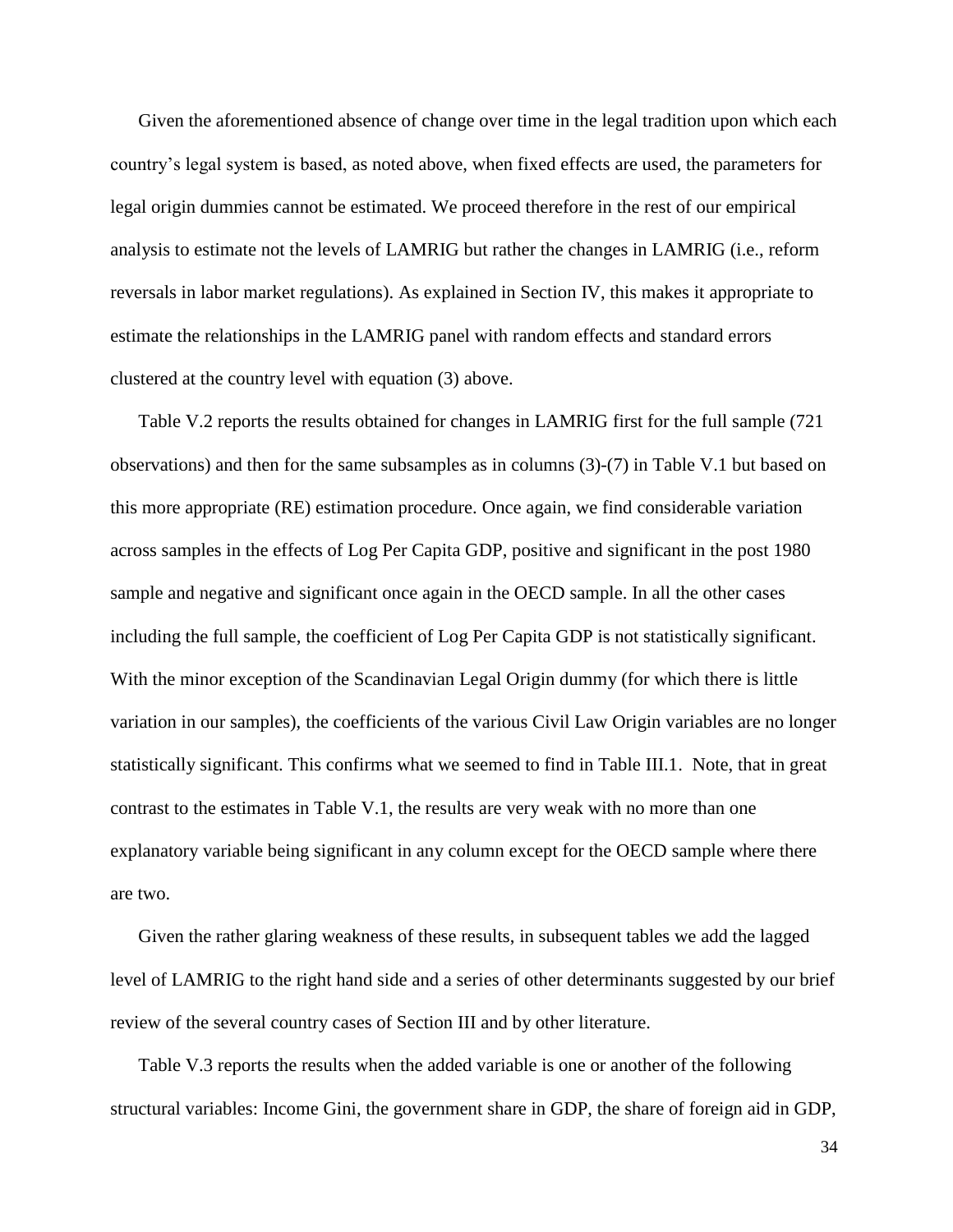natural resource exports as a share of total exports and the share of agriculture in GDP. As expected, the effect of Lagged LAMRIG is always negative and significant indicating that there seems to be a convergence process going on in labor market regulations. This is quite consistent with the quite different trends between countries with initially low LAMRIG indexes and those with initially high ones in Figures 1 and 2 and the upward trends for Portugal and New Zealand whose initial LAMRIG scores were very low, and the downward trends from initially high scores for China and Jordan in Table III.1. Countries with high LAMRIG index values are likely to reform, i.e., lower their LAMRIG scores over time, whereas those countries with low LAMRIG scores are more likely to introduce reform reversals by raising their rigidity scores. Consistent with the results for the full sample (column 1) of Table V.2, the coefficients of Log Per Capita GDP are not statistically significant, except in column (1) where the Income Gini is the added structural variable. Somewhat surprisingly, the coefficients of the French, Scandinavian and Socialist Legal Origin dummy variables are once again positive and significant, though of course much smaller than in the estimates presented in Table V.1 for the level of LAMRIG. In most cases, the coefficients of the Socialist and Scandinavian Civil law dummies are also positive and significant, though again much smaller than before. None of the individual structural indicators has a significant effect on the change in LAMRIG. One should notice, however, that due to missing observations on these additional variables, the sample sizes are considerably smaller in this table, especially in columns (1) and (5).

In Table V.4 we present estimates similar to those of Table V.3 for changes in LAMRIG but in this case with five different measures of economic crises, in each case lagged to avoid the simultaneity and other problems identified in Section IV. Column (1) presents the results when the crisis is a debt crisis. Columns  $(2)$  –(5) report the corresponding results when the crises pertain to inflation rates above 30% per annum, a period including a year with the largest fall in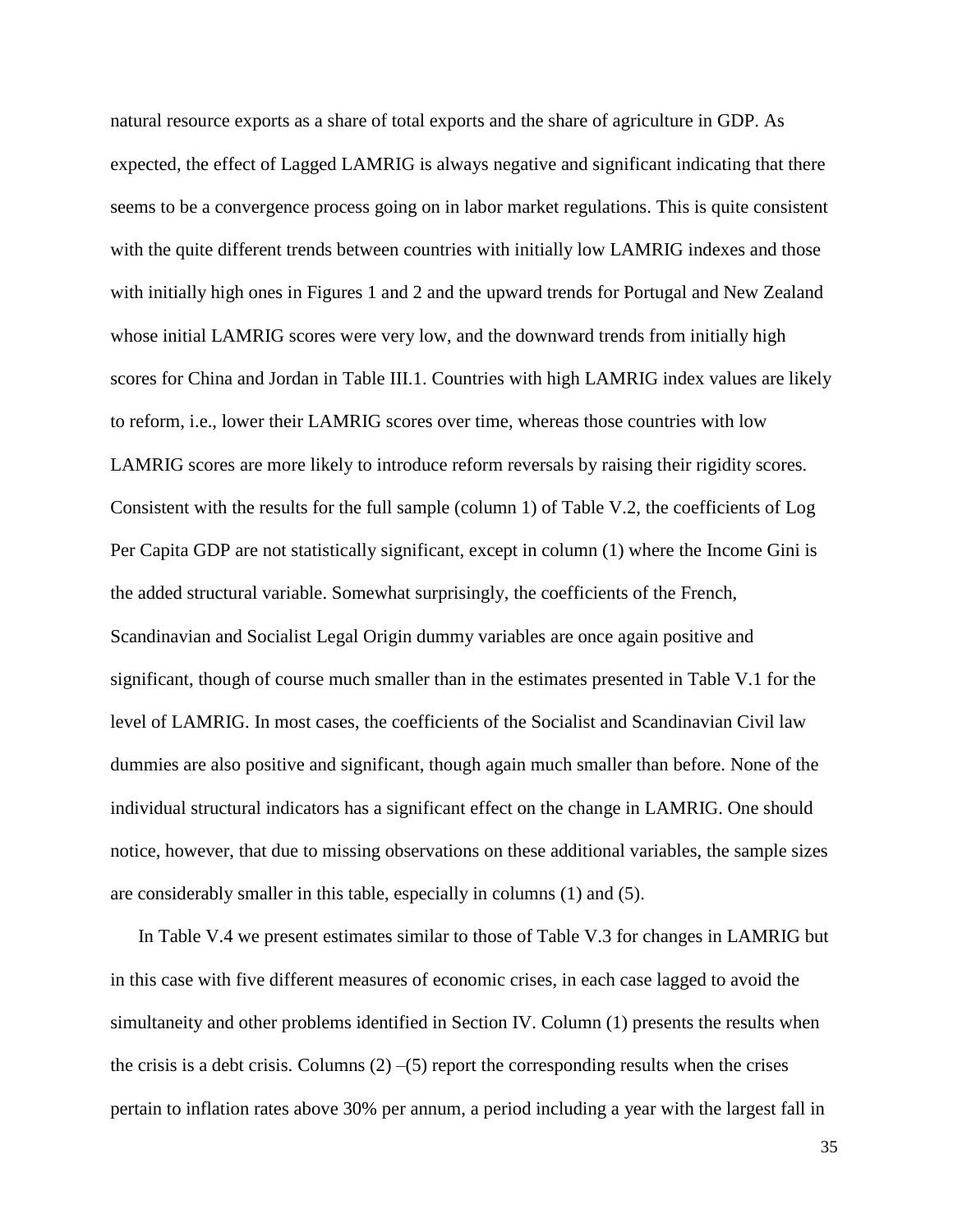GDP during the period covered, the number of years of falling GDP within the five year period, and the current account, respectively.

Once again, the effects of Lagged LAMRIG are consistently negative and significant, those of French and Socialist legal origins positive and significant. The effects of Log Per Capita GDP are negative and significant in columns (1) and (2) but negative and not significant in columns (3)- (5). None of the economic crisis variables turns out to have a significant effect on the change in LAMRIG. As in Table V.3, the French, Scandinavian and Socialist Legal Origin variables all have small positive and significant effects.

Table V.5 substitutes political variables including political crises for the economic crisis and structural variables included in Tables V.3 and V.4. Column (1) adds Democracy, Column (2) uses instead the political constraints index (POLCON), column (3) assassinations, column (4) strikes, and columns (5) and (6) international and civil wars, respectively. As with the economic crises, these measures are all based on lagged values. Democracy has a negative but insignificant effect on the change in LAMRIG as does POLCON which is often considered another measure of democracy reflecting a system of checks and balances. So too neither strikes, international war and civil wars have significant effects on the change in LAMRIG. The one political crisis measure with an effect that is somewhat significant is that for Assassinations in column (3). This variable has a negative effect that is significant at the 10 percent level. (We trust that labor market reform zealots will not go so far as to recommend assassinations as a means of bringing about such reforms!). The findings of previous tables of significant negative effects of lagged LMRIG and the positive effects of the French, Scandinavian and Socialist Legal Origin measures are all retained in this table as well.

Finally, in Table V.6, to our basic specification we add alternative measures of other types or reforms, again lagged. In columns  $(1) - (3)$  we present the results for three alternative measures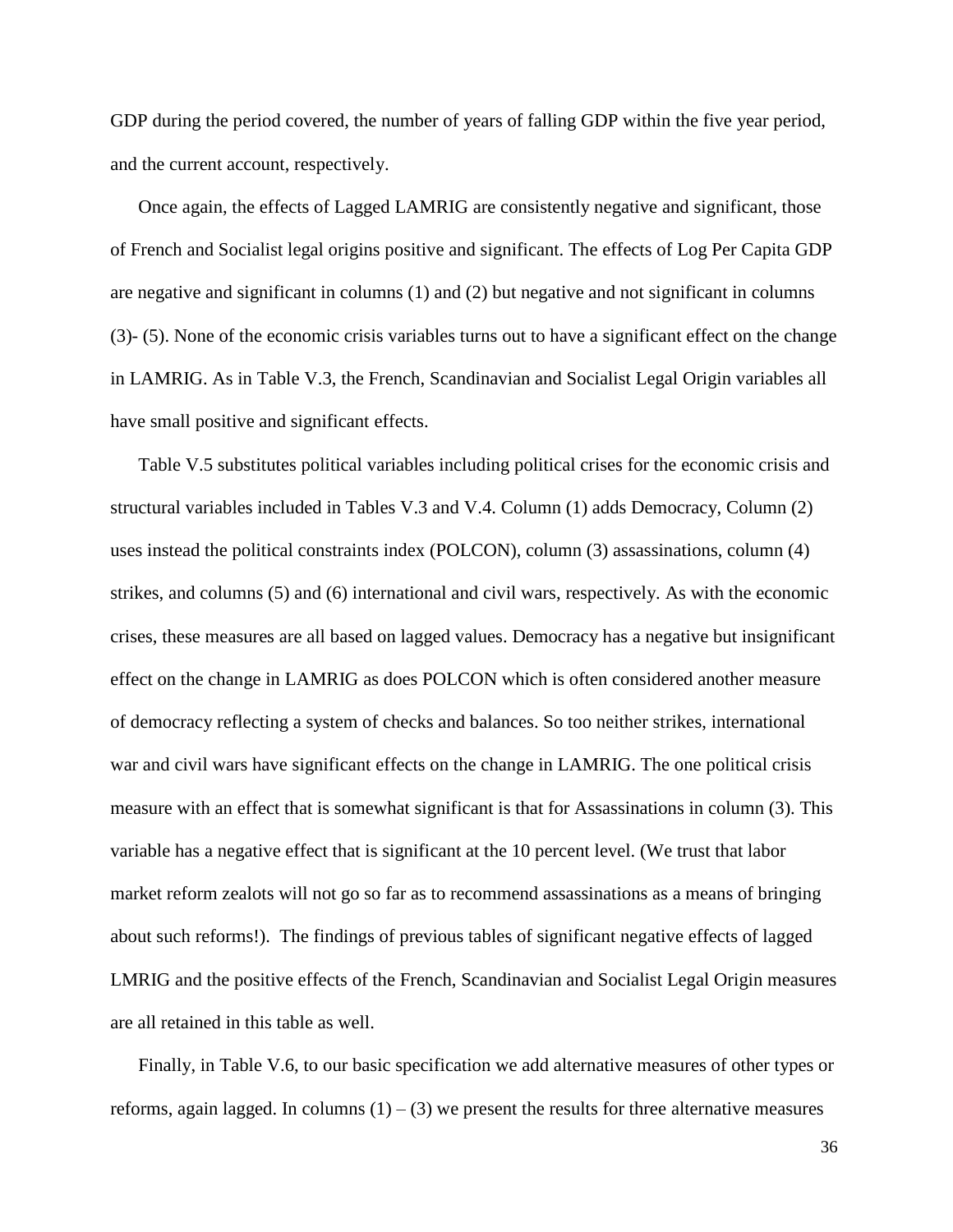of trade reforms. Column (4) presents estimates when the added variable is the black market premium (BMP), an inverse measure of trade reform. Columns (5) and (6) present results for two alternative measures of financial market reform/development, namely, the share of credit to the private sector in GDP and the Financial Reform Index, respectively. Again all the standard results apply. In addition in columns (1), (2), (4), (5) and (6) the effect of Log Per Capita GDP is again negative and significant (in most of these cases at the 5 percent level). The effects of the various lagged other reform measures vary considerably from case to case. Trade openness as measured by the first two measures in columns (1) and (2) reveal positive and significant effects on LAMRIG changes, meaning reform reversal. In the same spirit, an increase in the BMP premium has the effect of reducing LAMRIG. The two, financial reform measures raising the share of private credit in GDP and the financial reform index, by contrast have negative effects on changes in LAMRIG though only in the first case is the effect significant at the 10 percent level.

Taken together, the results could be interpreted as providing a somewhat positive assessment of LAMRIG. In particular, the cross-section results with the same specification as in Botero et al (2004) but based on our considerably larger data set replicate and perhaps even strengthen the Botero et al results for the legal origin variables. The estimated impact of per capita income, however, is different between the smaller Botero sample and the larger LAMRIG sample for 1997. In particular, while the effect is negative and significant in some of our specifications, especially those in Table V.6, the most important findings in this respect is the way its effect differs in different types of countries, being most strongly negative in the OECD sample of Table V.2 and most significantly positive in the post 1980 sample of the same table.

With respect to the legal origin dummies, the positive and significant influences cant in the Botero study are confirmed when the larger LAMRIG data set is used. This is true for both the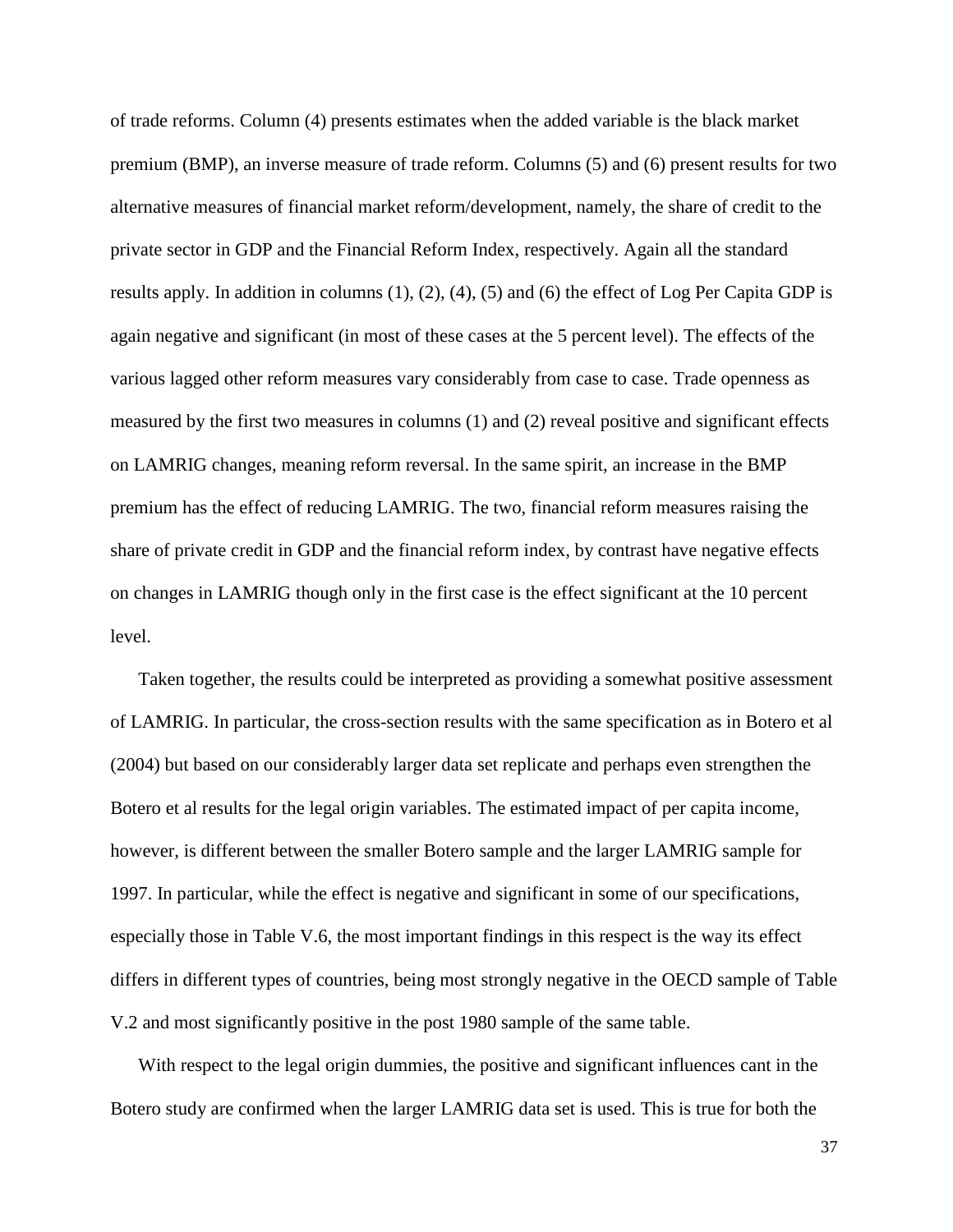cross section and pooled estimates for levels of LAMRIG. Although these effects largely disappear when it is the changes in LAMRIG that are explained in Table V.2, they come back in again though in much smaller magnitudes when the Lagged LAMRIG is included among the explanatory variables.

Of the other variables we have introduced one at a time in the subsequent tables, only a few have significant effects. One is the Assassinations measure of Political crises which seems to have a weak negative effect on LAMRIG changes, implying LMR reduction or reform. The others are three of the four trade reform measures which in each case have positive influences, suggesting reform reversal and the private credit/GDP measure which has a significant negative effect on LAMRIG changes, suggesting that lagged reforms of this sort facilitate labor market reform whereas the opposite is the case for the aforementioned measures of trade reform.

## **VI. Conclusions and Future Research**

The substantive results presented here are clearly only a beginning of a fuller analysis. We would like to further examine the robustness of the results, e.g., when several of the additional variables are retained in the estimating equation at the same time, or with more refined measures of some of the variables used. Similarly, in view of the differences in some of the effects between pre and post 1980 samples and between OECD and non-OECD samples, it would be desirable to examine the robustness of the results of the more inclusive specifications to different samples. Yet, even thus far, we find several interesting results:

(1) That, when the dependent variable is changes in the LAMRIG indexes, legal origin measures still exert significant though smaller influence than when as in the Botero study it is the level of the indexes that is estimated

(2) That none of the (a) structural variables (income Gini, Government share in GDP, Foreign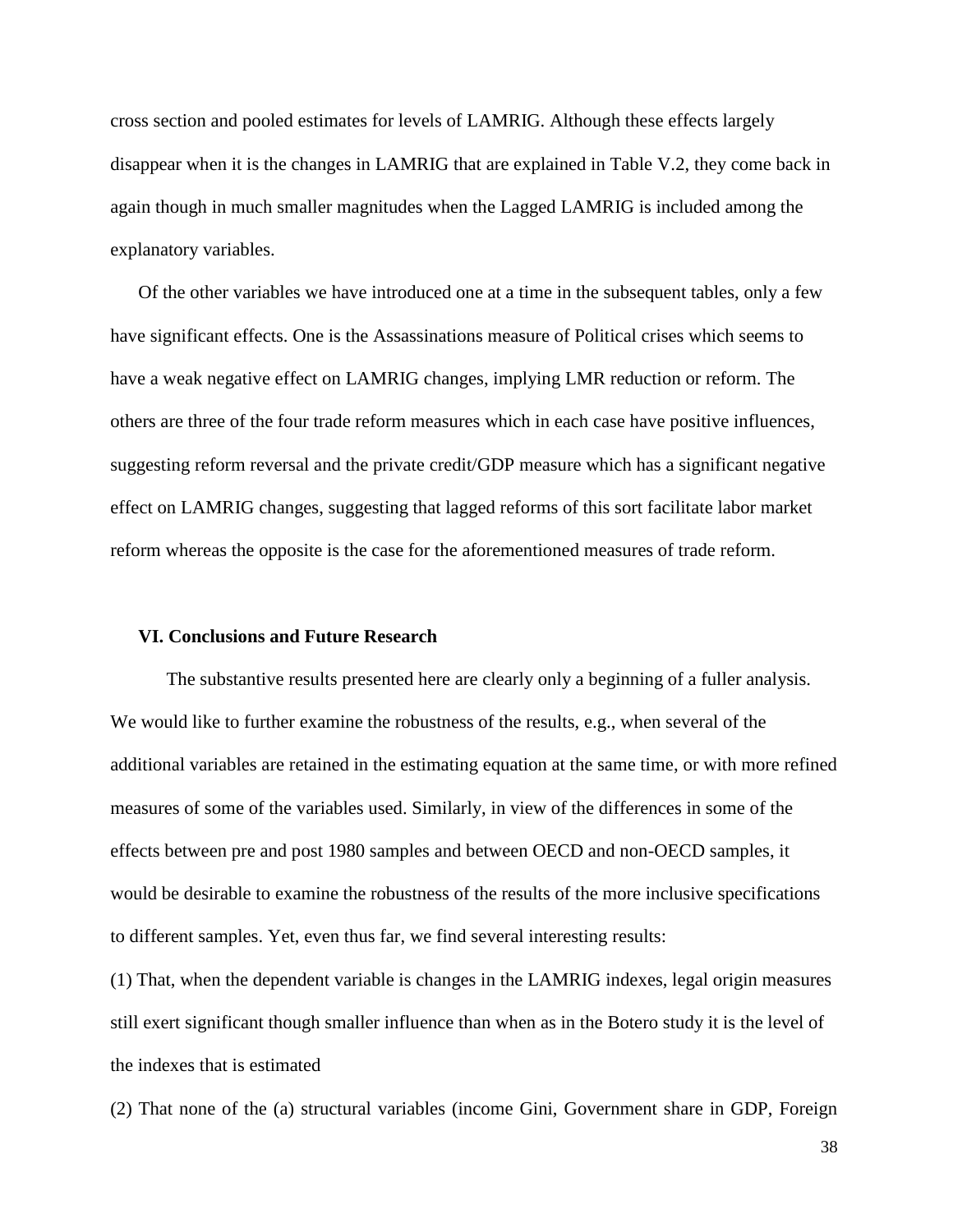Aid to GDP, the share of natural resource exports in total exports and the share of agriculture) or (b) economic crisis or (c) political crisis measures (except Assassinations) seems to have much of an influence on LAMRIG changes.

(3) Consistent with the findings of other studies, labor market reforms may be affected significantly by other reforms. Our evidence, though limited to trade and financial reforms, is that lagged trade reform may set back labor market reform but that financial reforms may encourage labor market reforms.

(5) With respect to future research, in addition to the additional robustness checks and improvements in some of the measures of variables identified above, it is our intent to:

- (a) Further improve on LAMRIG by digging deeper into the ever-improving availability of information on labor laws over time and across countries,
- (b) Possibly to follow the lead of some researchers on OECD countries to annualize the data on LAMRIG as well as the related variables used to explain changes therein over time,
- (c) To extend the use of LAMRIG to examine its effects on labor market and other phenomena as Botero and many others have with somewhat smaller data sets.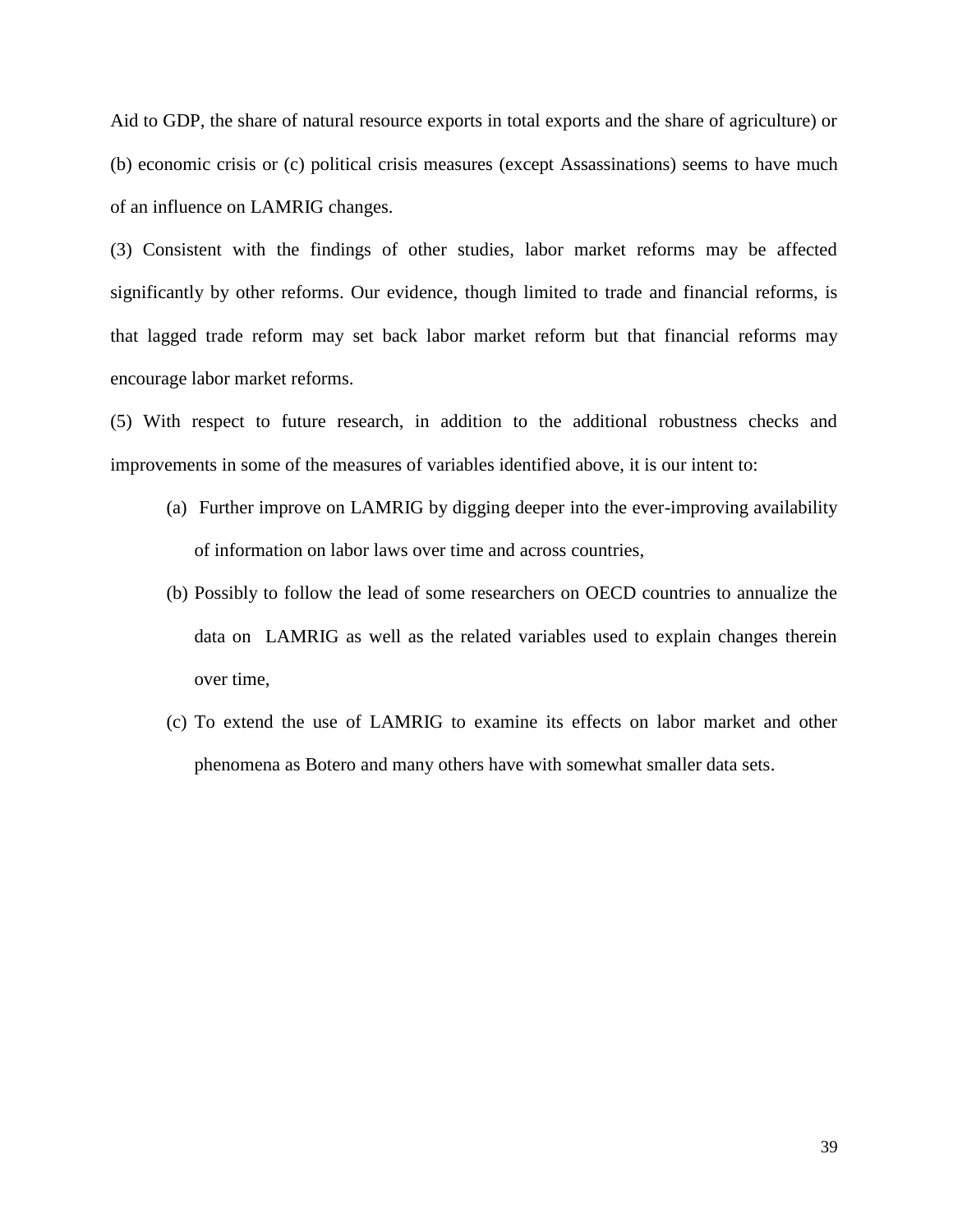### **References**

- Addison, John T. and J. Grosso 1996. "Job Security Provisions and Employment: Revised Estimates" *Industrial Relations* 35 (4), 585-603.
- Addison, John T.and Paulino Teixeira 2003. "The Economics of Employment Protection", *Journal of Labor Research* 24 (1) 85-129.
- Allard, Gayle 2005a. "Measuring Job Security over Time: In Search of a Historical Indicator for EPL (Employment Protection Legislation)" Instituto de Empresa, Spain Working Paper WP05-17.
- Allard, Gayle 2005b. "Measuring the Changing Generosity of Unemployment Benefits: Beyond Existing Indicators" Instituto de Empresa, Spain IE Working Paper WP05-18.
- Alesina, A. and A. Drazen (1991). "Why Are Stabilizations Delayed?" *American Economic Review* 81, 1170-88.
- Arpaia, Alfonso, Peghe Braila and Fabiana Pierini 2007. "Tracking Labor Market Reforms in the EU Using the LABREF Database", Paper presented at the IZA - Fondazione Rodolfo Debenedetti Workshop: Measurement of Labor Market Institutions, IZA, Bonn, July 4, 2007.
- Banks, A. (2005), "Banks' Cross-National Time-Series Data Archive," electronic database.
- Bassaanini, Andrea and Danielle Venn 2007. Assessing the Impact of Labour Market Policies on Productivity: A Difference-in-Difference Approach. Paper presented at the IZA - Fondazione Rodolfo Debenedetti Workshop: Measurement of Labor Market Institutions, Bonn, July 2007.
- Bertola, Guiseppe 1999. "Micoeconomic Perspectives on Aggregate Labor Markets", in *Handbook of Labor Economics*, v 3, O. Ashenfelter and D. Card, eds, Elsevier Science, 2985- 3027.
- Bertola, Guiseppe 2008. Labor Market Regulation: Motives, Measures, Effects
- Besley, Timothy and Robin Burgess 2004. "Can Labor Regulation Hinder Economic Performance? Evidence from India" *Quarterly Journal of Economics* 119, (1), 91-134.
- Bhattacharjea, Aditya 2006. Labour Market Regulation and industrial Performance in India: A critical Review of Empirical Evidence" *Indian Journal of Labour Economics* 49 (2), 211-232.

Bitar, Fouad 2004. National Labour Profile: Jordan, International Labor Office (http://www.ilo.org/public/english/dialogue/ifpdial/info/national/jo.htm)

- Blanchard, O. and J. Wolfers (2000). "The Role of Shocks and Institutions in The Rise of European Unemployment: The Aggregate Evidence," *Economic Journal*, 110, 1-33.
- Boeri, Tito , G. Nicoletti and S. Scarpetta 2000. "Regulations and Labor Market Performance" CEPR Discussion Paper 2420.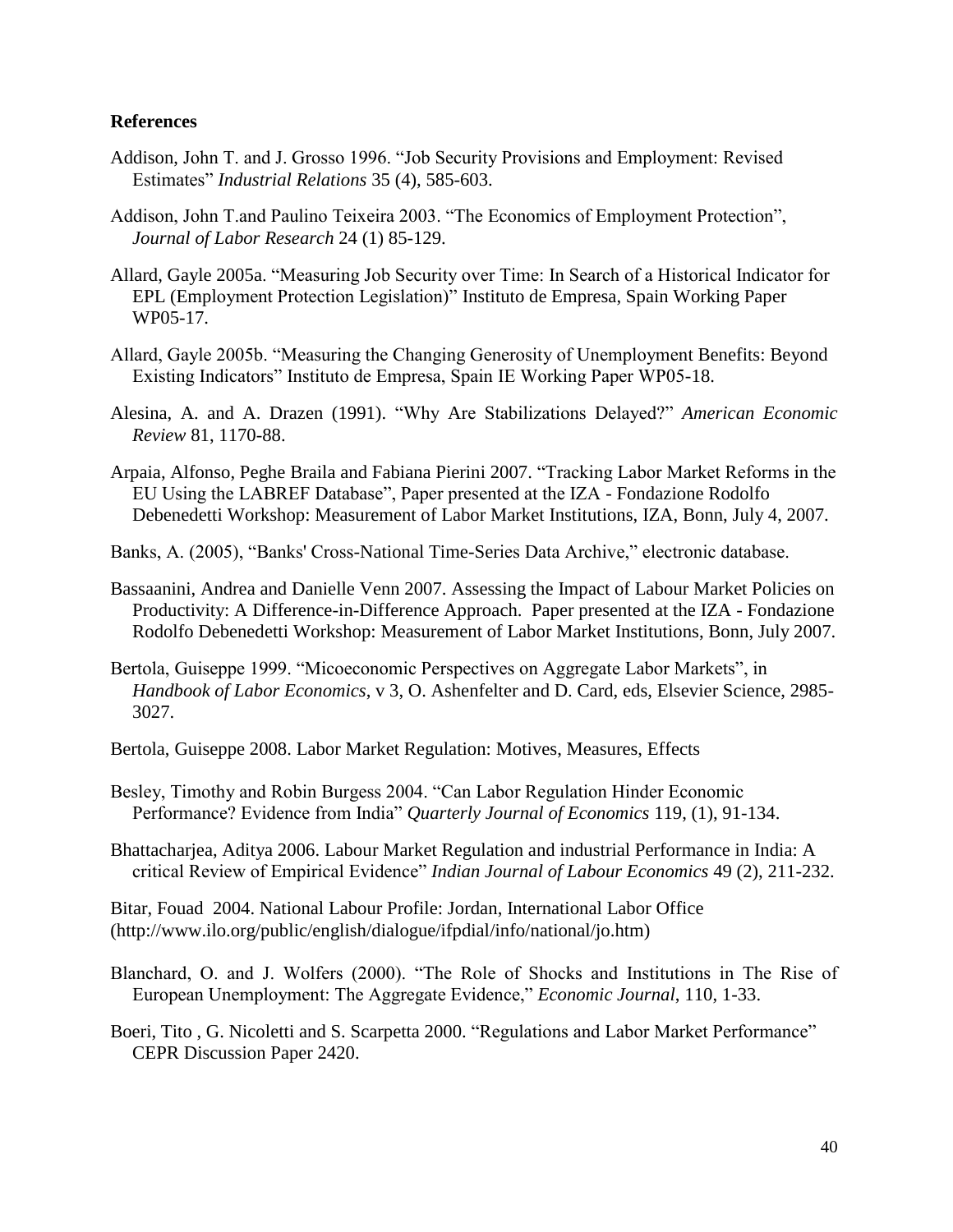- Botero, J., S. Djankov, R. La Porta, F. Lopez-de-Silanes, and A. Shleifer (2004). "The Regulation of Labor,"*Quarterly Journal of Economics* 119: 1339-1382.
- Botero et al Labor Dataset\_qje\_dataforweb\_2005.xls
- Bruno, M. (1996). *Deep Crises and Reform: What Have We Learned?* World Bank.
- Bruno, M. and W. Easterly (1996). "Inflation's Children: Tales of Crises that Beget Reforms," *American Economic Review Papers and Proceedings* 86, 213-17.
- Deakin, Simon, Pruya Lele and Mathias Siems 2007. "The Evolution of Labor Law: Calibrating and Comparing Regulatory Regimes" *International Labour Review* 146 (1), 133-162.
- Di Tella, Rafael and Robert MacCulloch 1999. "The Consequences of Labor Market Flexibility: Panel Evidence Based on Survey Data" *European Economic Review* 49 (5), 1225-1259.
- Djankov, Simeon, Rafael La Porta, Florencio Lopez-de-Silanes and Andrei Shleifer, 2004, "The Regulation of Labor," *National Bureau of Economic Research,* Working Paper 9756.
- Djankov, Simeon and Rita Ramalho 2008. "Employment Laws in Developing Countries"
- Drazen, A. (2000). *Political Economy in Macroeconomics*, Princeton University Press.
- Drazen, A. and V. Grilli (1993). "The Benefit of Crises for Economic Reforms," *American Economic Review*, 83 (3), 598-607.
- Dutt, Pusha Labor Market Outcomes and Trade Reforms: The Case of India
- Dutta Roy, Sudipta 2004. Employment Dynamics in Indian Industry: Adjustment Lags and the Impact of Job Security Regulations" *Journal of Development Economics* 73 (1), 233-256.
- Eichhorst, Werner, Michael Feil and Christoph Braun 2007. "What Have We Learned? Assessing Labor Market Institutions and Indicators"
- Fallon, Peter R. and Robert E.B. Lucas 1991. " The Impact of Changes in Job Security Regulations in India and Zimbabwe" *World Bank Economic Review* 5 (3), 395-413.
- Fallon, Peter R. and Robert E.B. Lucas 1993. Job Security Regulations and the Dynamic Demand for Industrial Labor in India and Zimbabwe" *Journal of Development Economics* 40, 214-235.
- Fajnzylber, P and W Maloney (2005), "Labor demand and trade reform in Latin America," *Journal of International Economics* 66 (3): 423-446.
- Forteza, Alvaro and Martin Rama (2006). "Labor Market "Rigidity" and the Success of Economic Reforms across More than 100 Countries," *Journal of Policy Reform* 9 (1) 75-106.
- Freeman, Richard B. 2008. "Labor Market Institutions Around the World", London: LSE CEP Discussion Paper no 844.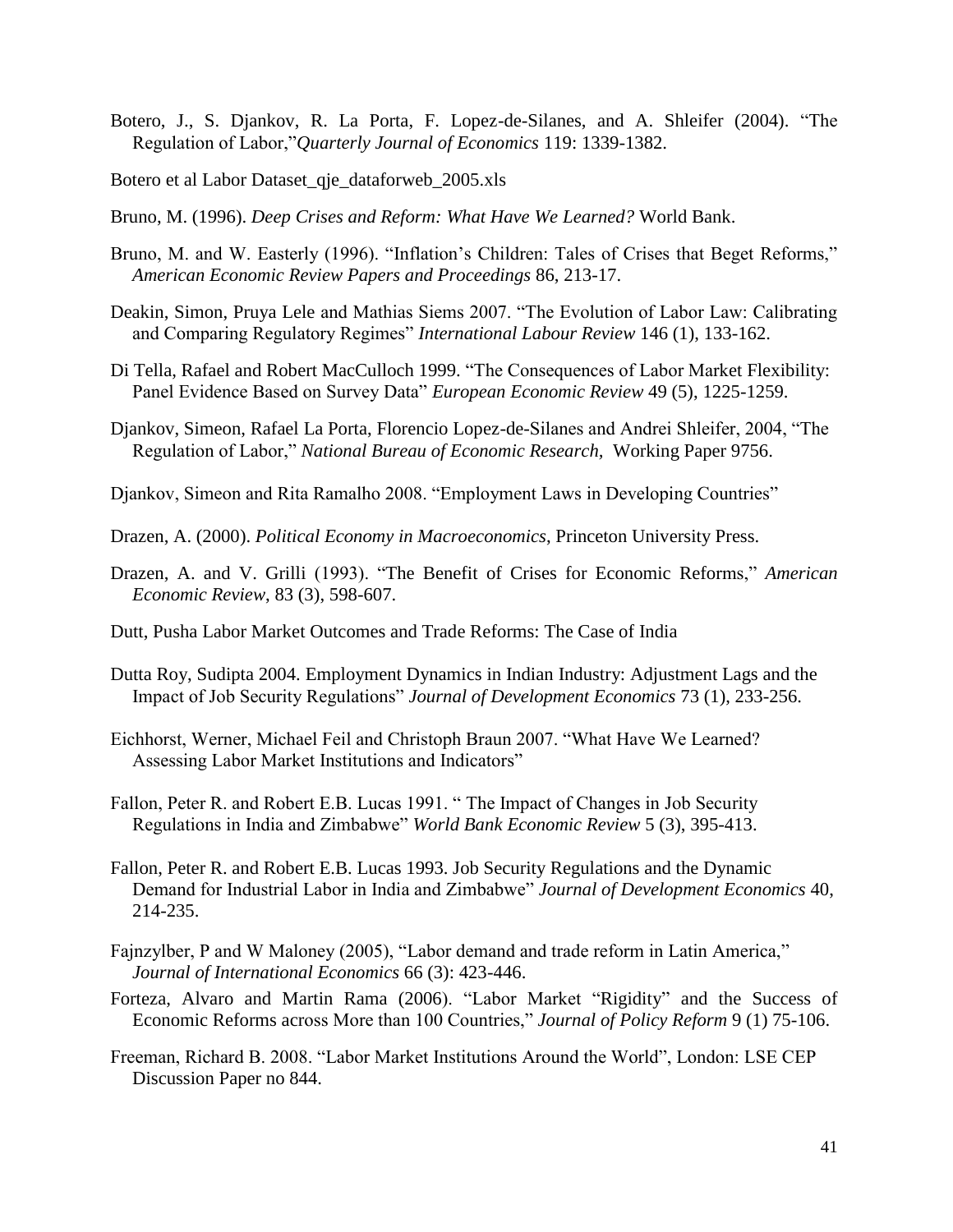- Grubb, D. and W. Wells 1993. "Employment Regulation and Patterns of Work in EC Countries", *OECD Economic Studies* 21.
- Haddad, GholamReza 2009.
- Heckman, James J., and Carmen Pages 2000. "The Cost of Job Security Regulation: Evidence from Latin American Labor Markets" NBER Working Paper 7773.
- Heckman, James J., and Carmen Pages, eds*. Law and Employment : Lessons from Latin America and the Caribbean.* New York: University of Chicago Press, 2004.
- Henisz, W. (2000). "The Institutional Environment for Multinational Investment", *Journal of Law Economics and Organization*, 16 (2), 334-364.
- La Porta, Rafael, Florencio Lopez-de-Silanes and Andrei Shleifer 2008. "The Economic Consequences of Legal Origins", *Journal of Economic Literature* 46 (2), 285-332.
- Lazear Edward 1990. "Job Security Provisions and Employment" *Quarterly Journal of Economics* 105, 699-726.
- Magruder, Jeremy R. "High Unemployment Yet Few Small Firms: The Role of South African Labor Regulations",
- Montenegro, Claudio and Carmen Pages 2004. "Who Benefits from Labor Market Regulations? Chile 1960-1998" in Heckman and Pages, ed. *Law and Employment : Lessons from Latin America and the Caribbean.* New York: University of Chicago Press, 2004, 401- 434.
- NATLEX. November 2008. International Labour Organization <natlex.ilo.org>.
- Nicoletti, G. R.C.G. Haffner, S. Nickell, S. Scarpetta and G. Zoega 2000. European Integration, Liberalization and Labor Market Reform" in G. Bertola, T. Boeri and G. Nicoletta, eds. *Welfare and Employment in a United Europe*. Cambridge: MIT Press
- Nickell, Stephen 1997*.* "Unemployment and Labor Market Rigidities: Europe versus North America" *Journal of Economic Perspectives* 11, 55-74.

Nickell, Stephen.and R. Layard l 1999. Labour Market Institutions and Economic Performance, CEP Discussion Paper 407 "Handbook of Labor Economics., V. 3 Ed by O. Ashenfelter and David Card, 3029-3084.

- Nickell, Stephen, L. Nunziata, W. Ochel and G. Quintini 2003. "The Beveridge Curve, Unemployment and Wages in the OECD from the 1960s to the 1990s" in P Aghion, R. Frydman, J. Stiglitz and M. Woodford, eds. Knowledge, Information and Expectations in Modern Macroeconomics: In Honor of Edmund S. Phelps. Princeton University Press.
- Nugent, Jeffrey B. and Abla AbdelLatif 2009. "A Quiz on the Net Benefits of Trade Creation and Trade Diversion in the QIZs of Jordan and Egypt". Los Angeles, CA. USC.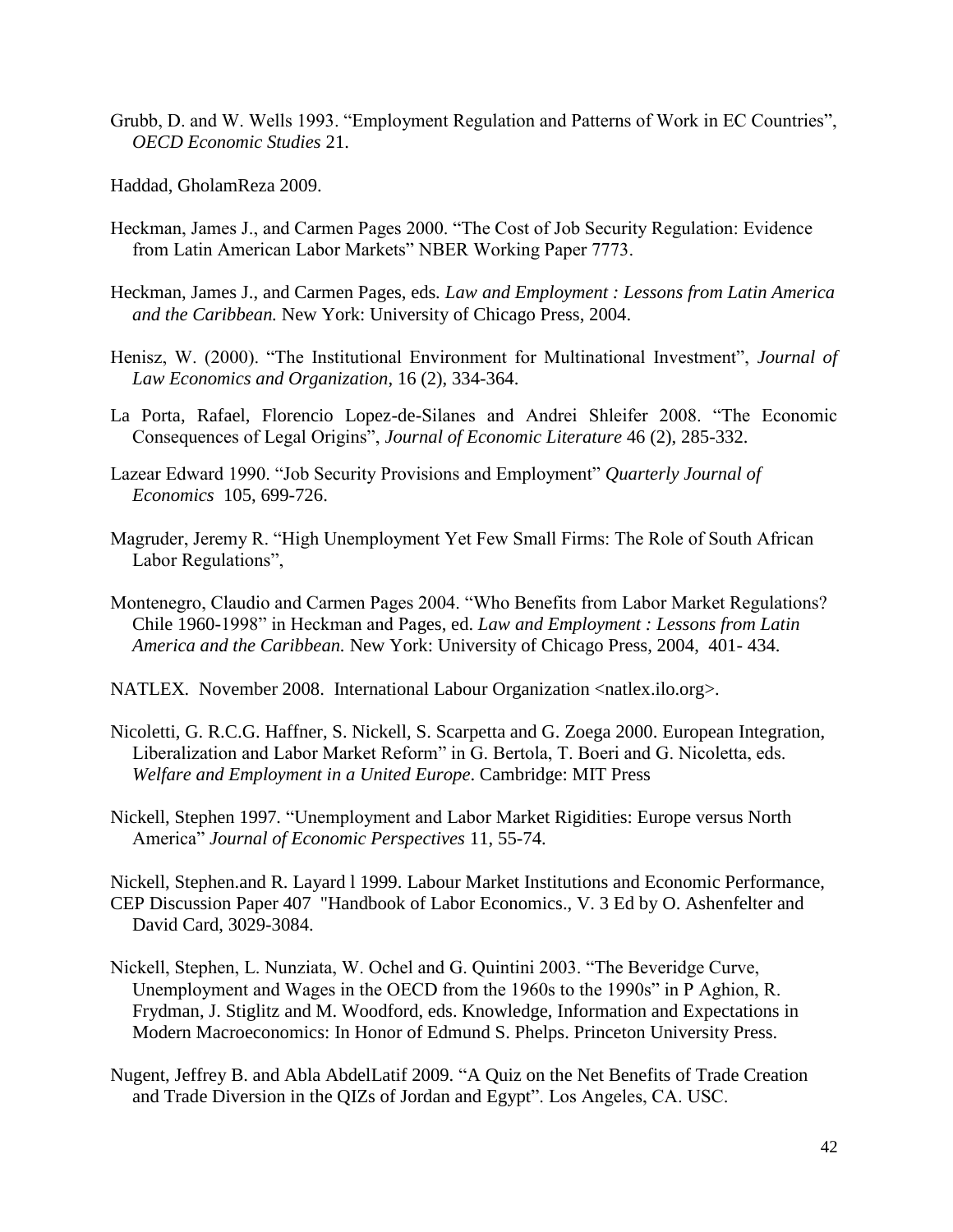OECD 1999. *OECD Employment Outlook 1999*. Paris OECD

OECD 2004. *OECD Employment Outlook 2004*. Paris OECD

Pagano, M. and P. Volpin (2008), "Labor and finance", London Business School, mimeo

- Persson, T. (2002). "Do political institutions shape economic policy?" *Econometrica* 70, 883- 905.
- Persson, T. and G. Tabellini (2000). *Political Economics: Explaining Economic Policy*, MIT Press.
- Polity IV Project (2002). "Political Regime Characteristics and Transitions, 1800-2002", available at *<http://www.cidcm.umd.edu/inscr/polity/>*.
- Pripstein Posusney, Martha 2004. "Globalization and Labor Protection in Oil-Poor Arab Countries Racing to the Bottom?"in Ibrahim Saif, ed.,. *The Jordanian Economy in a Changing Environment.* Amman: University of Jordan, Center for Strategic Studies, 115-151.
- Rama, Martin and Raquel Artecona 2002. " A Database of Labor Market Indicators across the Countries"
- Rodrik, D. (1996). "Understanding Economic Policy Reform," *Journal of Economic Literature* 34 (1), 9-41.
- Sicat, Gerardo*.* "Reforming the Philippine Labor Market," *The Philippine Review of Economics*. Volume XLI, No 2, December 2004.
- World Bank (2004). *Doing Business in 2004: Understanding Regulation*. Washington, D.C. and New York: World Bank and Oxford University Press.
- *World Bank 2006. Doing Business 2007: How to Reform.* Washington, D.C.: World Bank .

*World Bank 2008. Doing Business 2009. Washington, D.C.* : World Bank Publications, 2008.

*ADDITIONAL INTERNET SOURCES*:

[http://www.allacademic.com//meta/p\\_mla\\_apa\\_research\\_citation/1/0/0/1/7/pages100174/p100174-1.php](http://www.allacademic.com/meta/p_mla_apa_research_citation/1/0/0/1/7/pages100174/p100174-1.php)

<http://www.state.gov/e/eeb/ifd/2007/80670.htm>

<http://www.lexadin.nl/wlg/>

<http://www.hrw.org/reports/pdfs/e/ethiopia/ethiopia913.pdf>

For a handful of nations (Ethiopia, Gabon, Guinea, Iran, Jordan, Mongolia, Taiwan) the NATLEX database did not provide ample information to be able to extrapolate index numbers. For these nations, we performed individual country searches using a variety of databases in order to attain more reliable data. The LEXADIN database proved particularly useful as it had more information on these nations than NATLEX.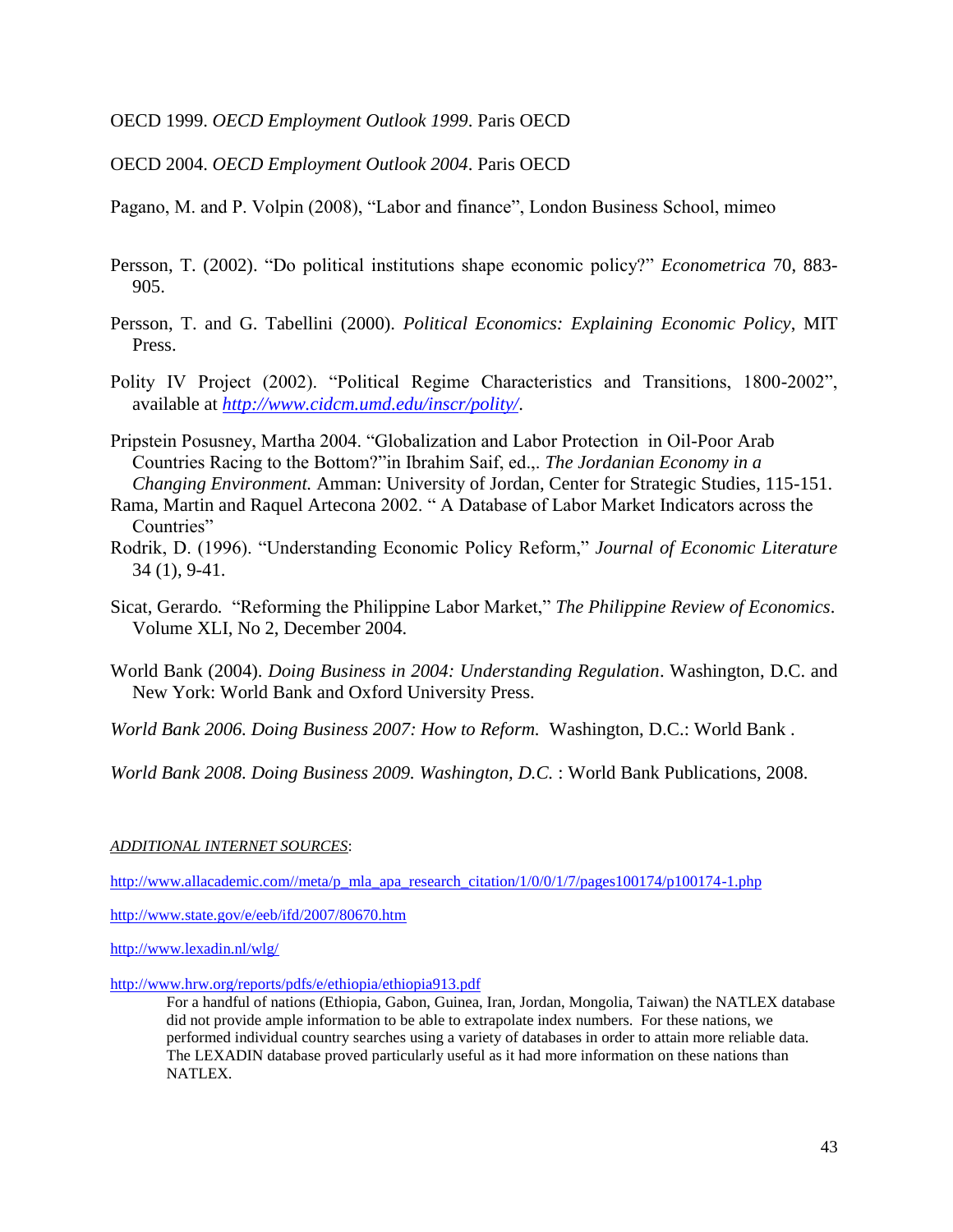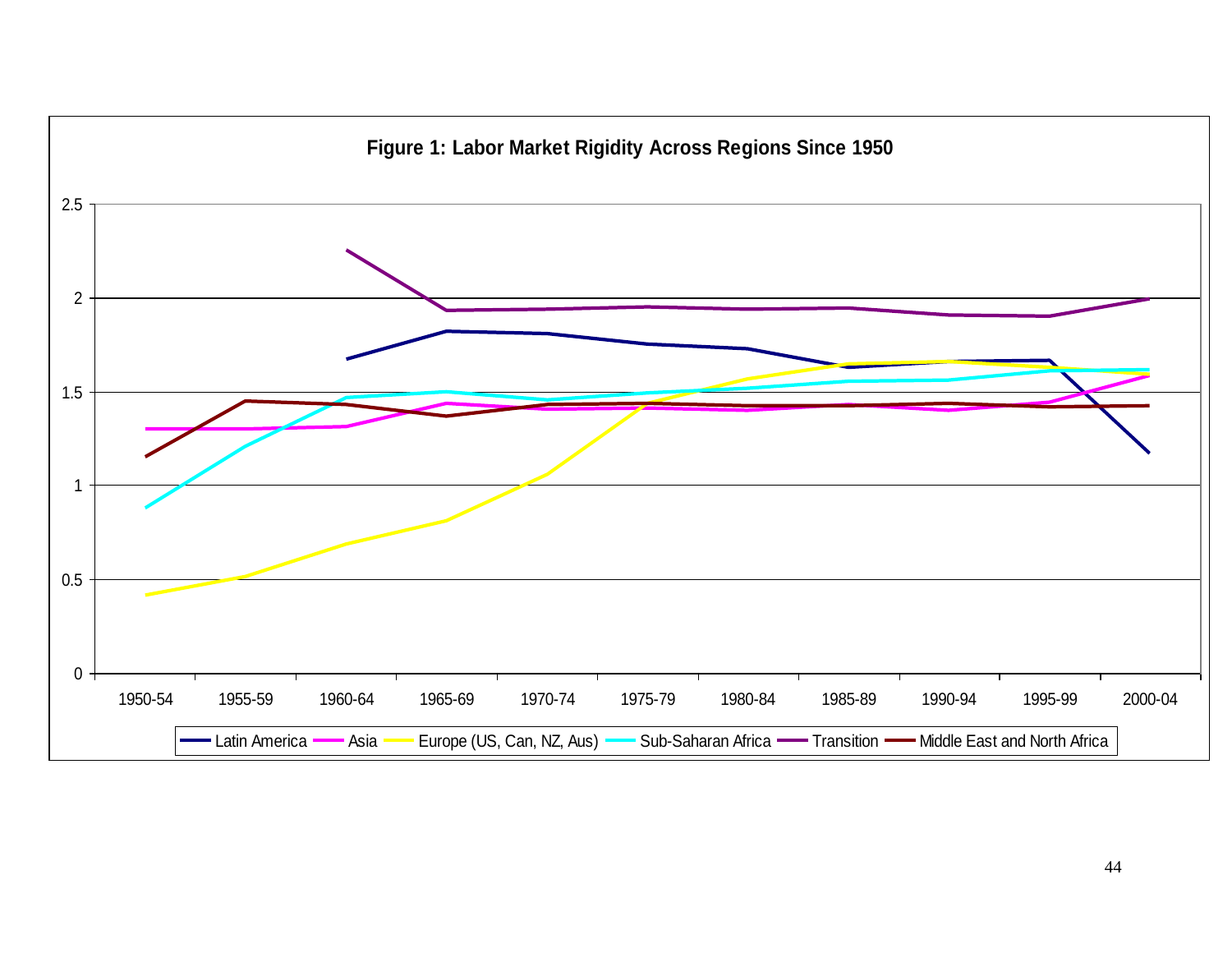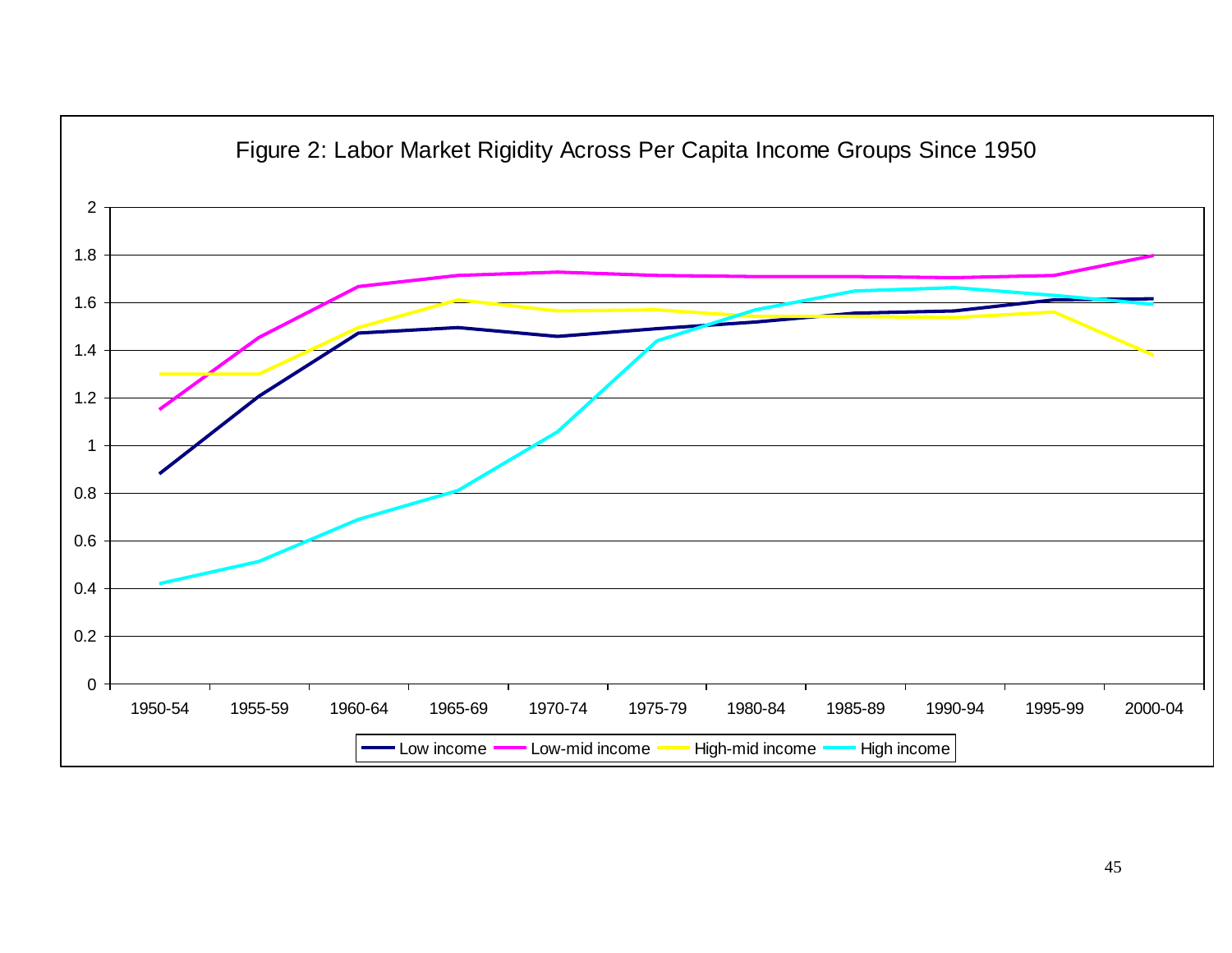# **Table III.1**

| <b>Country</b>     | 1960-4   | 1965-9   | 1970-4   | 1975-9   | 1980-4   | 1985-9   | 1990-4   | 1995-9 | 2000-4   |
|--------------------|----------|----------|----------|----------|----------|----------|----------|--------|----------|
| <b>China</b>       | 2        |          | 2        |          | 2        | 1.8      | 1.62     | 1.62   | 1.41     |
| India              |          | 1.1      | 1.1      | 1.15     | 1.2      | 1.3      | 1.3      | 1.3    | 1.53     |
| Jordan             | 1.7      | 1.7      | 1.7      | 1.7      | 1.7      | 1.7      | 1.7      | 1.46   | 1.52     |
| <b>New Zealand</b> | 0.137743 | 0.137743 | 0.275486 | 0.4821   | 0.4821   | 0.4821   | 0.4821   | 0.4821 | 0.502761 |
| <b>Portugal</b>    | 0.065578 | 0.314776 | 1.278778 | 2.295243 | 2.295243 | 2.393611 | 2.491978 | 2.4264 | 2.4264   |
| Zambia             |          |          | 1.05     | 1.05     | 1.05     | 1.3      | 1.3      | 1.15   | 1.25     |
| <b>Botswana</b>    |          |          | 0.9      | 0.9      | 1.0      | 1.0      | 1.3      | 1.3    | 1.05     |
| <b>Ethiopia</b>    |          |          | 1.3      | 1.3      | 1.3      | 1.3      | 1.53     | 1.53   | 1.53     |
| <b>Philippines</b> | 1.4      | 1.4      | 1.6      | 1.6      | 1.6      | 1.69     | 1.69     | 1.61   | 1.80     |

 **Country Scores on the Employment Law Rigidity Index (ELR) of Selected Countries Over Time**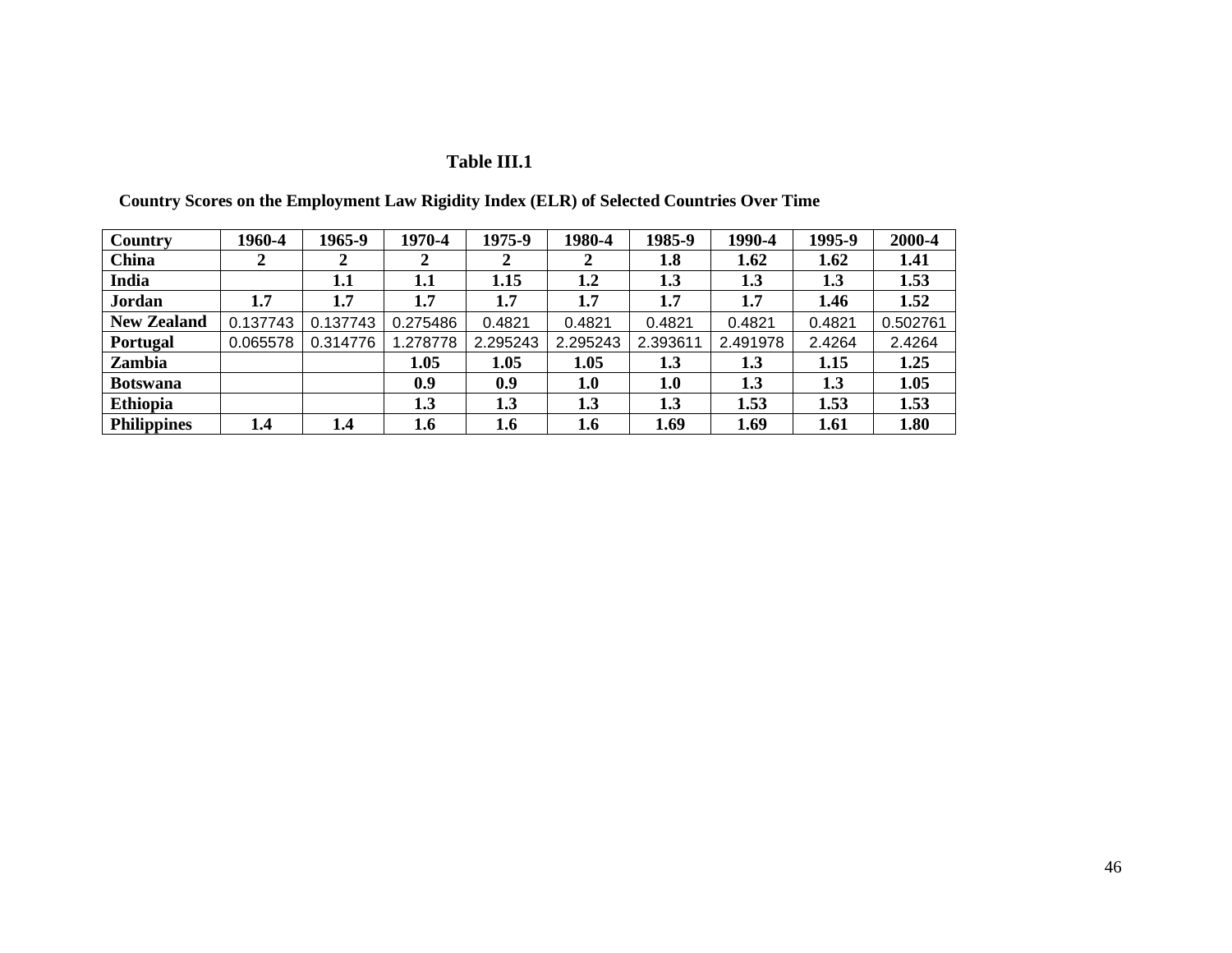|                            | $[1]$         | $[2]$           | $[3]$          | $[4]$          | $\left[5\right]$ | [6]         | $[7]$        |
|----------------------------|---------------|-----------------|----------------|----------------|------------------|-------------|--------------|
|                            | Botero et al. | <b>Xsection</b> | <b>PoolOLS</b> | <b>Pre1980</b> | <b>Post1980</b>  | <b>OECD</b> | Non-OECD     |
| Log Per Capita GDP         | $-0.001$      | $-0.0716**$     | $-0.00224$     | $-0.160***$    | $-0.0790***$     | $0.428***$  | $-0.0419***$ |
|                            | [0.0116]      | [0.028]         | [0.016]        | [0.033]        | [0.018]          | [0.038]     | [0.016]      |
| Socialist Legal Origin     | $0.2943***$   | $0.698***$      | $0.956***$     | $0.839***$     | $0.839***$       |             | $0.788***$   |
|                            | [0.0453]      | [0.11]          | [0.075]        | [0.081]        | [0.081]          |             | [0.078]      |
| French Legal Origin        | $0.2474***$   | $0.477***$      | $0.621***$     | $0.669***$     | $0.569***$       | $1.109***$  | $0.453***$   |
|                            | [0.0381]      | [0.066]         | [0.041]        | [0.069]        | [0.041]          | [0.091]     | [0.034]      |
| German Legal Origin        | $0.1553**$    | $0.474***$      | $0.335***$     | 0.192          | $0.535***$       | $0.476***$  | $0.333***$   |
|                            | [0.0702]      | [0.12]          | [0.096]        | [0.16]         | [0.089]          | [0.15]      | [0.096]      |
| Scandinavian Legal Origin  | $0.3865***$   | $0.901***$      | $0.562***$     | $0.503***$     | $1.128***$       | $1.074***$  |              |
|                            | [0.0462]      | [0.11]          | [0.12]         | [0.16]         | [0.080]          | [0.092]     |              |
| Constant                   | $0.3072***$   | $1.860***$      | $1.067***$     | 1.983***       | $1.826***$       | $-3.211***$ | $1.566***$   |
|                            | [0.1038]      | [0.24]          | [0.13]         | [0.24]         | [0.15]           | [0.34]      | [0.12]       |
| <i><b>Observations</b></i> | 85            | 142             | 792            | 324            | 468              | 222         | 570          |
| R-squared                  | 0.44          | 0.36            | 0.22           | 0.24           | 0.35             | 0.56        | 0.23         |

# **Table V.1 The Extent of Labor Regulation, Legal Origins and Per Capita GDP (Dependent variable: Level of LAMRIG, Labor Market Rigidity)**

Notes: Robust standard errors in brackets,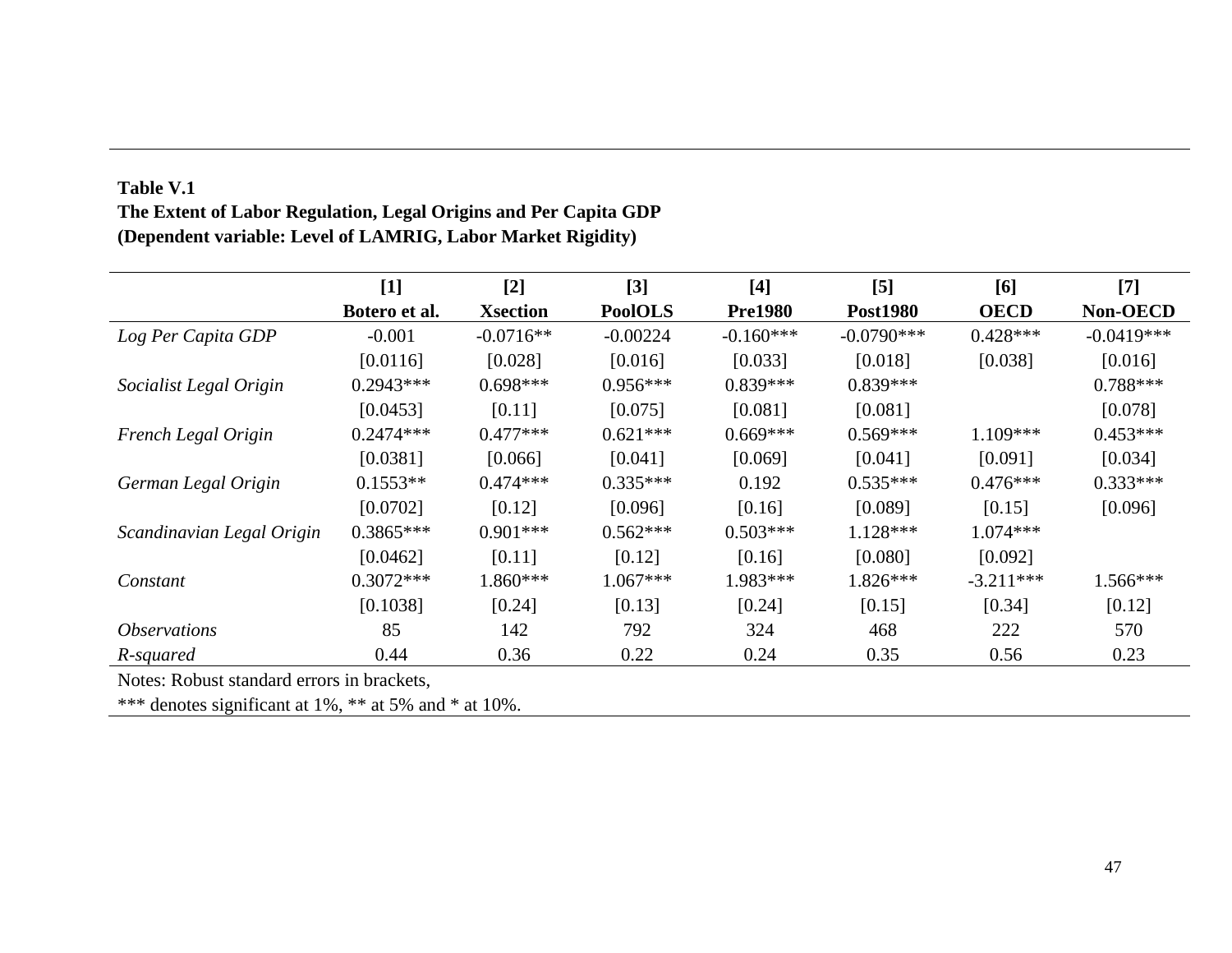## **Table V.2**

# **Labor Market Reform, Legal Origins and Per Capita GDP Dependent variable: Change of LAMRIG, Labor Market Rigidity Random-Effects Panel Estimator with Standard Errors Clustered at Country Level**

|                                                       | $[1]$          | $[2]$          | $[3]$           | $[4]$        | $[5]$      |
|-------------------------------------------------------|----------------|----------------|-----------------|--------------|------------|
|                                                       | <b>PoolOLS</b> | <b>Pre1980</b> | <b>Post1980</b> | <b>OECD</b>  | Non-OECD   |
| Log Per Capita GDP                                    | $-0.00214$     | 0.00186        | $0.0380***$     | $-0.0515***$ | $-0.00813$ |
|                                                       | [0.0058]       | [0.0069]       | [0.013]         | [0.017]      | [0.0050]   |
| Socialist Legal Origin                                | 0.03           | 0.0305         | 0.0305          |              | $0.0518**$ |
|                                                       | [0.024]        | [0.025]        | [0.025]         |              | [0.024]    |
| French Legal Origin                                   | 0.00364        | $-0.0169$      | 0.0341          | 0.0491       | $-0.00478$ |
|                                                       | [0.013]        | [0.015]        | [0.022]         | [0.030]      | [0.0088]   |
| German Legal Origin                                   | $-0.0153$      | $-0.0603$      | 0.0133          | 0.039        | $-0.0459$  |
|                                                       | [0.029]        | [0.043]        | [0.032]         | [0.027]      | [0.033]    |
| Scandinavian Legal Origin                             | $0.0980***$    | $-0.0933*$     | $0.182***$      | $0.0691**$   |            |
|                                                       | [0.036]        | [0.049]        | [0.050]         | [0.034]      |            |
| Constant                                              | 0.0541         | 0.0167         | $-0.223**$      | $0.514***$   | $0.0815**$ |
|                                                       | [0.043]        | [0.053]        | [0.090]         | [0.14]       | [0.037]    |
| <i><b>Observations</b></i>                            | 721            | 397            | 324             | 220          | 501        |
| Number of countries                                   | 133            | 133            | 90              | 23           | 110        |
| Notes: Robust standard errors in                      |                |                |                 |              |            |
| brackets,                                             |                |                |                 |              |            |
| *** denotes significant at 1%, ** at 5% and * at 10%. |                |                |                 |              |            |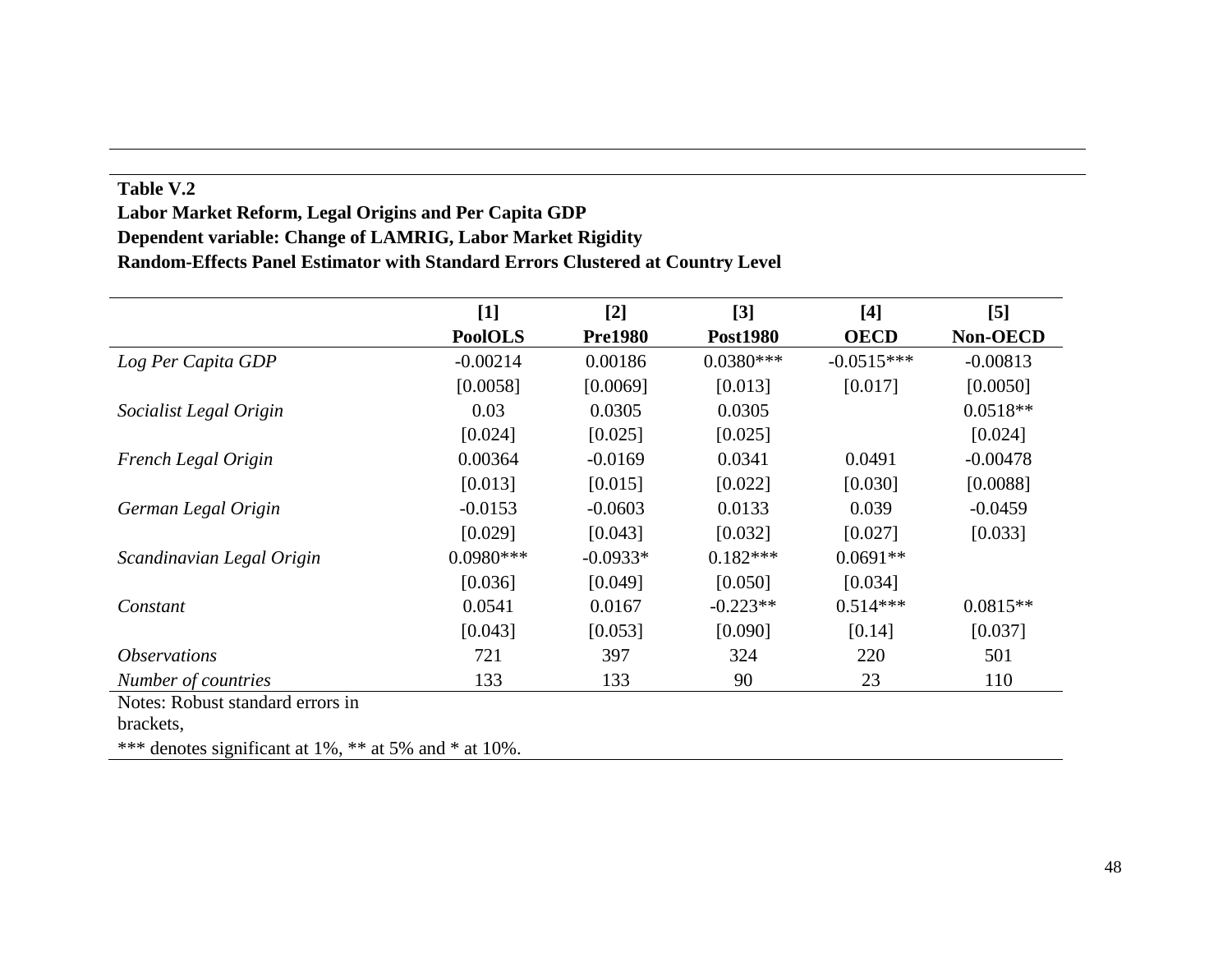# **Table V.3**

# **Labor Market Reform, Inertia, Legal Origins, Per Capita GDP and Structural Factors Dependent variable: Change of LAMRIG, Labor Market Rigidity**

**Random-Effects Panel Estimator with Standard Errors Clustered at Country Level**

|                            | $[1]$              | $[2]$                | $[3]$              | $[4]$              | $[5]$              |
|----------------------------|--------------------|----------------------|--------------------|--------------------|--------------------|
| <b>Structural Factor:</b>  | <b>Income Gini</b> | <b>Govt Share of</b> | <b>Foreign Aid</b> | <b>Natural Res</b> | <b>Agric Share</b> |
|                            |                    | <b>GDP</b>           | to GDP             | Exports $(\% )$    | in GDP             |
| Lagged LAMRIG              | $-0.192***$        | $-0.162***$          | $-0.146***$        | $-0.169***$        | $-0.134***$        |
|                            | [0.053]            | [0.019]              | [0.017]            | [0.019]            | [0.020]            |
| French Legal Origin        | $0.0917**$         | $0.103***$           | $0.0962***$        | $0.104***$         | $0.0945***$        |
|                            | [0.043]            | [0.021]              | [0.020]            | [0.020]            | [0.023]            |
| German Legal Origin        | 0.0746             | 0.0383               | 0.0304             | 0.059              | 0.0153             |
|                            | [0.066]            | [0.039]              | [0.035]            | [0.039]            | [0.032]            |
| Scandinavian Legal Origin  | $0.168**$          | $0.173***$           | $0.168***$         | $0.198***$         | $0.171***$         |
|                            | [0.080]            | [0.023]              | [0.022]            | [0.031]            | [0.024]            |
| Socialist Legal Origin     | $0.120**$          | $0.169***$           | $0.152***$         | $0.178***$         | $0.210***$         |
|                            | [0.049]            | [0.035]              | [0.041]            | [0.041]            | [0.027]            |
| Log Per Capita GDP         | $-0.0331***$       | $-0.00199$           | $-0.00464$         | $-0.00731$         | 0.00501            |
|                            | [0.013]            | [0.0060]             | [0.0060]           | [0.0056]           | [0.014]            |
| Lagged Structural Factor   | $-0.00114$         | 0.000795             | 0.000442           | 0.000479           | 0.0325             |
|                            | [0.0017]           | [0.00066]            | [0.00088]          | [0.00031]          | [0.060]            |
| Constant                   | $0.567***$         | $0.203***$           | $0.220***$         | $0.261***$         | 0.122              |
|                            | [0.17]             | [0.053]              | [0.048]            | [0.048]            | [0.12]             |
| <i><b>Observations</b></i> | 150                | 600                  | 539                | 599                | 415                |
| Number of countries        | 101                | 122                  | 120                | 125                | 96                 |

Notes: Robust standard errors in

brackets,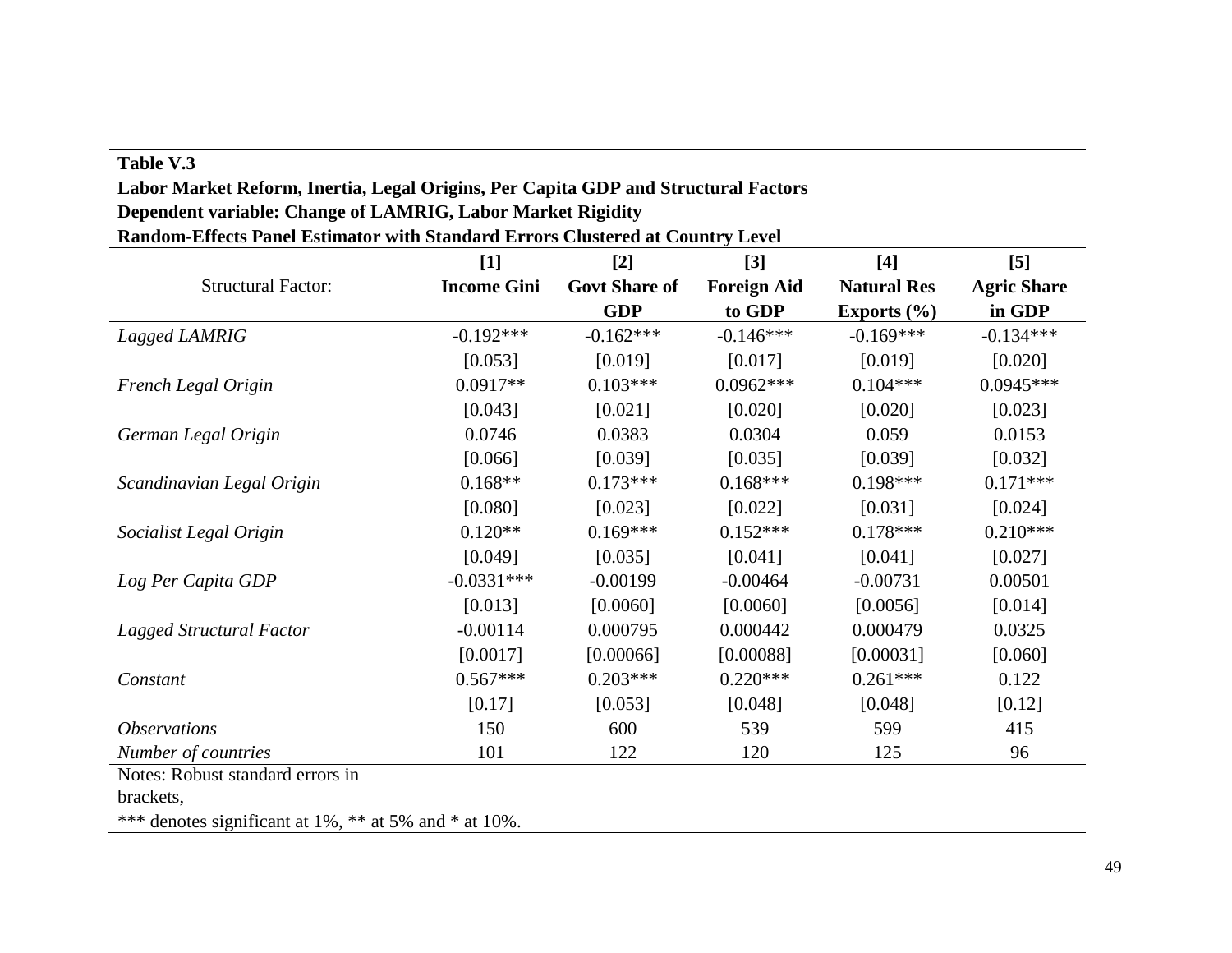# **Table V.4 Labor Market Reform, Inertia, Legal Origins, Per Capita GDP and Economic Crises/Shocks Dependent variable: Change of LAMRIG, Labor Market Rigidity Random-Effects Panel Estimator with Standard Errors Clustered at Country Level**

|                            | $[1]$              | $[2]$                  | $[3]$              | $[4]$             | $[5]$          |
|----------------------------|--------------------|------------------------|--------------------|-------------------|----------------|
|                            |                    |                        |                    | <b>Years of</b>   | <b>Current</b> |
| Economic Crises/Shocks:    | <b>Debt Crises</b> | <b>High Inflation</b>  | <b>Max Fall of</b> | <b>Negative</b>   | <b>Account</b> |
|                            |                    | $(>30\% \text{ p.a.})$ | <b>GDP</b>         | <b>GDP</b> Growth | <b>Crises</b>  |
| Lagged LAMRIG              | $-0.181***$        | $-0.234***$            | $-0.161***$        | $-0.156***$       | $-0.147***$    |
|                            | [0.031]            | [0.031]                | [0.018]            | [0.018]           | [0.016]        |
| French Legal Origin        | $0.103***$         | $0.133***$             | $0.100***$         | $0.0978***$       | $0.101***$     |
|                            | [0.027]            | [0.029]                | [0.020]            | [0.020]           | [0.021]        |
| German Legal Origin        | 0.048              | $0.0924*$              | 0.0405             | 0.039             | 0.0254         |
|                            | [0.044]            | [0.053]                | [0.037]            | [0.035]           | [0.031]        |
| Scandinavian Legal Origin  | $0.172***$         | $0.274***$             | $0.171***$         | $0.170***$        | $0.166***$     |
|                            | [0.045]            | [0.043]                | [0.022]            | [0.022]           | [0.033]        |
| Socialist Legal Origin     | $0.209***$         | $0.283***$             | $0.183***$         | $0.178***$        | $0.172***$     |
|                            | [0.042]            | [0.043]                | [0.040]            | [0.036]           | [0.056]        |
| Log Per Capita GDP         | $-0.0149**$        | $-0.0154**$            | $-0.00412$         | $-0.00454$        | $-0.00467$     |
|                            | [0.0066]           | [0.0069]               | [0.0058]           | [0.0056]          | [0.0057]       |
| Lagged Economic Crises     | $-0.00119$         | 0.02                   | 0.000592           | 0.0104            | 0.0297         |
|                            | [0.012]            | [0.023]                | [0.0016]           | [0.011]           | [0.021]        |
| Constant                   | $0.349***$         | $0.408***$             | $0.234***$         | $0.228***$        | $0.215***$     |
|                            | [0.075]            | [0.068]                | [0.047]            | [0.046]           | [0.047]        |
| <i><b>Observations</b></i> | 453                | 538                    | 606                | 606               | 528            |
| Number of countries        | 124                | 123                    | 125                | 125               | 118            |

Notes: Robust standard errors in

brackets,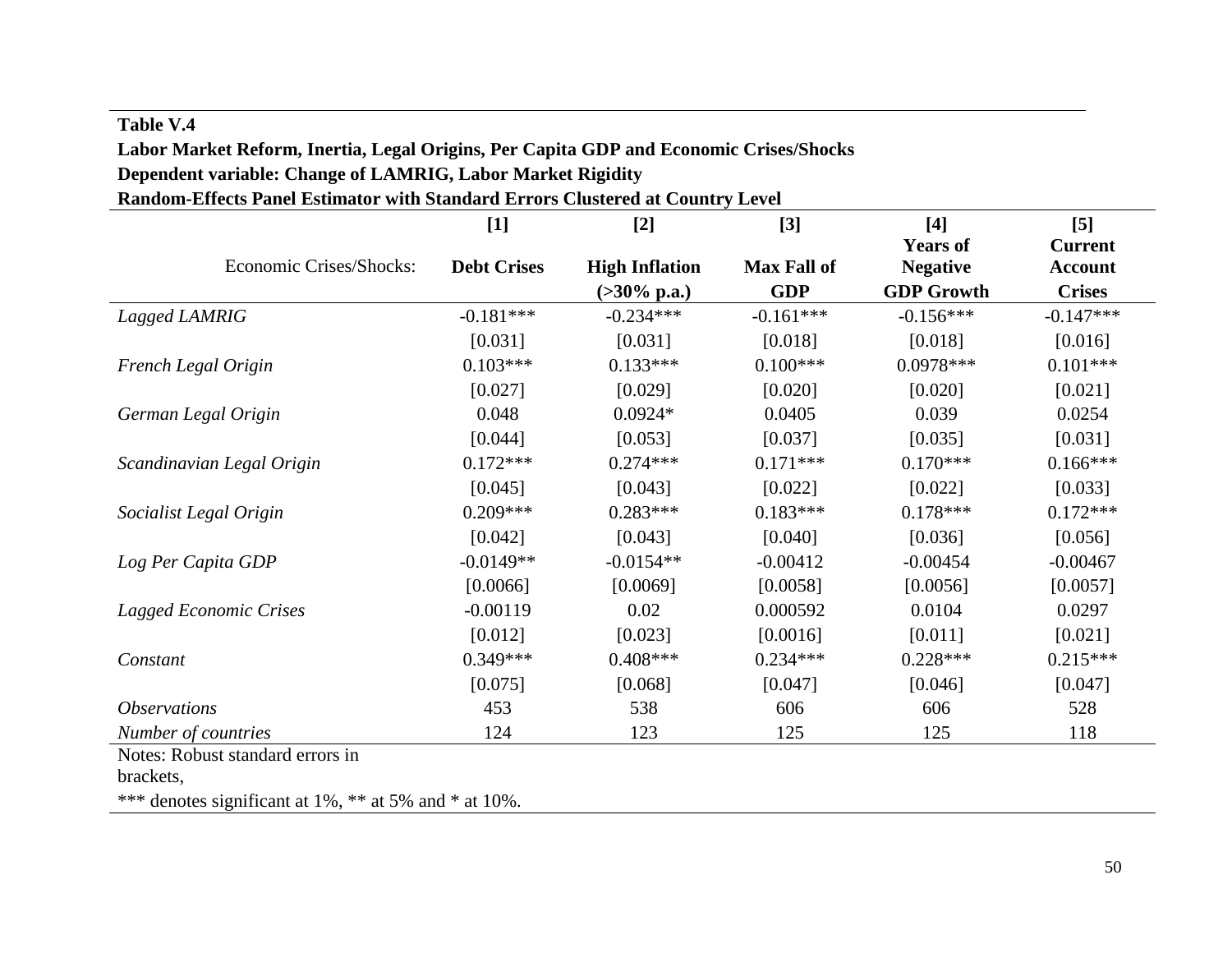## **Table V.5**

# **Labor Market Reform, Inertia, Legal Origins, Per Capita GDP and Political Crises/Factors Dependent variable: Change of LAMRIG, Labor Market Rigidity**

**Random-Effects Panel Estimator with Standard Errors Clustered at Country Level**

|                                  | $[1]$            | $[2]$         | $[3]$                 | $[4]$          | $\left[5\right]$     | [6]         |
|----------------------------------|------------------|---------------|-----------------------|----------------|----------------------|-------------|
| <b>Political Crises/Factors:</b> | <b>Democracy</b> | <b>POLCON</b> | <b>Assassinations</b> | <b>Strikes</b> | <b>International</b> | Civil war   |
|                                  |                  |               |                       |                | conflict (war)       | (intensity) |
| Lagged LAMRIG                    | $-0.146***$      | $-0.212***$   | $-0.145***$           | $-0.147***$    | $-0.181***$          | $-0.153***$ |
|                                  | [0.019]          | [0.028]       | [0.017]               | [0.017]        | [0.037]              | [0.018]     |
| French Legal Origin              | $0.0889***$      | $0.122***$    | $0.0976***$           | $0.0976***$    | $0.0913***$          | $0.115***$  |
|                                  | [0.020]          | [0.026]       | [0.020]               | [0.020]        | [0.030]              | [0.025]     |
| German Legal Origin              | 0.0471           | $0.0997**$    | 0.0547                | 0.0561         | $0.137**$            | $0.0930***$ |
|                                  | [0.031]          | [0.044]       | [0.035]               | [0.036]        | [0.060]              | [0.030]     |
| Scandinavian Legal Origin        | $0.181***$       | $0.275***$    | $0.163***$            | $0.165***$     |                      | $0.184***$  |
|                                  | [0.024]          | [0.044]       | [0.022]               | [0.022]        |                      | [0.025]     |
| Socialist Legal Origin           | $0.145***$       | $0.189***$    | $0.153***$            | $0.150***$     | $0.180***$           | $0.178***$  |
|                                  | [0.040]          | [0.048]       | [0.041]               | [0.041]        | [0.062]              | [0.058]     |
| Log Per Capita GDP               | $-0.000665$      | $-0.00873$    | $-0.00529$            | $-0.00527$     | $-0.00631$           | $-0.000246$ |
|                                  | [0.0081]         | [0.012]       | [0.0053]              | [0.0055]       | [0.0085]             | [0.0058]    |
| <b>Lagged Political Crises</b>   | $-0.00231$       | $-0.0534$     | $-0.0129*$            | $-0.0133$      | $-0.0092$            | 0.00743     |
|                                  | [0.0030]         | [0.060]       | [0.0071]              | [0.015]        | [0.0068]             | [0.0052]    |
| Constant                         | $0.203***$       | $0.350***$    | $0.227***$            | $0.229***$     | $0.286***$           | $0.175***$  |
|                                  | [0.048]          | [0.077]       | [0.045]               | [0.046]        | [0.065]              | [0.048]     |
| <i><b>Observations</b></i>       | 570              | 538           | 567                   | 567            | 316                  | 485         |
| Number of countries              | 119              | 122           | 120                   | 120            | 76                   | 93          |

Notes: Robust standard errors in

brackets,